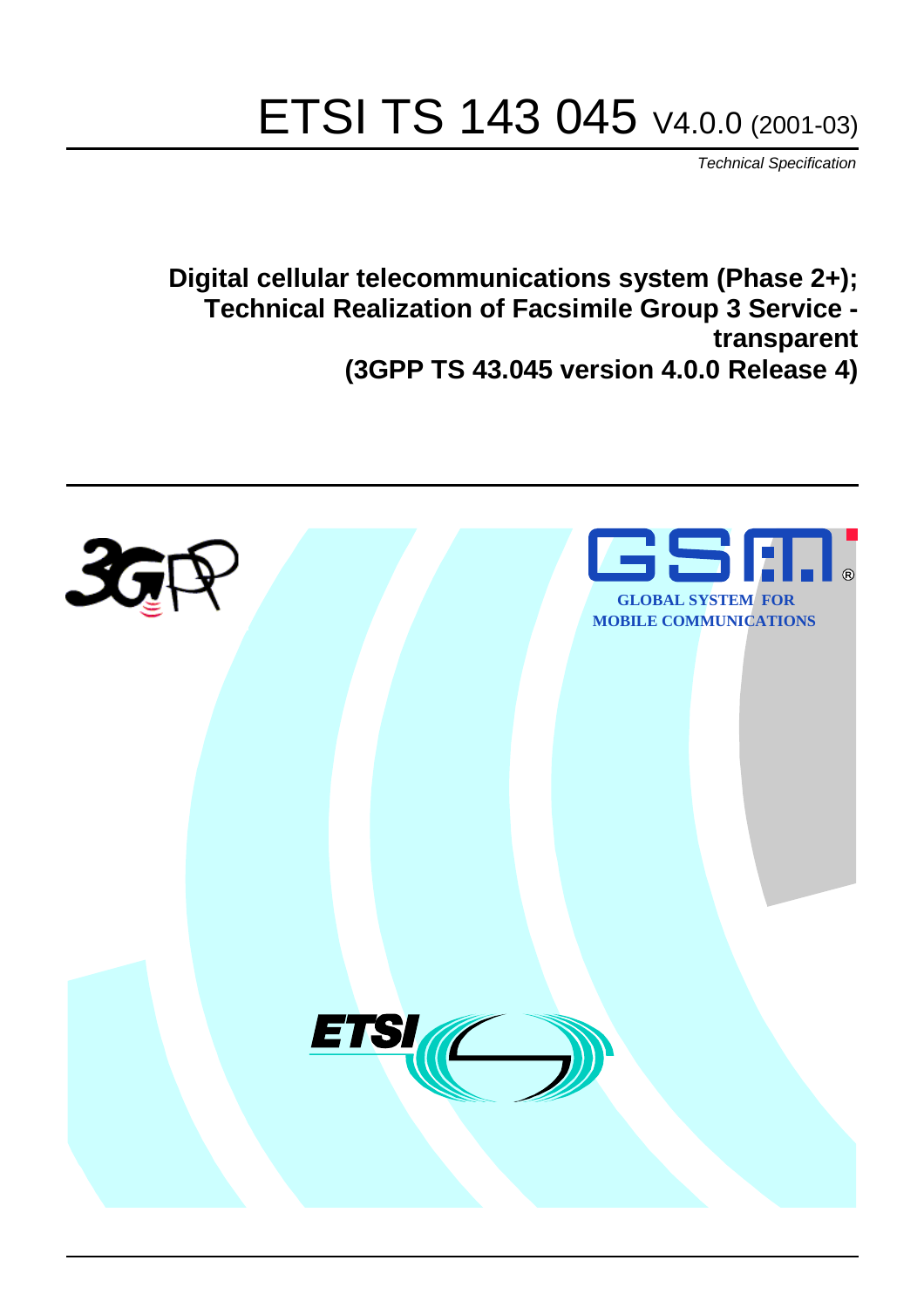**1**

Reference RTS/TSGN-0343045Uv4

> Keywords GSM

### **ETSI**

### 650 Route des Lucioles F-06921 Sophia Antipolis Cedex - FRANCE

Tel.: +33 4 92 94 42 00 Fax: +33 4 93 65 47 16

Siret N° 348 623 562 00017 - NAF 742 C Association à but non lucratif enregistrée à la Sous-Préfecture de Grasse (06) N° 7803/88

**Important notice**

Individual copies of the present document can be downloaded from: [http://www.etsi.org](http://www.etsi.org/)

The present document may be made available in more than one electronic version or in print. In any case of existing or perceived difference in contents between such versions, the reference version is the Portable Document Format (PDF). In case of dispute, the reference shall be the printing on ETSI printers of the PDF version kept on a specific network drive within ETSI Secretariat.

Users of the present document should be aware that the document may be subject to revision or change of status. Information on the current status of this and other ETSI documents is available at <http://www.etsi.org/tb/status>/

> If you find errors in the present document, send your comment to: <editor@etsi.fr>

### **Copyright Notification**

No part may be reproduced except as authorized by written permission. The copyright and the foregoing restriction extend to reproduction in all media.

© European Telecommunications Standards Institute 2001.

All rights reserved.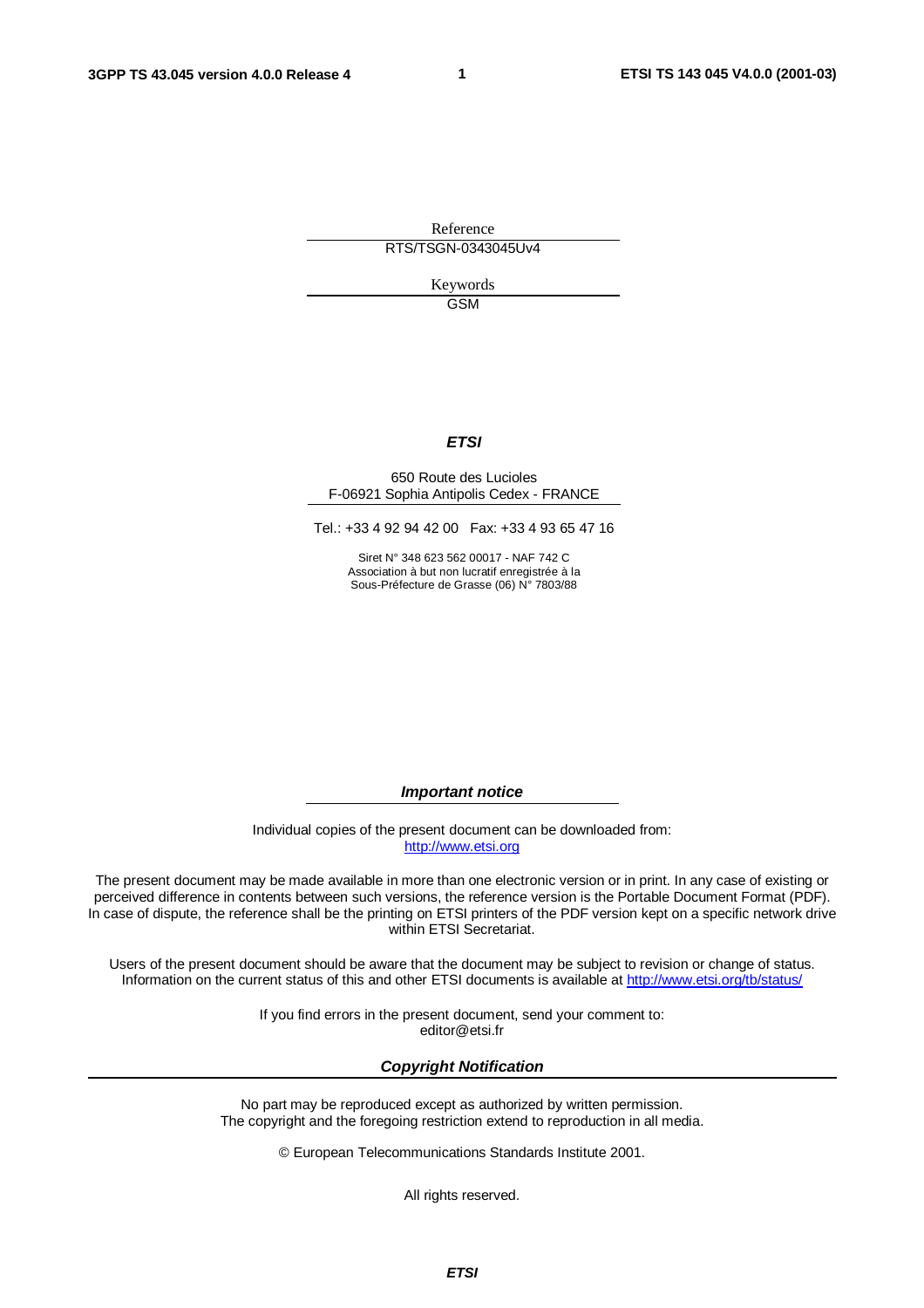## Intellectual Property Rights

IPRs essential or potentially essential to the present document may have been declared to ETSI. The information pertaining to these essential IPRs, if any, is publicly available for **ETSI members and non-members**, and can be found in ETSI SR 000 314: *"Intellectual Property Rights (IPRs); Essential, or potentially Essential, IPRs notified to ETSI in respect of ETSI standards"*, which is available from the ETSI Secretariat. Latest updates are available on the ETSI Web server [\(http://www.etsi.org/ipr\)](http://www.etsi.org/ipr).

Pursuant to the ETSI IPR Policy, no investigation, including IPR searches, has been carried out by ETSI. No guarantee can be given as to the existence of other IPRs not referenced in ETSI SR 000 314 (or the updates on the ETSI Web server) which are, or may be, or may become, essential to the present document.

## Foreword

This Technical Specification (TS) has been produced by the ETSI 3<sup>rd</sup> Generation Partnership Project (3GPP).

The present document may refer to technical specifications or reports using their 3GPP identities, UMTS identities or GSM identities. These should be interpreted as being references to the corresponding ETSI deliverables.

The cross reference between GSM, UMTS, 3GPP and ETSI identities can be found under [www.etsi.org/key](http://www.etsi.org/key) .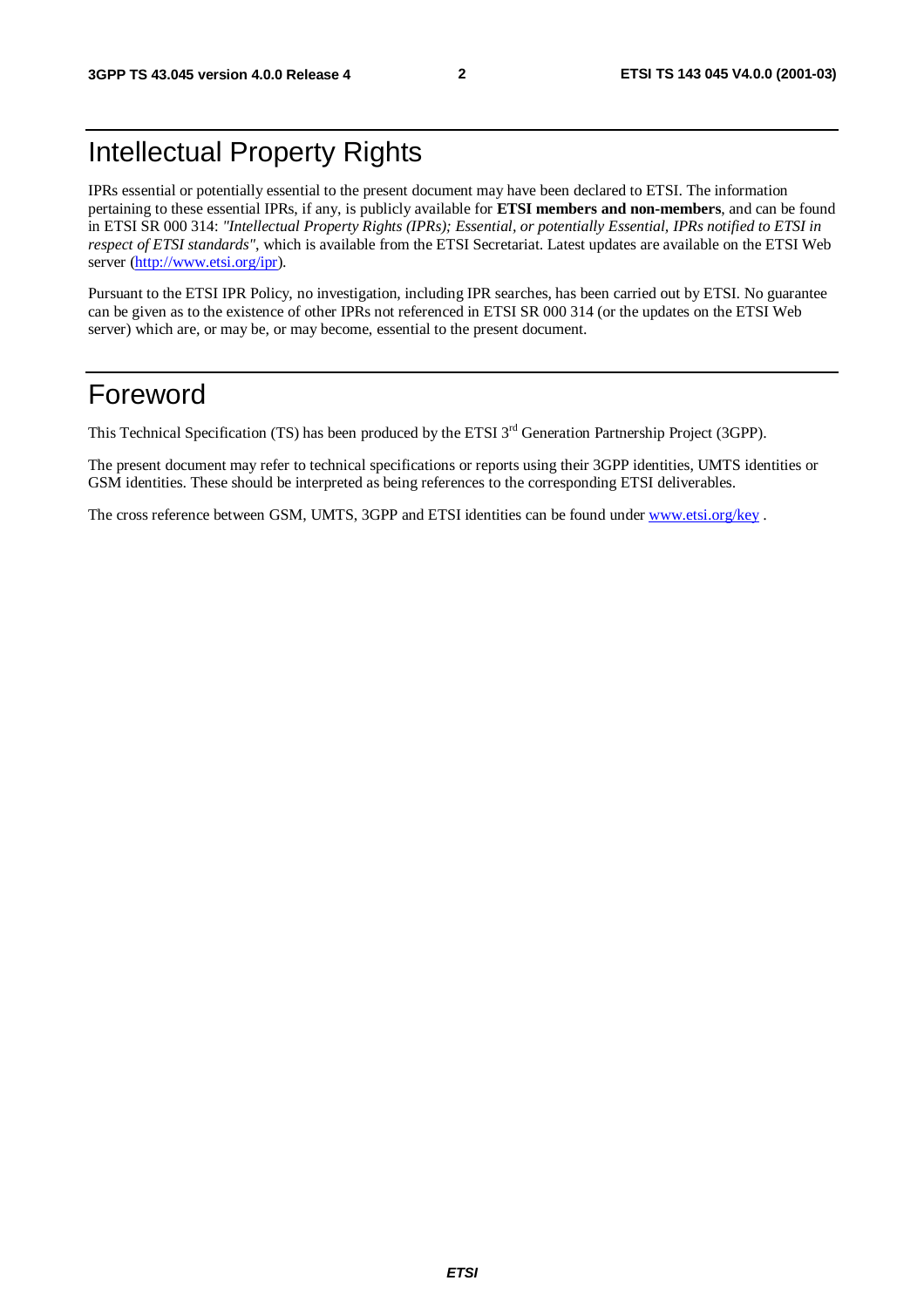$\mathbf{3}$ 

## Contents

| $\boldsymbol{0}$ |  |
|------------------|--|
| 0.1              |  |
| 0.2              |  |
| 1                |  |
| 2                |  |
| 3                |  |
| 3.1              |  |
| 3.2              |  |
| 4                |  |
| 4.1              |  |
| 4.2              |  |
| 4.2.1            |  |
| 4.2.1.1          |  |
| 4.2.2            |  |
| 4.2.3            |  |
| 4.2.3.1          |  |
| 4.2.3.2          |  |
| 4.2.3.3          |  |
| 4.2.3.4          |  |
| 4.2.3.5          |  |
| 4.2.4<br>4.3     |  |
| 4.3.1            |  |
| 4.3.2            |  |
|                  |  |
| 5                |  |
| 5.1              |  |
| 5.2              |  |
| 5.2.1            |  |
| 5.2.2<br>5.2.2.1 |  |
| 5.2.3            |  |
| 5.2.3.1          |  |
| 5.2.3.2          |  |
| 5.2.3.3          |  |
| 5.2.3.4          |  |
| 5.2.3.5          |  |
| 5.2.4            |  |
| 5.2.5            |  |
| 5.2.6            |  |
| 5.2.7            |  |
| 5.3              |  |
| 5.3.1            |  |
| 5.3.2<br>5.3.3   |  |
|                  |  |
| 6                |  |
| 6.1              |  |
| 6.2              |  |
| 6.2.1            |  |
| 6.2.2            |  |
| 6.2.3            |  |
| 6.2.4<br>6.2.5   |  |
|                  |  |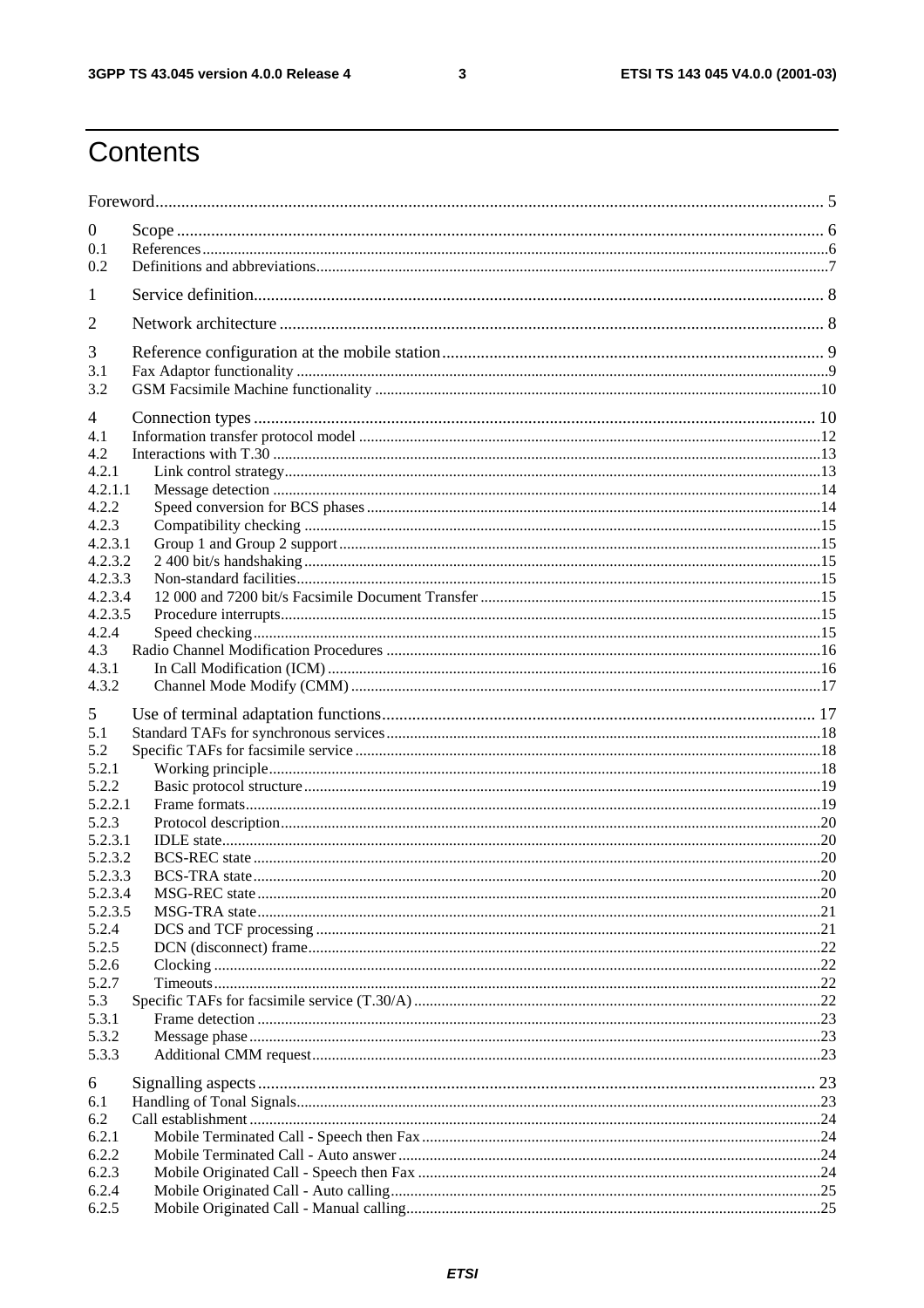$\overline{\mathbf{4}}$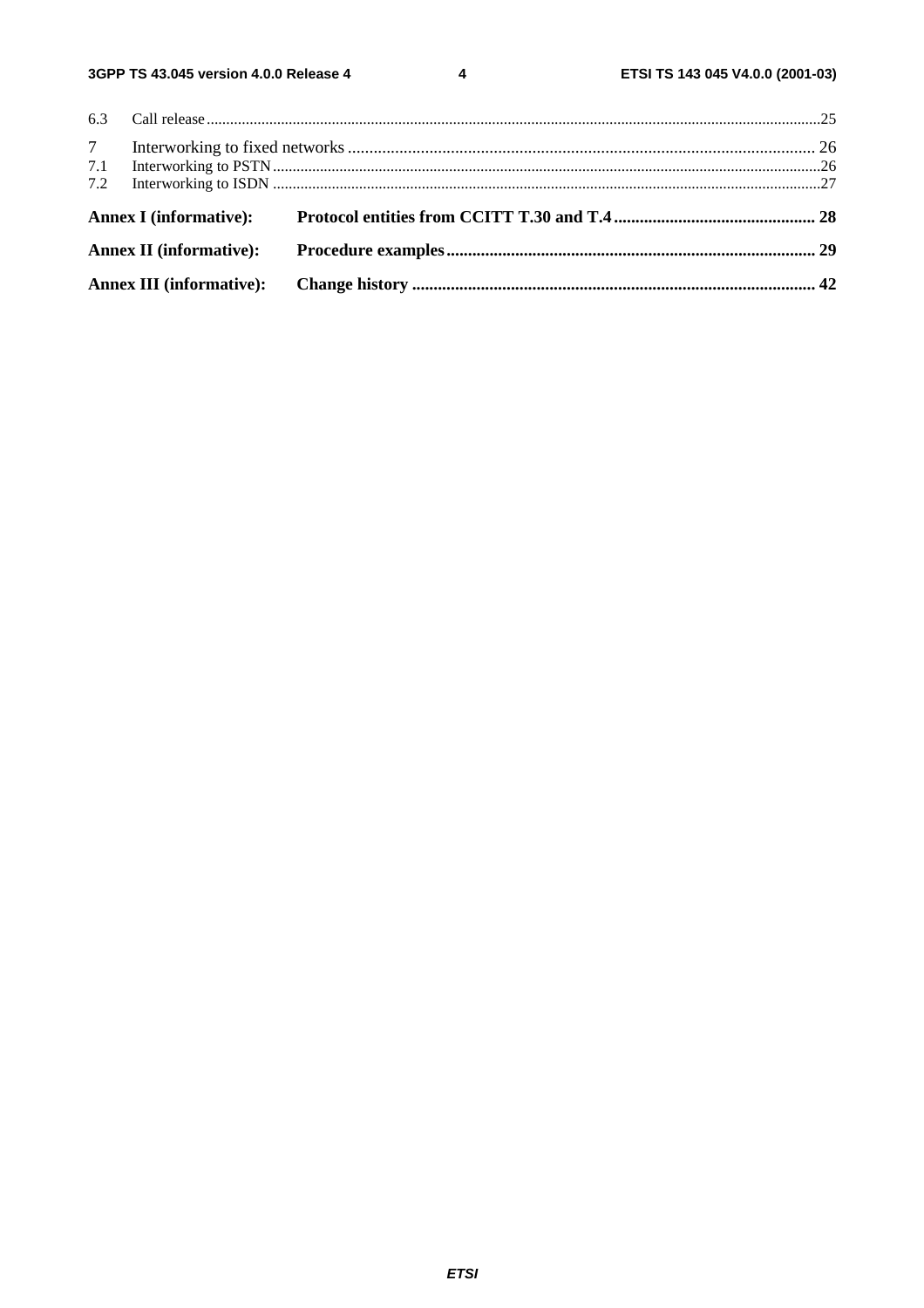## Foreword

This Technical Specification has been produced by the 3<sup>rd</sup> Generation Partnership Project (3GPP).

The contents of the present document are subject to continuing work within the TSG and may change following formal TSG approval. Should the TSG modify the contents of the present document, it will be re-released by the TSG with an identifying change of release date and an increase in version number as follows:

Version x.y.z

where:

- x the first digit:
	- 1 presented to TSG for information;
	- 2 presented to TSG for approval;
	- 3 or greater indicates TSG approved document under change control.
- y the second digit is incremented for all changes of substance, i.e. technical enhancements, corrections, updates, etc.
- z the third digit is incremented when editorial only changes have been incorporated in the document.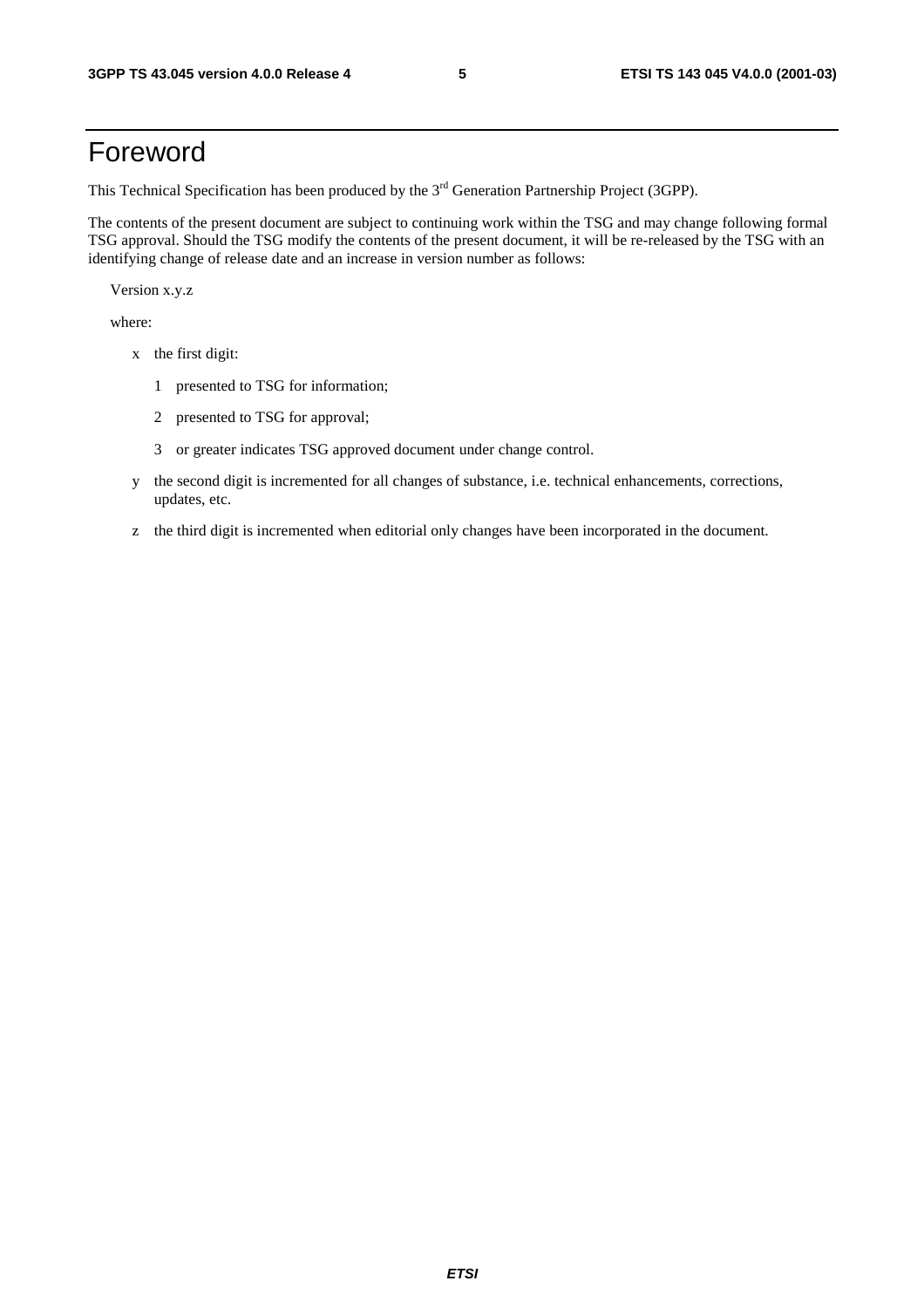## 0 Scope

The present document deals with the procedures allowing the technical realization of the Group 3 facsimile Service within the GSM PLMN using transparent Network support, according to the definition of Teleservice 61 and 62 specified in the GSM 02.03 [2].

## 0.1 References

The following documents contain provisions which, through reference in this text, constitute provisions of the present document.

- References are either specific (identified by date of publication, edition number, version number, etc.) or non-specific.
- For a specific reference, subsequent revisions do not apply.
- For a non-specific reference, the latest version applies. In the case of a reference to a 3GPP document (including a GSM document), a non-specific reference implicitly refers to the latest version of that document in the same Release as the present document.
- [1] GSM 01.04: "Digital cellular telecommunication system (Phase 2+): "Abbreviations and acronyms".
- [2] GSM 02.03: "Digital cellular telecommunication system (Phase 2+); Teleservices supported by a GSM Public Land Mobile Network (PLMN)".
- [3] GSM 02.34: "Digital cellular telecommunications system (Phase2+): High Speed Circuit Switched Data (HSCSD) - Stage1".
- [4] GSM 03.10: "Digital cellular telecommunication system (Phase 2+); GSM Public Land Mobile Network (PLMN) connection types".
- [5] GSM 03.34: "Digital cellular telecommunications system (Phase2+): High Speed Circuit Switched Data (HSCSD) - Stage2.
- [6] GSM 04.02: "Digital cellular telecommunication system (Phase 2+); GSM Public Land Mobile Network (PLMN) access reference configuration".
- [7] GSM 04.08: "Digital cellular telecommunication system (Phase 2+); Mobile radio interface layer 3 specification".
- [8] GSM 04.21: "Digital cellular telecommunication system (Phase 2+); Rate adaption on the Mobile Station - Base Station System (MS - BSS) interface".
- [9] GSM 07.01: "Digital cellular telecommunication system (Phase 2+); General on Terminal Adaptation Functions (TAF) for Mobile Stations (MS)".
- [10] GSM 07.03: "Digital cellular telecommunication system (Phase 2+); Terminal Adaptation Functions (TAF) for services using synchronous bearer capabilities".
- [11] GSM 09.07: "Digital cellular telecommunication system (Phase 2+); General requirements on interworking between the Public Land Mobile Network (PLMN) and the Integrated Services Digital Network (ISDN) or Public Switched Telephone Network (PSTN)".
- [12] CCITT Recommendation T.35: "Procedure for the allocation of CCITT members' codes".
- [13] CCITT Recommendation F.160 Fascicle II.5: "General operational provision for the international public facsimile".
- [14] CCITT Recommendation T.4 Fascicle VII.3: "Standardization of group 3 facsimile apparatus for document transmission".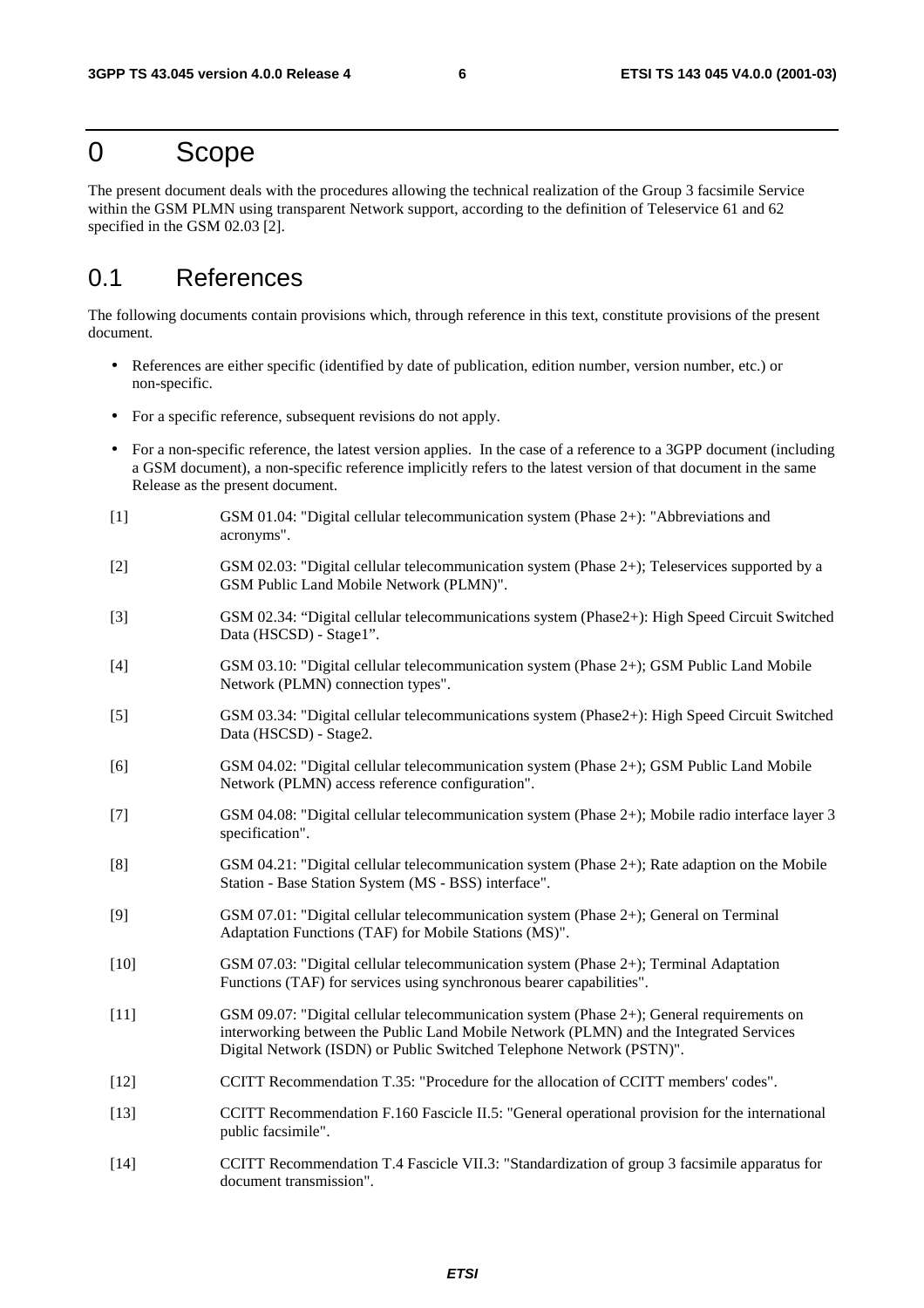- [15] CCITT Recommendation T.30 Fascicle VII.3: "Procedures for document facsimile transmission in the general switched telephone network".
- [16] CCITT Recommendation V.21 Fascicle VIII.l: "300 bits per second duplex modem standardized for use in the general switched telephone network".
- [17] CCITT Recommendation V.24 Fascicle VIII.l: "List of definitions for interchange circuits between data terminal equipment (DTE) and data circuit-terminating equipment (DCE)".
- [18] CCITT Recommendation V.25bis Fascicle VIII.l: "Automatic calling and/or answering equipment on the general switched telephone network (GSTN) using the 100-series interchange circuits".
- [19] CCITT Recommendation V.27ter Fascicle VIII.l: "4 800/2 400 bits per second modem standardized for use in the general switched telephone network".
- [20] CCITT Recommendation V.29 Fascicle VIII.l: "9 600 bits per second modem standardized for use on point-to-point 4-wire leased telephone-type circuits".
- [21] CCITT Recommendation V.33 Fascicle VIII.l: "14 400 bits per second modem standardized for use on point-to-point 4-wire leased telephone-type circuits".
- [22] CCITT Recommendation X.300 Fascicle VIII.6: "General principles for interworking between public networks, and between public networks and other networks for the provision of data transmission services".
- [23] CCITT Recommendation V.17: "A 2-wire modem for facsimile applications with rates up to 14 400 bit/s".

## 0.2 Definitions and abbreviations

In addition to those below, abbreviations used in the present document are listed in GSM 01.04 [1].

| <b>BCS</b>        | Binary Coded Signalling phase of Facsimile transmission as per CCITT T.30 |
|-------------------|---------------------------------------------------------------------------|
| CT <sub>105</sub> | Interchange Circuit 105 as per CCITT V.24                                 |
| CT106             | Interchange Circuit 106 as per CCITT V.24                                 |
| CT107             | Interchange Circuit 107 as per CCITT V.24                                 |
| CT108.2           | Interchange Circuit 108/2 as per CCITT V.24                               |
| CT109             | Interchange Circuit 109 as per CCITT V.24                                 |
| CT114             | Interchange Circuit 114 as per CCITT V.24                                 |
| CT115             | Interchange Circuit 115 as per CCITT V.24                                 |
| FA/MT             | The Fax Adaptor specifically located at MT side                           |
| <b>FA/IWF</b>     | The Fax Adaptor specifically located at IWF side                          |
| <b>MSG</b>        | Message phase of Facsimile transmission as per CCITT T.30                 |

All protocol entities from CCITT Facsimile Recommendations (T.4 and T.30) apply; in the present document they are referenced to in the same way as in the above CCITT Recommendations (see also annex I to the present document).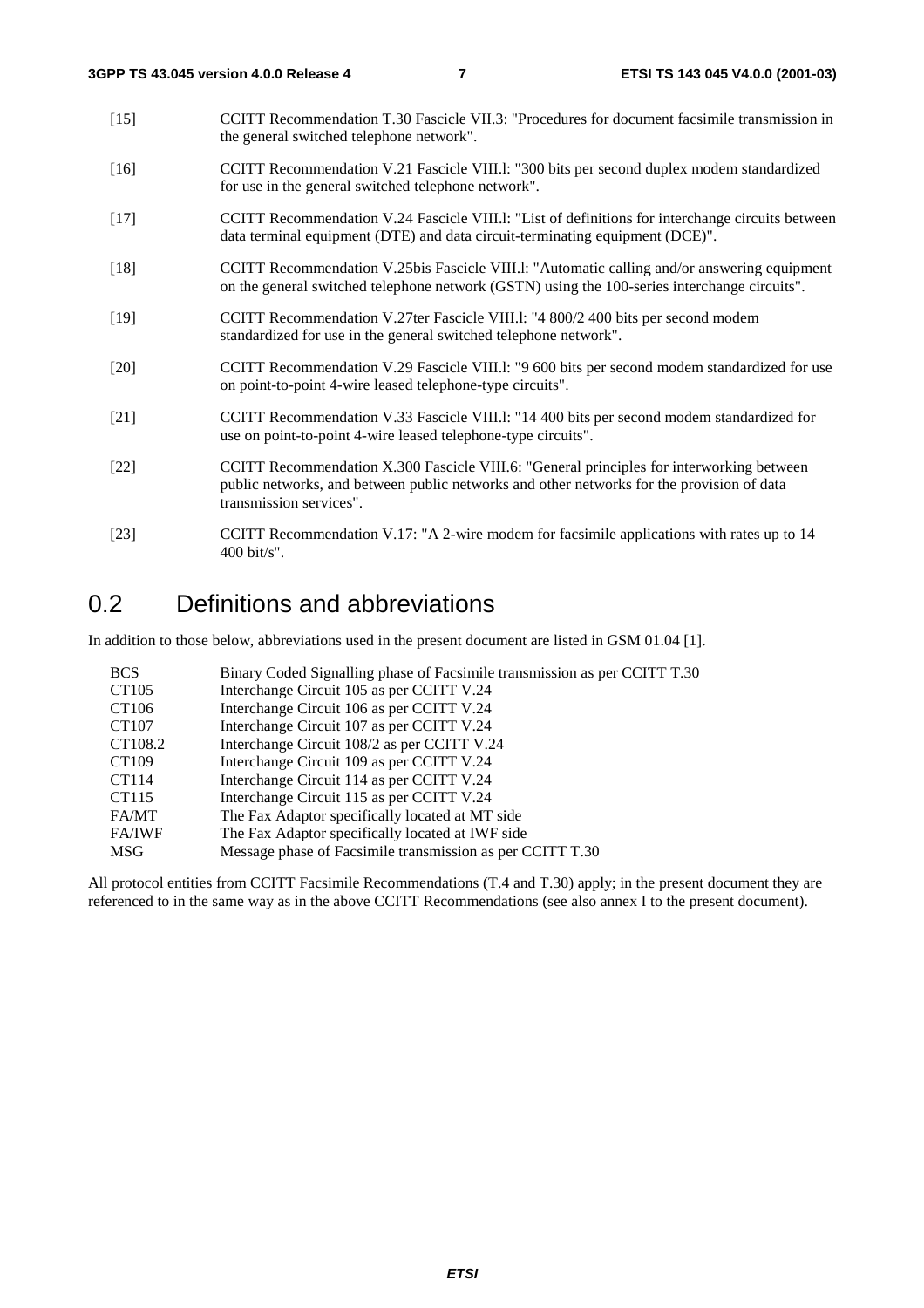## 1 Service definition

The fixed network Group 3 Facsimile service, as basically defined in CCITT Recommendation F.160, is an international telematic service for ISO A4 document transmission between two facsimile stations.

The service specification is comprised of two parts: the control protocol described in CCITT Recommendation T.30, and the document transmission coding described in CCITT Recommendation T.4.

The GSM facsimile Teleservice is intended to allow facsimile connections between group 3 apparatus using:

- a GSM PLMN as a stand alone facility, for mobile to mobile communication;
- a GSM PLMN to gain access to fixed networks PSTN and ISDN, for mobile to/from land communication.

For this Teleservice, the document coding is as CCITT Recommendation T.4 with no modifications. The protocol used is CCITT Recommendation T.30 modified within the PLMN as detailed in the present document.

The interworking between different networks is based on CCITT Recommendation X.300.

The particular features of this Teleservice are:

- it uses point-point communication;
- the information transfer capability is dual "Speech"/"Group 3 Facsimile" for Teleservice 61 and "Group 3 Facsimile" only for Teleservice 62;
- both mobile originated and terminated calls are supported;
- the information transfer mode is circuit, duplex, synchronous and symmetric;
- different end-to-end transfer rates are used within the same call to take advantage of the better radio path error rate;
- use of a standard synchronous terminal adaptation function (as per GSM 07.03) within the MS.

## 2 Network architecture

The network architecture applicable to this Teleservice is shown in figure 1/03.45, below.



**Figure 1/03.45: Network architecture** 

This shows the case of mobile to fixed network interworking. For mobile to mobile calls, there would effectively be a loop back within the PLMN, using two IWFs.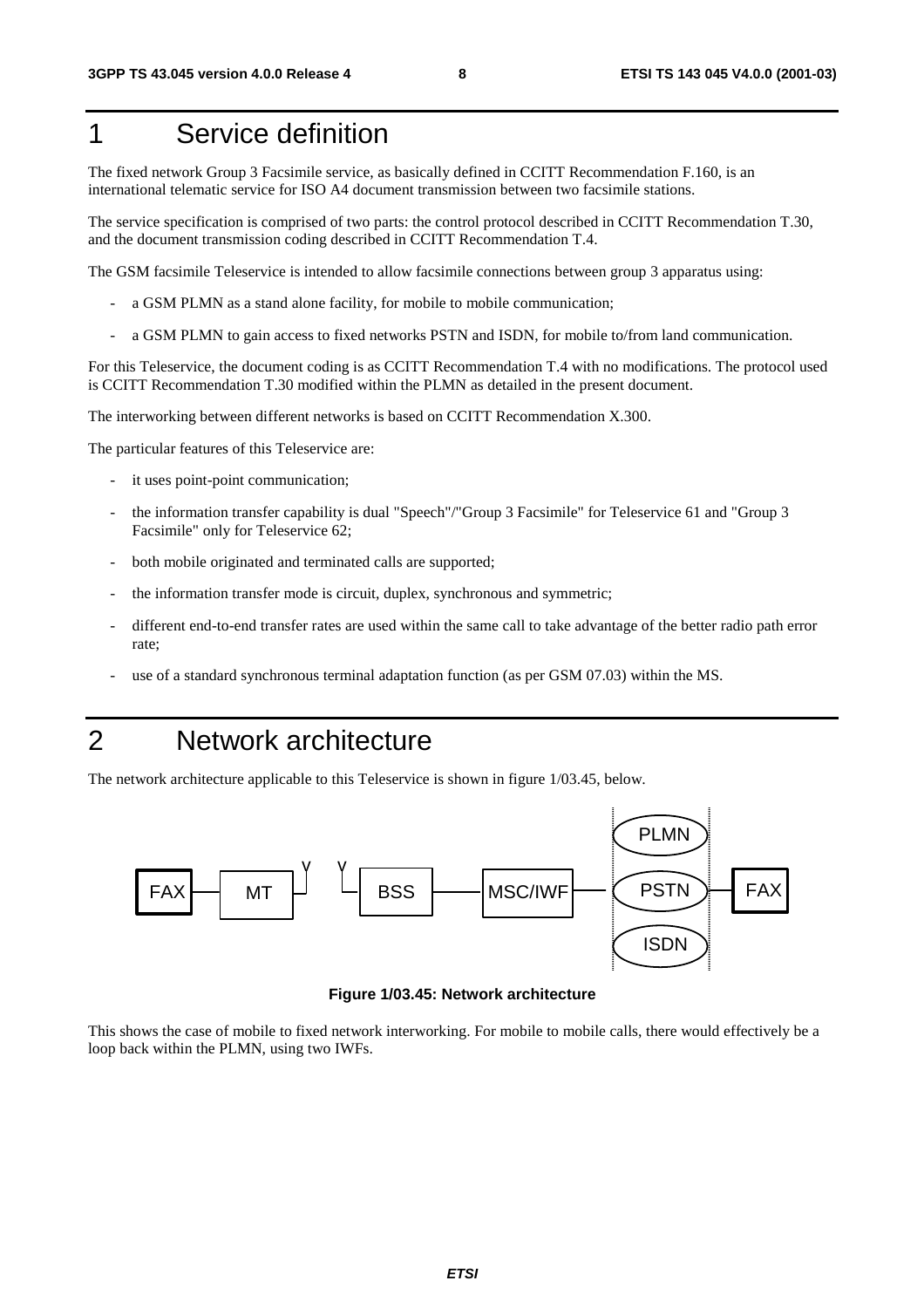## 3 Reference configuration at the mobile station

The mobile reference configurations described in this clause are defined as per GSM 04.02.



**Figure 2/03.45: Reference configurations** 

The Teleservice definition in GSM 02.03 regards the group 3 facsimile terminal as a 2-wire analogue terminated equipment. In order to connect this to the MT2 a separate "Fax Adaptor" device is necessary.

This configuration, shown in figure 2a/03.45, has to be considered as the standard configuration, so that all the existing Group 3 facsimile apparatus can be connected to the PLMN.

An alternative realization would be to combine a standard group 3 facsimile machine and the Fax Adaptor into a specially developed "GSM facsimile machine", directly providing a digital output. Although such a device must appear to the MT2 as identical to the Fax Adaptor (i.e. with an identical interface and protocol), it would allow for a significantly smaller and simpler facsimile machine. This configuration is shown in figure 2d/03.45 and is regarded as a desirable alternative.

In addition of course, it is always possible to realize an MT0, as per figure 2f/03.45, where both the facsimile and mobile termination functions are considered to be part of one integrated unit.

The remaining configurations concern the use of an S interface and are considered as optional configurations. Their use is for further study.

The particular terminal adaptation functions used are those detailed in GSM 07.03 and the interface to the MT2 used is synchronous V.24 with an option for support of V.25bis procedures for autocalling and autoanswering.

## 3.1 Fax Adaptor functionality

The Fax Adaptor block, figure 3/03.45, is intended to specifically complement the Group 3 facsimile apparatus in order to be able to communicate over a GSM PLMN.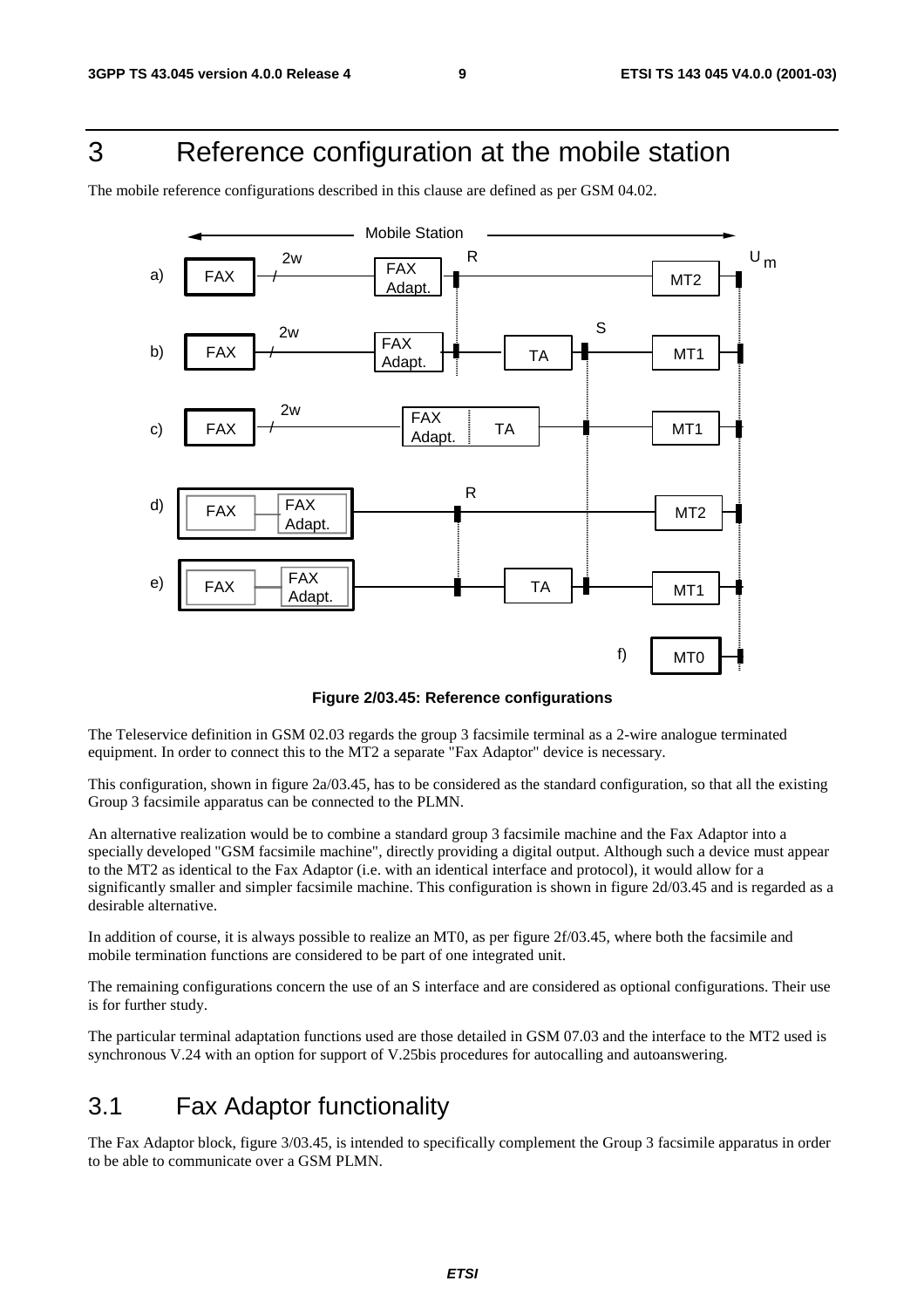

**Figure 3/03.45: Fax Adaptor scheme** 

Whether it has to be a function internal to the GSM PLMN, or an external accessory associated with the Group 3 apparatus, is beyond the scope of the present document, and in any case, does not affect at all the working of the procedure as here described.

It can be functionally partitioned in two sections:

- an analogue section, dealing with:
	- the modulation and demodulation processes according to CCITT Recommendation V.21, V.27ter, V.29 and V.17 as explained in T.4 and T.30;
	- handling of the signalling on the 2-wire path to the facsimile machine, including autocalling and autoanswer functions where necessary (see clause 6).
- a digital section, dealing with:
	- monitoring and where necessary, manipulation of the T.30 protocol as detailed in the rest of the present document;
	- overall control of the adaptor;
	- connection over the synchronous V.24 interface to the MT as described in GSM 07.03;
	- where necessary, autocalling and autoanswering functions according to V.25bis.

In the following this specification will reference the Fax Adaptor functionality, considering the most general case where it operates as a full-featured (see figure 3/03.45) separate block (see figure 2a/03.45), as this reference configuration is implicitly or explicitly exhaustive of all service related technical aspects.

## 3.2 GSM Facsimile Machine functionality

The special GSM facsimile machine shown in the MS configuration of figure 2d/03.45 has a similar functionality to the digital part of the Fax Adaptor, but without any of the analogue portions.

It appears over the V.24 interface as identical to the Fax Adaptor, i.e. the MT2 needs to have no knowledge of the particular configuration used.

When necessary this reference configuration, will be explicitly referenced to in the following; otherwise all technical aspects relevant to the configuration implicitly apply.

## 4 Connection types

Table 1/03.45 shows the connection elements attributes applicable to this Teleservice (note), adapted from GSM 03.10.

NOTE: Teleservice 61 includes both speech and data connection types, but Teleservice 62 only the data connection type.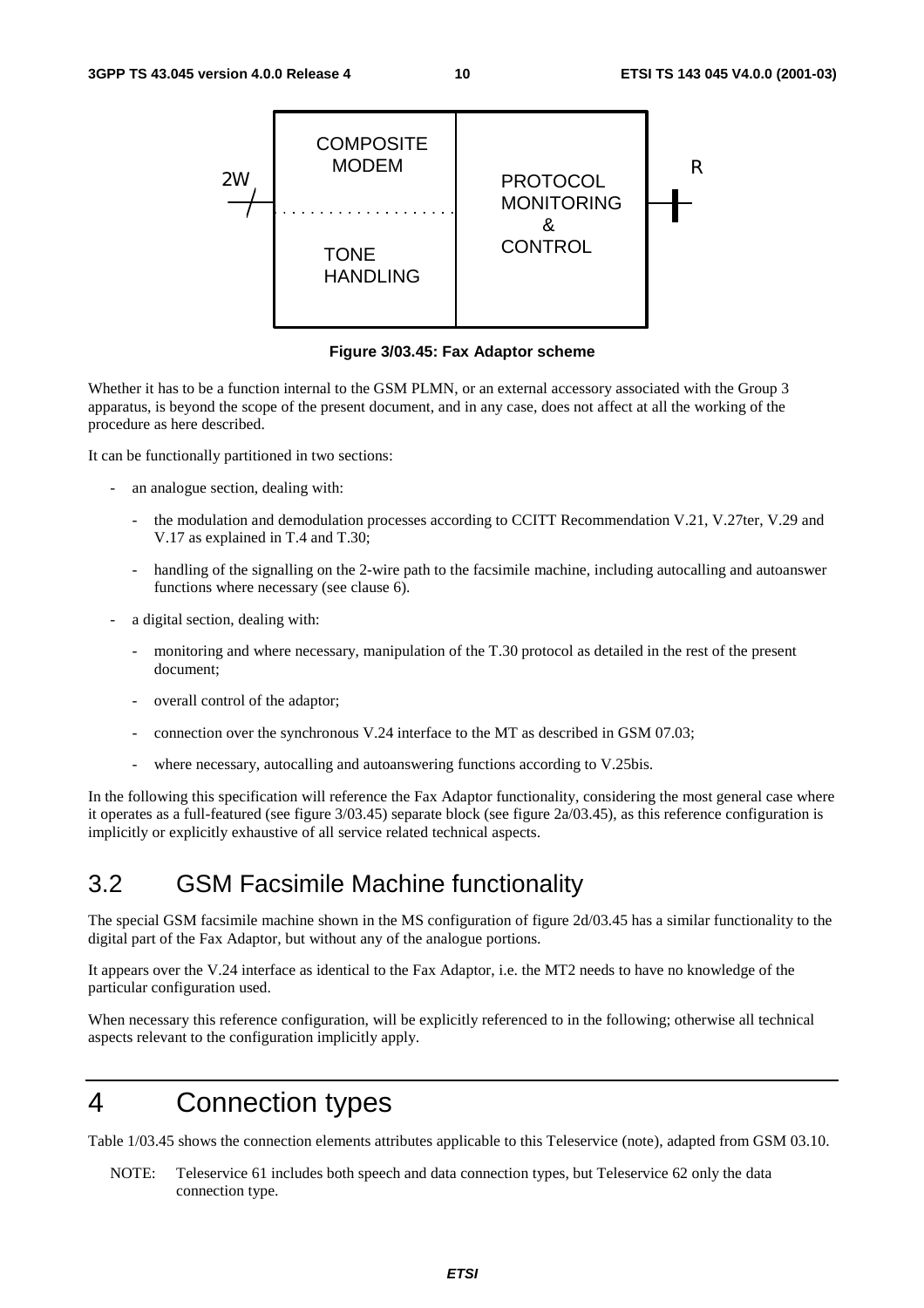| <b>Protocol type</b><br>of Figure 6 of TS<br>GSM 03.10 | <b>Access to TAF</b><br>of the Mobile<br><b>Station</b> | Radio interface<br>connection element | Intermediate<br>rate<br>RA1 to RA2 | <b>BS-MSC/IWF</b><br>connection<br>element |
|--------------------------------------------------------|---------------------------------------------------------|---------------------------------------|------------------------------------|--------------------------------------------|
| Model 6: Speech                                        |                                                         | Speech/GSM                            |                                    | <b>CCITT</b>                               |
|                                                        |                                                         |                                       |                                    | A-law                                      |
| Model 5:                                               | C/D/S UDI                                               | C/D/S UDI                             | C/D/S UDI                          | C/D/S UDI                                  |
| Facsimile                                              | $-14.4$ kbit/s                                          | - 14.5 kbit/s                         | $-16$ kbit/s                       | $-64$ kbit/s                               |
| Group 3                                                | $-9.6$ kbit/s                                           | - 12.0 kbit/s                         | $-16$ kbit/s                       | $-64$ kbit/s                               |
|                                                        | $-4.8$ kbit/s                                           | $-6.0$ kbit/s                         | $-8$ kbit/s                        | $-64$ kbit/s                               |
|                                                        | $-2.4$ kbit/s                                           | $-3.6$ kbit/s                         | $-8$ kbit/s                        | $-64$ kbit/s                               |
|                                                        | (note)                                                  |                                       |                                    |                                            |
| Model 5b                                               | C/D/S UDI                                               | C/D/S UDI                             | C/D/S UDI                          | C/D/S UDI                                  |
| Facsimile                                              | $-14.4$ kbit/s                                          | 14,5 or 2X12 kbit/s                   | 16 or 2X16 kbit/s                  | $-64$ kbit/s                               |
| Group 3                                                | $-9.6$ kbit/s                                           | 12 or 2X6 kbit/s                      | 16 or 2X8 kbits                    | $-64$ kbit/s                               |
|                                                        | $-4.8$ kbit/s                                           | 6 kbit/s                              | 8 kbit/s                           | $-64$ kbit/s                               |
|                                                        | $-2.4$ kbit/s                                           | 6 kbits                               | 8 kbit/s                           | $-64$ kbit/s                               |

### **Table 1/03.45: Elements of connection types**

NOTE: The highest Access Rate actually supported in this teleservice will be consistent with the highest Access Rate of the Transparent Bearer Service provided by the Network Operator.

 $C =$  Circuit switched  $S =$  Synchronous

 $D = Full-duplex$   $UDI = Unrestricted Digital Information$ 

### **Table 1a/03.45**

| Fax modem rates | No. of substreams | Radio i/f rate | <b>Intermediate Rate</b> | <b>Padding Scheme</b> |
|-----------------|-------------------|----------------|--------------------------|-----------------------|
| 14.4 kbit/s     |                   | $14.5$ kbit/s  | 16 kbit/s                |                       |
|                 |                   | 12 kbit/s      | 16 kbit/s                |                       |
| 12.0 kbit/s     |                   | $14.5$ kbit/s  | 16 kbit/s                | $FA(5D + S)$          |
|                 |                   | 12 kbit/s      | 16 kbit/s                | $FA(5D + S)$          |
| 9.6 kbit/s      |                   | 12 kbit/s      | 16 kbit/s                |                       |
|                 | 2                 | 6 kbit/s       | 8 kbit/s                 |                       |
| 7.2 kbit/s      |                   | 12 kbit/s      | 16 kbit/s                | $FA(3D + S)$          |
|                 |                   | 6 kbit/s       | 8 kbit/s                 | $FA(3D + S)$          |
| 4.8 kbit/s      |                   | 6 kbit/s       | 8 kbit/s                 |                       |
| $2.4$ kbit/s    |                   | 6 kbit/s       | 8 kbit/s                 |                       |

 $FA =$  Padding is performed in the  $FA$ 

 $(nD + mS)$  means that m SYNC frames will be added every n'th DATA frame

The MS must support the combinations in table 1a/03.45, restricted to what has been negotiated between the MS and the network.

All transitions from one combination in table 1a/03.45 to another combination in the same table, must be supported by the MS, as long as the fax modem rate is kept constant or the transition of fax modem rate is performed in steps of 2,4 kbit/s.

The figure 4/03.45 shows the scheme of a typical GSM PLMN connection for this Teleservice, considering respectively R and S access at Network Termination.

To grant full support to the CCITT Recommendation T.30, requiring different transmission speeds, the following strategy shall be implemented:

- PLMN provides for four Access Rates only, that is 14 400 bits/s, 9600 bit/s, 4800 bit/s, 2400 bit/s;
- radio channel modification procedures are used for switching between Speech phase and facsimile phase, as well as to select the suitable Access Rate (14 400,9600/4800/2400 bit/s) within the facsimile phase, as resulting from the preliminary end-to-end negotiation between the terminals;
- to transport Binary Coded Signalling (BCS) requiring a synchronous 300 bit/s bit-rate, speed conversion will be used at both the PLMN ends.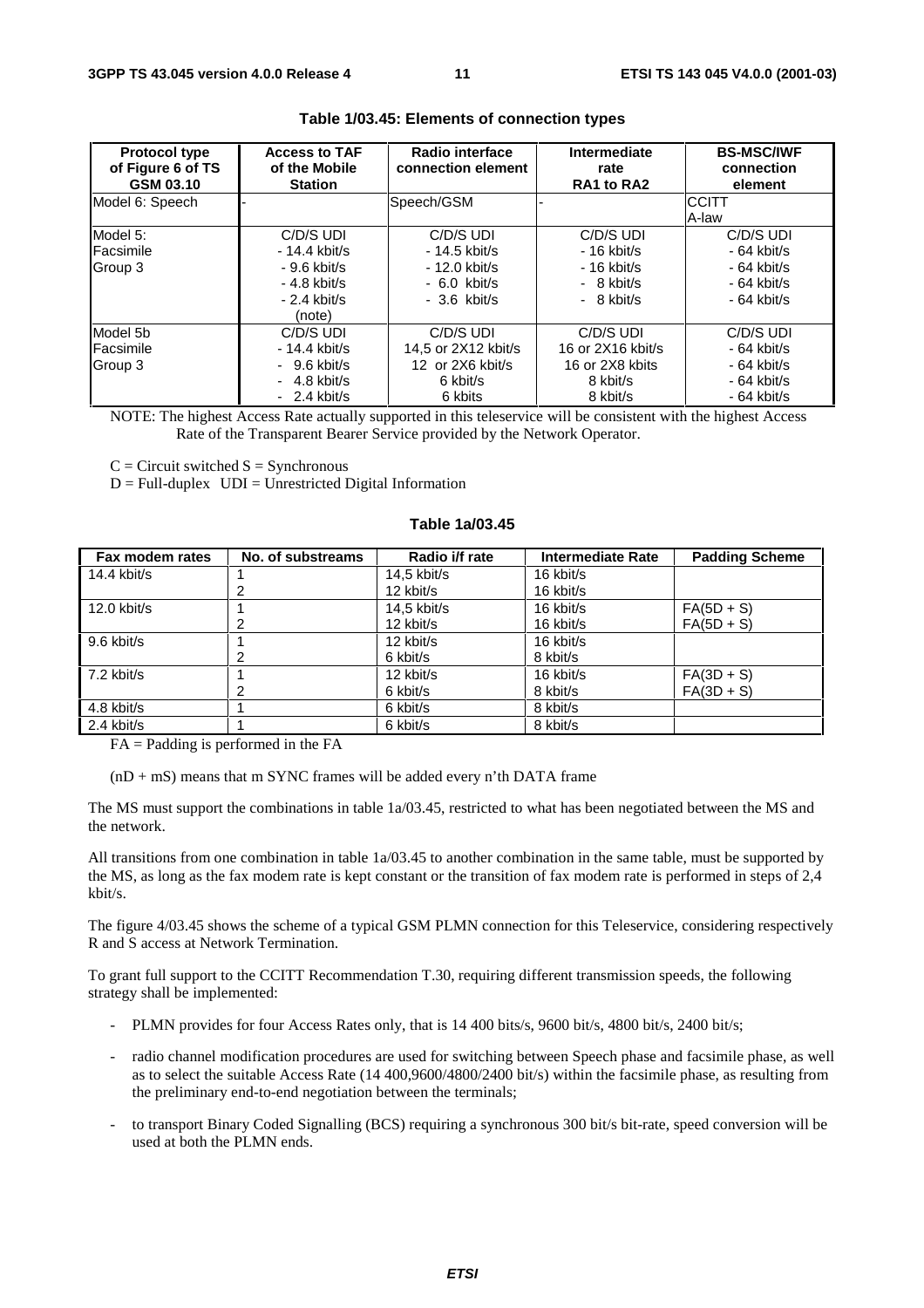

**Figure 4b/03.45: Optional Teleservice connection (F.F.S)** 

## 4.1 Information transfer protocol model

The Figure 5/03.45 depicts the conceptual protocol model for this Teleservice, deduced from model 5 and 5b of Figure 6/03.10.

The main point to be underlined is that all the protocol modules specific for this Teleservice are confined in the Fax Adaptation functions at both the MT and IWF ends. Note that model 5b of figure 6/03.10 details the placing of the splitting and combiner function for multislot configurations.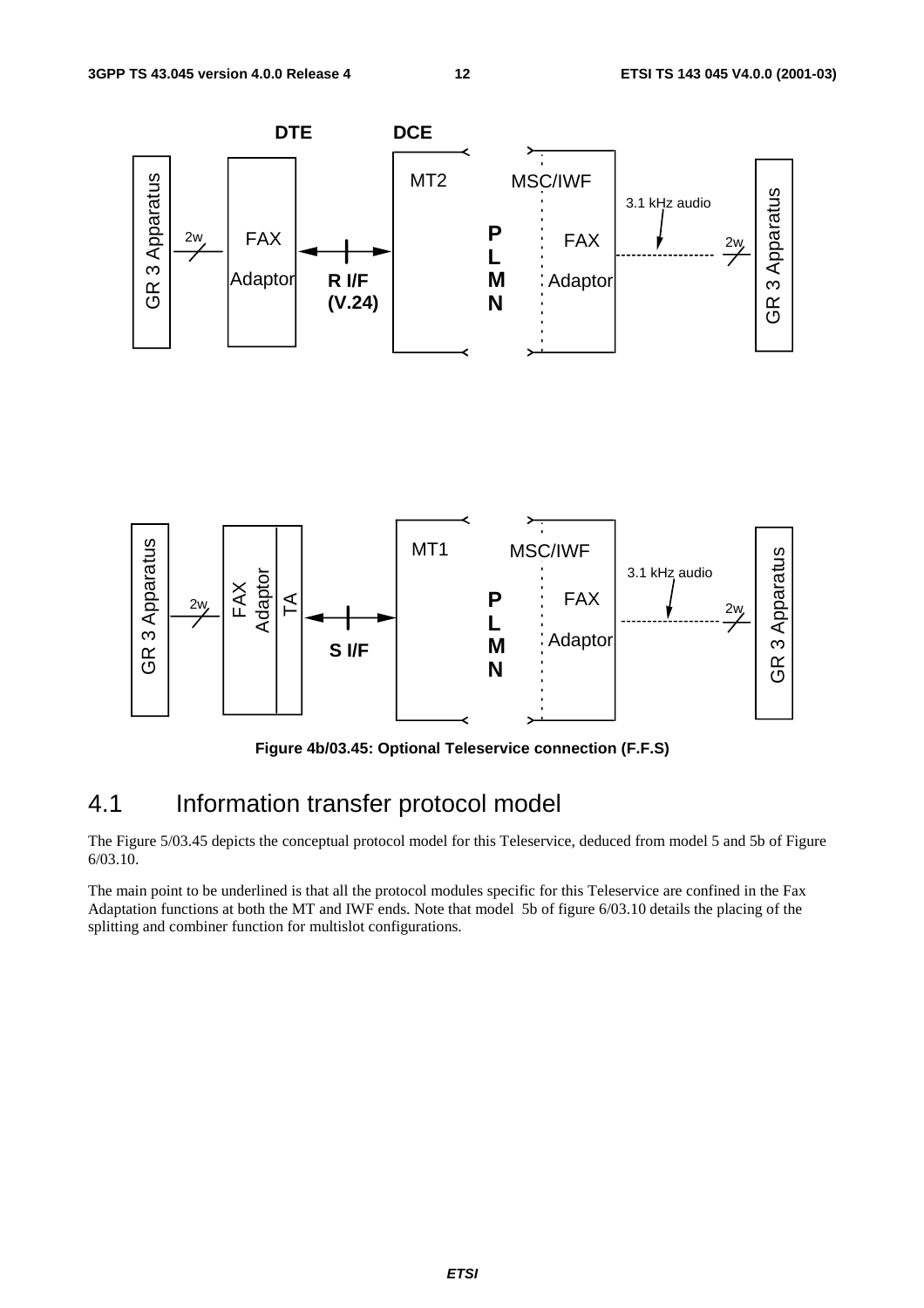

**Figure 5/03.45: Information transfer protocol model** 

## 4.2 Interactions with T.30

The philosophy of this specification is to allow the T.30 protocol to pass transparently wherever possible, through the Fax Adaptors at both ends of the PLMN channel. Manipulations are only made to the protocol where necessary to overcome problems resulting from the differences between the PSTN and the GSM system. Basically, these problems fall into four categories:

- supporting facsimile on a digital connection type;
- bit errors during transfer of BCS frames;
- the need to change speed to reduce the impact of bit errors during transfer of Fax encoded Messages;
- inability to support some features of T.30.

### 4.2.1 Link control strategy

Though the T.30 procedure is plain half-duplex, between the FAs at both the GSM PLMN ends a full-duplex mode connection will be established. Information transfer is structured in fixed length blocks, carrying either data received from the local modem, or idle synchronization patterns.

Establishment, maintenance and release of the data circuit is performed autonomously by each FA, by properly handling the physical interface to its local modem.

Due to the rigid timeout constrains in T.30 protocol procedure, which will be actually concatenated to the procedure defined here for the GSM connection part, a strictly forwardonly approach is adopted for data link control; that is no retransmission means are explicitly introduced to recover corrupted information blocks.

Although in the majority of cases the T.30 protocol can take care of lost frames and easily recover, there are some particularly critical points where two consecutive segments in the procedure, without any interposed acknowledgement, require different transmission speeds (BCS speed/Message speed).

In these cases, to grant that a correct change-over from one modem type to another takes place at both the PLMN ends, some additional protection is necessary in the GSM environment. This protection, actually at the beginning and at the end of the Fax page transmission, is given by means of a confirmation mechanism, whereby the originating FA waits while transmitting a fixed pattern until an explicit acknowledgement is received from the terminating FA. In these cases an interruption of the normal T.30 information flow may eventually result.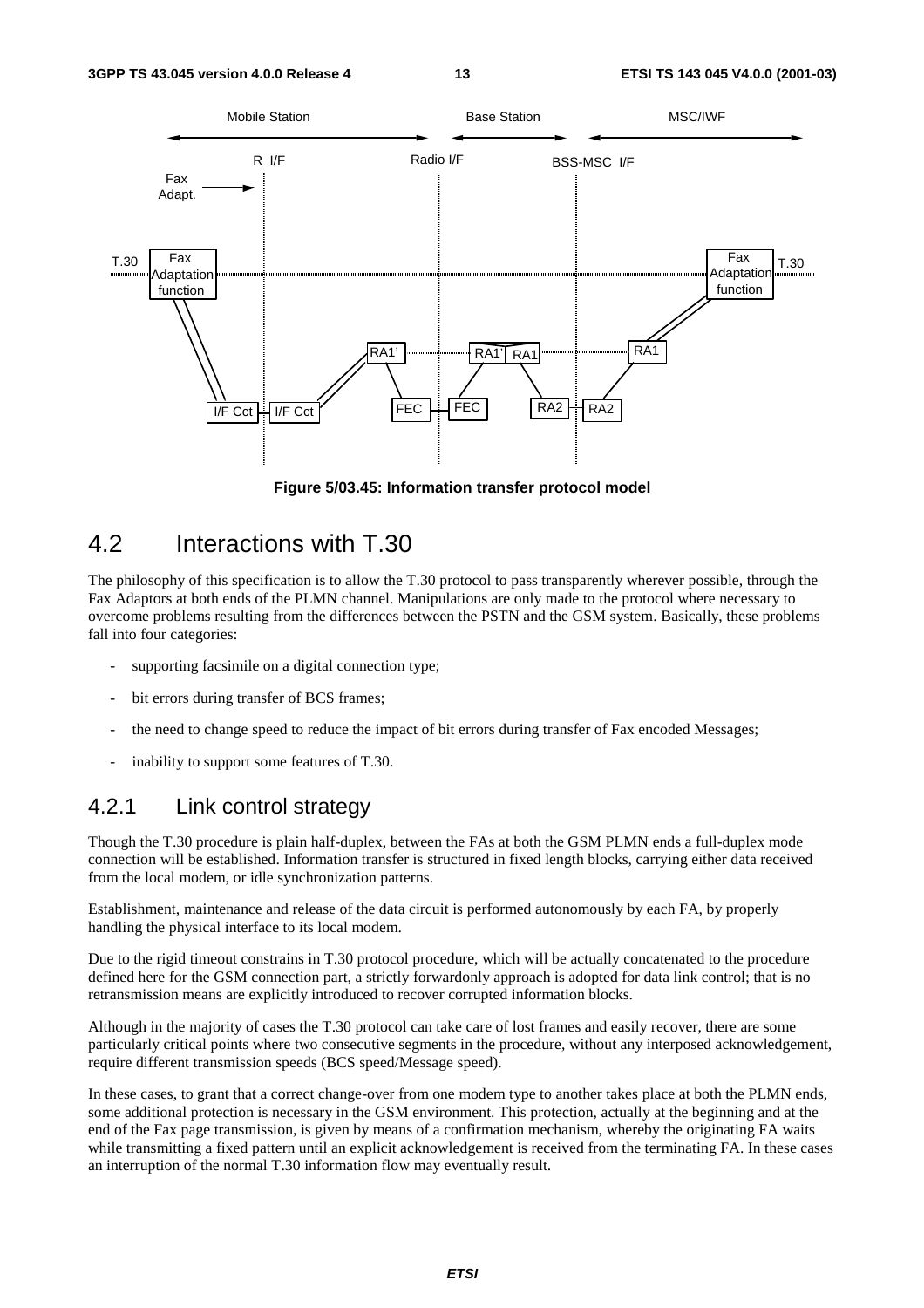Aiming at minimizing any possible delay in the end-to-end transmission between the two facsimile apparatuses, the FAs will pass on information without error control of the message integrity (note). To this regard, however, it is worth underlining that an essential requirement in this procedure is the detection of some key messages exchanged between the terminals, carrying basic control information. Hence, in parallel to the primary information passing process, a continuous monitoring of the information flowing across the FA is necessary, to detect these messages, fully checked in their logical integrity.

NOTE: All V.21 modems in the FAs shall use the faster response time provided by CCITT Rec. V.21 (see table 2/V.21) for OFF to ON transition of CT109 and CT106.

In addition, as detailed below, some fields in some frames may need to be changed.

### 4.2.1.1 Message detection

While in BCS, the following frames have to be detected:

- DIS/DTC, to monitor all operational parameters proposed to the sender terminal by the receiver terminal;
- DCS, to realize (see table  $2/T.30$ ) the actual message transmission speed accepted by the sender terminal and the relevant message transfer direction;
- NSF, to inhibit Non-Standard Facilities, if explicitly required by the user Fax Adaptor configuration;
- DCN, to initiate the Call release procedure.

During the Message phase (C phase of T.30) a single bit pattern has to be detected, the EOL character, a unique codeword that can never be found within a valid line of Fax coded Data (see CCITT Recommendation T.4, subclause 4.1.2), and therefore used to control the buffer level in each FA, as detailed in the following subclause 5.2.6.

## 4.2.2 Speed conversion for BCS phases

Given the signalling load caused by the Channel Mode Modify procedure, rather than changing the radio channel speed to 300 bit/s to carry the BCS frames, a speed conversion mechanism is exploited at both the PLMN ends, allowing to maintain the Channel rate of the Message phase (14 400/9600/4800/2400 bit/s) during BCS phases.

A speed conversion factor can be defined as:

Fax Message speed (14 400 or 9600 or 4800 or 2400 bit/s)

---------------------------------------------------------------------

### Standard BCS speed (300 bit/s)

which will assume the value 8 or 16 or 32 or 48, depending on the actual Message speed negotiated between the terminals.

On the basis of the above speed conversion factor, in the originating FA up-conversion to Message speed will be performed according to the repetition algorithm specified in subclause 5.2.3.2.

In the terminating FA, down-conversion to the BCS speed will require a decimation algorithm (see subclause 5.2.3.3); this algorithm is assumed implementation dependent, and hence its actual definition is beyond the scope of the present document.

As the actual Access Rate over the GSM-TCH may change throughout the Call, speed conversion factor needs to be updated in both FAs.

The FA/IWF will update this value upon successful completion of a CMM procedure (see subclause 4.3.2).

The FA/MT which does not have direct access to the GSM signalling channel (except for MT0 configuration), shall estimate the actual Access Rate established over the GSM-TCH from the effective Access Rate of the MT data interface (or any other means in case of MT0); this check shall be performed whenever a BCS frame is sent towards the Radio path after which a change for GSM-TCH Access Rate may be expected (e.g., DIS and DCS frames for Normal Fax mode, PPR and CTC frames for Error Correction Mode).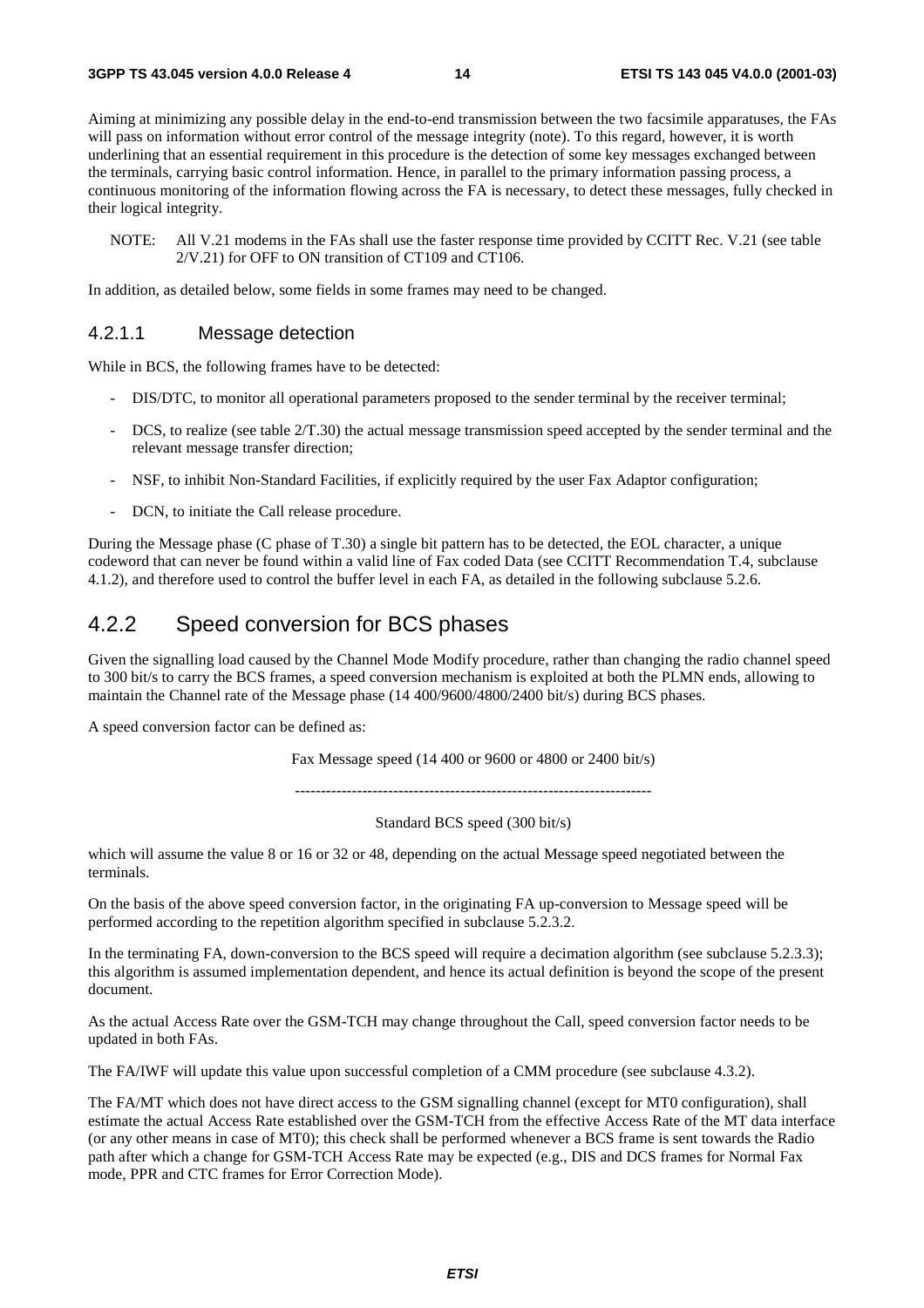## 4.2.3 Compatibility checking

Some features of T.30 cannot be supported in the GSM PLMN environment. Fax Adaptation function is in charge of dealing with such compatibility checking.

### 4.2.3.1 Group 1 and Group 2 support

Group 1 and Group 2 equipments are not supported by the Teleservice as described in the present document.

To this purpose, any tonal signalling specific to the above kind of Fax apparatus will be ignored by the Fax adaptation function at MS and IWF.

### 4.2.3.2 2 400 bit/s handshaking

Only standard 300 bit/s Binary Coded Signalling is supported. To this purpose the FA will ignore this capability within the B segment of T.30 procedure, looking for DIS frame, by default, from V.21 modem only.

### 4.2.3.3 Non-standard facilities

Non-standard facilities are supported in so far they are not in conflict with the standard procedure described in the present document. All the relevant BCS frames are passed end-to-end, unless an explicit deletion is required by the user (e.g. by a specific input at the Fax Adaptor associated with the MS). In this case, upon detection (see subclause 4.2.1.1) of the NSF frame identifier (the Facsimile Control Field octet according to T.30 terminology), the whole HDLC frame shall be stripped and replaced by a GSM specific NSF frame, containing a Country Code and a unique identification of the FA manufacturer, encoded as per CCITT T.35 and according to national regulations; the Information field of this NSF frame shall have a maximum length of 6 octets, and shall not require any specific functionality in the PLMN.

### 4.2.3.4 12 000 and 7200 bit/s Facsimile Document Transfer

End-to-end transfer of T.4 information at 12 000 and 7 200 bit/s can be supported, even if this Bearer Service is not provided by a GSM PLMN.

To this purpose a 14 400 bit/s or 9 600 bit/s Access Rate shall be used in the PLMN, by exploiting only part of the available bandwidth. The originating FA will add padding information to data received from the MSG modem, before transmission over the GSM-TCH; the terminating FA will remove the same information to restore the net 12 000 or 7 200 bit/s continuous data stream to be transmitted over its local MSG modem.

The relevant procedures are fully described in sections 5.2.3.4 and 5.2.3.5.

### 4.2.3.5 Procedure interrupts

Procedure interrupts are only possible in Teleservice 61; in case of Teleservice 62 any attempt to invoke procedure interrupts by MMI on the MT (see subclause 4.3.1 below) will be ineffective.

## 4.2.4 Speed checking

Upon receiving DIS/DTC frame, the FA/IWF shall perform a basic speed checking procedure, aiming at verifying compatibility between the bit-rate possibilities offered by the called Fax apparatus (bit fields 11, 12, 13, 14 in the IF) and the actual Access Rates allowed on the GSM PLMN (2 400/4 800/9 600/14400 bit/s); in addition, some of these bit rates may result inhibited during the call, if a speed lower than 9 600 bit/s has been chosen by the user in the call set up message (for example if a better error rate is required).

The following cases may occur:

some of the bit-rates indicated in DIS/DTC are not allowed on GSM-TCH (e.g. the max speed indicated in setup is 9 600 bit/s, while DIS/DTC requests V.33); a possible strategy to cater for this case is altering the indication in DIS/DTC to a compatible value (e.g. V.29) by forcing appropriately the relevant bits (note); other strategies are possible and allowed, as long as the same goal of supporting the progress of the call is pursued, by constraining the Fax apparatuses to use as message speeds the access rates actually available in the PLMN.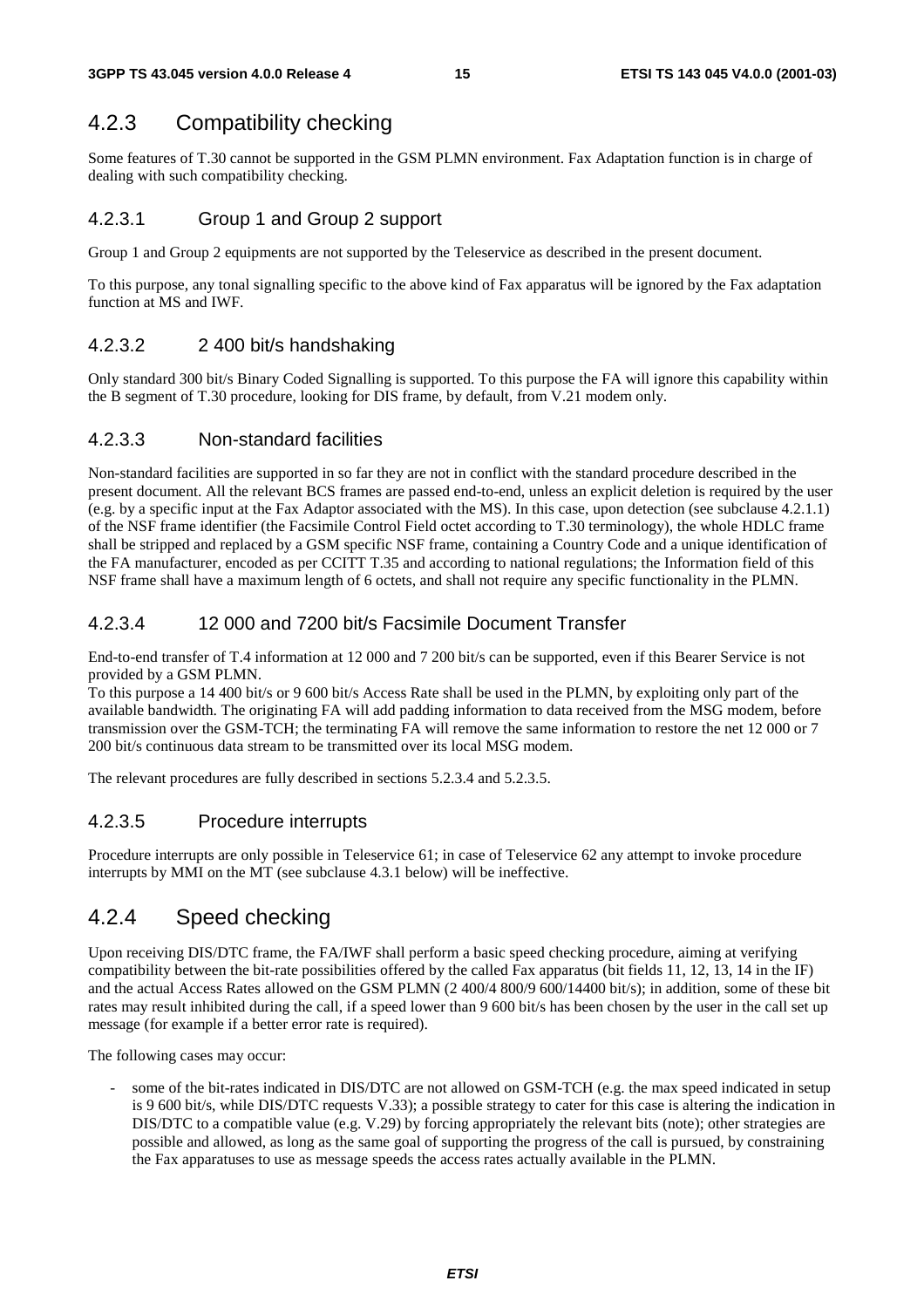- NOTE: Is beyond the scope of this specification to specify the implementation strategy adopted to recalculate the frame CRC after the manipulation; additional delays, if any, shall not have a significant impact on T.30 operability.
- the full set of bit-rates indicated in DIS/DTC are not compatible with the allowed Access Rates on GSM-TCH (e.g. the max speed indicated in setup is 2 400 bit/s while DIS/DTC requests V.29 only); in this case the call shall be failed;
- the full set of bit-rates indicated in DIS/DTC are compatible with the allowed Access Rates on GSM-TCH; in this case no action shall be taken, independently of the access rate actually established.

It should be noted that the "14400 bit/s" as max speed indication in the SETUP message, does not preclude the establishment of a Call towards a Fax GR 3 equipment supporting only 9600, 4 800 and 2 400 bit/s as Message speed. As a matter of fact, due to the multiplexing mechanism for BCS phases the initial Access Rate (14 400 bit/s) will affect only the connection part between the called MS and the associated IWF, whilst the appropriate Message speed will be actually negotiated during the initial BCS phase, and settled upon reading the appropriate field in DCS frame (see subclause 4.2.1.1). Therefore, if a request for MSG transmission is received, without a valid DCS frame being detected in advance (hence the message speed is undefined), the FA/IWF shall release the call immediately.

## 4.3 Radio Channel Modification Procedures

There are two reasons why the characteristics of the radio channel may need to be changed during a call.

Firstly, for the swap from speech to data and vice versa. In this case the In Call Modification procedure as detailed in GSM 04.08 is carried out.

Secondly, if a T.30 speed drop back is requested, a channel mode modify procedure as detailed in GSM 04.08 is initiated to match the radio channel rate to the facsimile transmission speed to optimize the error rate.

## 4.3.1 In Call Modification (ICM)

Applies only for Teleservice 61.

The speech to facsimile change is initiated by MMI at the MS as in other data services starting the ICM procedure via MODIFY signalling. CT108.2 ON condition towards MT is a basic requirement to allow speech/data transition take place.

Additionally, the data call direction (DCD) must be known to both the FA's because of a correct tone handling. The DCD identifies the call direction from the calling to the called station according to CCITT T.30 phase "A" tonal signals.

The DCD is derived from the evaluation of the behaviour of the mobile Fax machine. No later than 3 sec after connecting the Fax apparatus to the line the FA/MT is able to determine the DCD. If a CNG tone or nothing is detected by the FA/MT the mobile Fax station is the calling station, if a CED tone or a BCS signal is detected by the FA/MT the mobile Fax station is the called station. The FA/MT indicates this towards the MT by means of CT105: CT105 OFF condition indicates "mobile terminated", CT105 ON condition indicates "mobile originated". The detection of CT105 condition and subsequent triggering of the MODIFY message has to be done 3 sec after reception of the ON condition of CT108.2.

A reverse DCD compared with the initial call setup direction is indicated to the FA/IWF by means of the "Reverse Call Setup Direction" (RCSD) information element within the MODIFY message. If the MODIFY message had contained this information element, the same information element shall be included in the MODIFY COMPLETE message (ACK). On the basis of RCSD and additional information about the initial call setup direction (e.g. Transaction Identifier flag as per GSM 04.07), the FA/IWF shall resolve the actual DCD.

At DCD condition "mobile originated" the FA/IWF has to transmit CNG if neither CED nor a BCS signal has been already received, otherwise nothing. At the DCD condition "mobile terminated" the FA/IWF has to transmit CED. At the moment when the CT107 goes to ON condition the FA/MT has to generate CED if CT105 was in ON condition, otherwise nothing (see subclauses 6.2.1 and 6.2.3).

Selection of the speech phase from the data phase (T.30 Procedure Interrupt request) may be initiated by the mobile Fax machine as well as by the fixed network fax machine (refer to the diagrams in figure II.-10/03.45 and II.-11/03.45). Upon receipt of the "alert operator" tone request will be accepted by manual intervention via MT (phone off-hook), and is reflected to the Fax Adaptor (GSM Facsimile machine) by CT106 and CT109 going in OFF condition.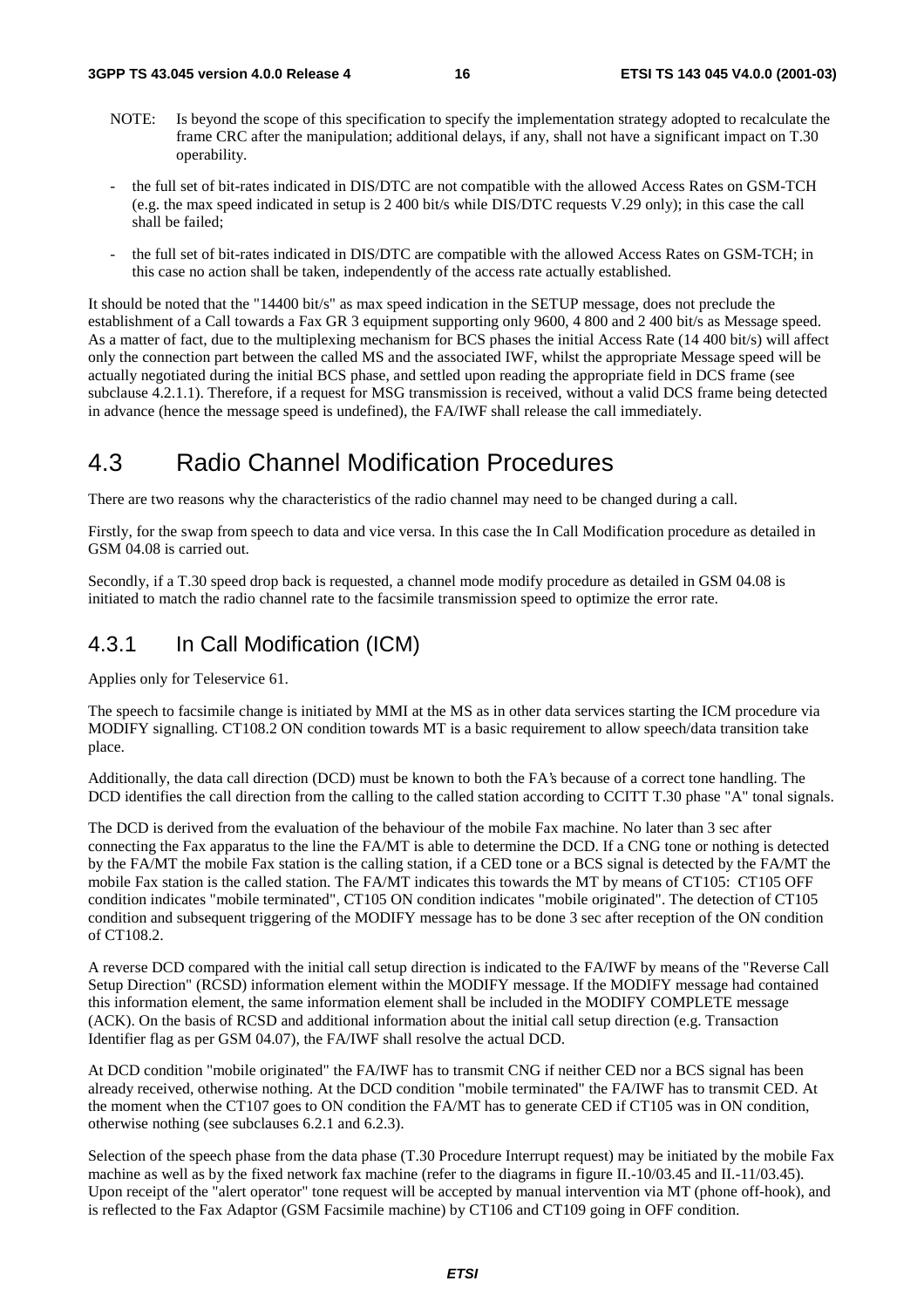Upon monitoring the transit of the necessary sequence of BCS signals specific for PRI the CT108.2 goes to OFF condition causing ICM from the Fax data phase to the speech phase. In case of Procedure Interrupt request from the fixed network side (figure II-10/03.45), a guard timer in the MS is necessary to protect against the possible loss of the response to the PRI-Q(PIN/PIP) sent from the MS. After the execution of ICM CT107 is set to OFF condition finishing the Fax data phase.

Subsequent re-selection of the data phase will be by manual intervention via the MS causing CT108.2 going to ON condition initiating ICM.

During the speech phase of a procedure interrupt, the "phone off-hook" condition of the MT is reported via the Fax Adaptor "R" interface (CT106/109 in OFF condition) to the fax apparatus which must remain functionally connected to the Fax Adaptor to maintain the connection.

The precise operation of the Fax Adaptor for the support of procedure interrupt is implementation dependent.

### 4.3.2 Channel Mode Modify (CMM)

The channel mode modification procedure is only initiated by the FA/IWF. Its purpose is to adjust the radio channel bit rate to match the message speed negotiated end-to-end between the facsimile machines.

The FA/IWF enters the CMM routine upon detecting the DCS frame sent either from the MS or from the PSTN.

In the first case, FA/IWF being actually the receiving side in the facsimile document transmission, the CMM procedure is executed as soon as the end of frame is detected.

That is, FA/IWF monitors the DCS frame and, if the requested rate differs from the existing radio channel rate, then in sequence:

- issues a CMM request to the new rate towards the GSM signalling;
- waits for the acknowledgement of CMM completed (note);
- NOTE: Information sent/received to/from the GSM-TCH while waiting for CMM completed is considered irrelevant, and left implementation dependent in the context of this Recommendation.
- returns back to the usual information passing process.

In the second case, FA/IWF being actually the transmitting side in the facsimile document transmission, the CMM procedure is executed after a suitable delay assumed as the time for transferring the DCS frame across the Radio channel.

That is, FA/IWF monitors the DCS frame and, if the requested rate differs from the existing radio channel rate, then in sequence:

- waits for a fixed time of 150 m/sec.;
- issues a CMM request to the new rate towards the GSM signalling;
- waits for the acknowledgement of CMM completed;
- returns back to the usual information passing process.

If the CMM procedure fails, the IWF will initiate the release of the call. However, in calls restricted to one channel and radio interface rate not higher than 12 kbit/s, this does not necessarily apply.

As it will be seen below (see subclause 5.2.4), in both cases the execution of the CMM procedure has to be seen like an exception within the usual information passing process, even overlapping it to maintain the overall end-to-end fixed delay.

## 5 Use of terminal adaptation functions

According to the Connection types (figure 4/03.45) there are two classes of TAFs to be considered.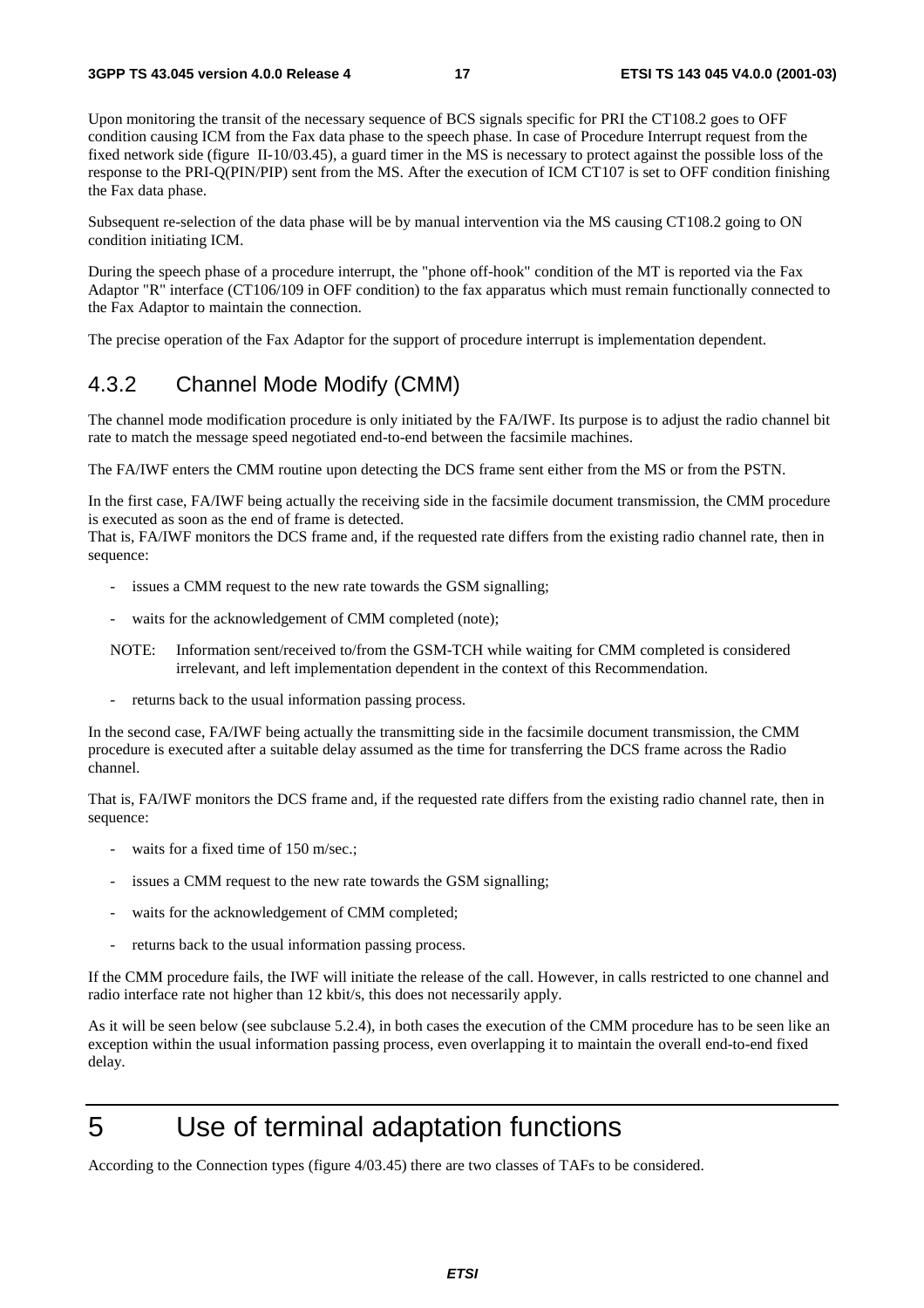## 5.1 Standard TAFs for synchronous services

Are those described in GSM 07.03 for synchronous bearer capabilities in the transparent mode. The Rate Adaption functions shall comply with the GSM 04.21.

The interchange circuit signalling mapping is in accordance with the GSM 07.03.

## 5.2 Specific TAFs for facsimile service

Integral part of an end-to-end connection for this Teleservice is the Fax Adaptation function, located at both the PLMN ends and in charge of adapting the T.30 protocol procedure to the GSM PLMN environment, as described in clause 4 of the present document.

The main features relevant to the adaptation function are detailed in the following. For a better clarification, the Finite State Machine approach will be adopted in the following description of FA functionality, considering it as a set of states defined by specific interactions with both the GSM digital channel and the analogue channel.

## 5.2.1 Working principle

The working principle of the proposed solution is depicted in figure 6/03.45.



**Figure 6/03.45: Fax Adaptor working principle** 

The Fax Adaptor is split in its main functional blocks:

- a BCS (300 bit/s) modem capability (half duplex);
- a MSG (14400/12000/9600/7200/4800/2400 bit/s) modem capability (half duplex);
- Mux/Demux capability, to connect the GSM traffic channel (full duplex) to either of these modems.

Looking at the overall Facsimile service architecture in GSM (figure 5/03.45), half-duplex transmission is initiated in either side of the connection by the actual request on the physical interface (CT109 ON on the local modem), is then continued on the PLMN traffic channel (TCH), and finally terminated on the appropriate modem at the remote side.

On the basis of the above assumptions, considering the Fax Adaptor a finite state machine, the whole Adaptation process can be described by a set of 5 states:

- IDLE state, when the FA is just connected to the GSM-TCH, sending synchronizing patterns over the radio path;
- BCS-REC state, when the FA is receiving data from the V.21 modem (BCS phases);
- BCS-TRA state, when the FA is transmitting data over the V.21 modem (BCS phases);
- MSG-REC state, when the FA is receiving data from the MSG modem (2400/4800/7200/9600/

12000/14400 bit/s);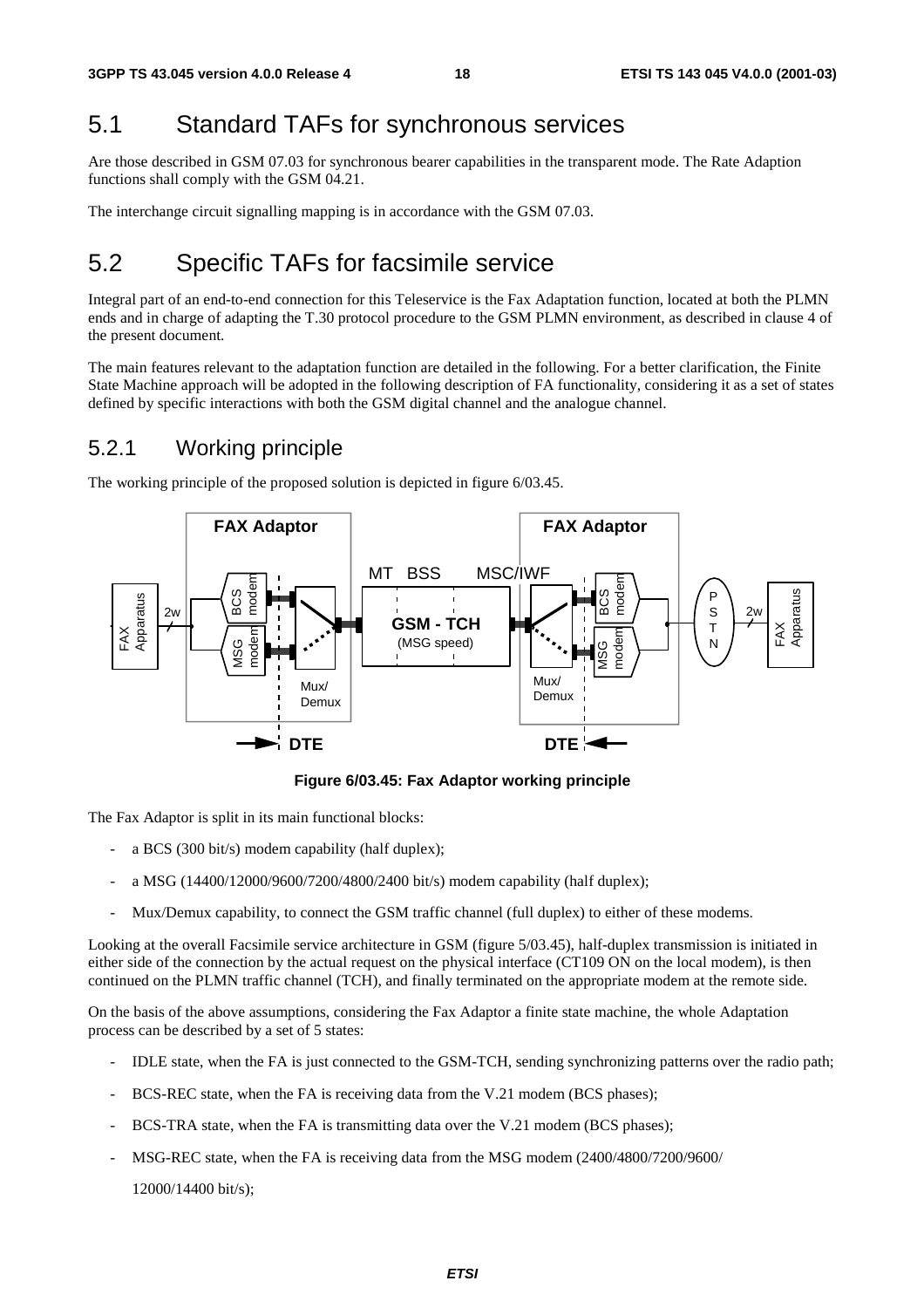MSG-TRA state, when the FA is transmitting data over the MSG modem.

### 5.2.2 Basic protocol structure

The protocol structure is based on a strictly synchronous approach, using 64 bit fixed length frames; that is each FA actually sends/receives information as 64 bit frames, in sequence and without interruption, during the whole duration of a call; the content of each frame depends on the specific state currently implemented.

The following set of frame types encompasses the full range of capabilities required:

- SYNC frame, explicitly designed to allow synchronization at the remote end, even in the adverse transmission environment like the cellular radio channel; it is a unique frame, used even as idle frame whenever there is no information to be sent over the radio path;
- STATUS frame, intended to carry both state identification codes, along with state specific information; this frame has a unique structured format to allow synchronization checking at remote side; the actual information content is related to the specific state;
- DATA frame which is fully unstructured, and carries Fax coded information during MSG phases.

### 5.2.2.1 Frame formats

To reduce complexity of finding synchronization over a 64 bit pattern, SYNC frames are obtained by concatenating two 32 bit sync codewords, the second one being the 1's complement notation of the first one.

The following codes shall be used for sync codewords:

MSB

hex code 3E375096: first sync codeword

hex code ClC8AF69: second sync codeword

To improve the probability of detecting synchronization, up to 3 errors are tolerate in each single sync codeword; even in this conditions, the false sync probability is quite negligible.



### **Figure 7/03.45: STATUS frame format**

STATUS frames have an internal 8 bit modularity (see figure 7/03.45), where odd octets contain state identification codes (IDENT), and even octets contain status specific information (INFO). IDENT octets are split in two (four bit) fields, each one repeating the same code for status identification:

hex code 1: BCS-REC state

hex code 3: MSG-REC state

hex code 4: MSG-TRA state

To improve the probability of detecting the correct state, up to 3 corrupted codes are tolerate in the total 8 instances repeated within a single STATUS frame. INFO octets contain the same code repeated 4 times within one frame; in particular:

- for BCS-REC state this octet contains 8 bits received from the BCS modem;
- in all other states an idle code (hex code 0F) is inserted.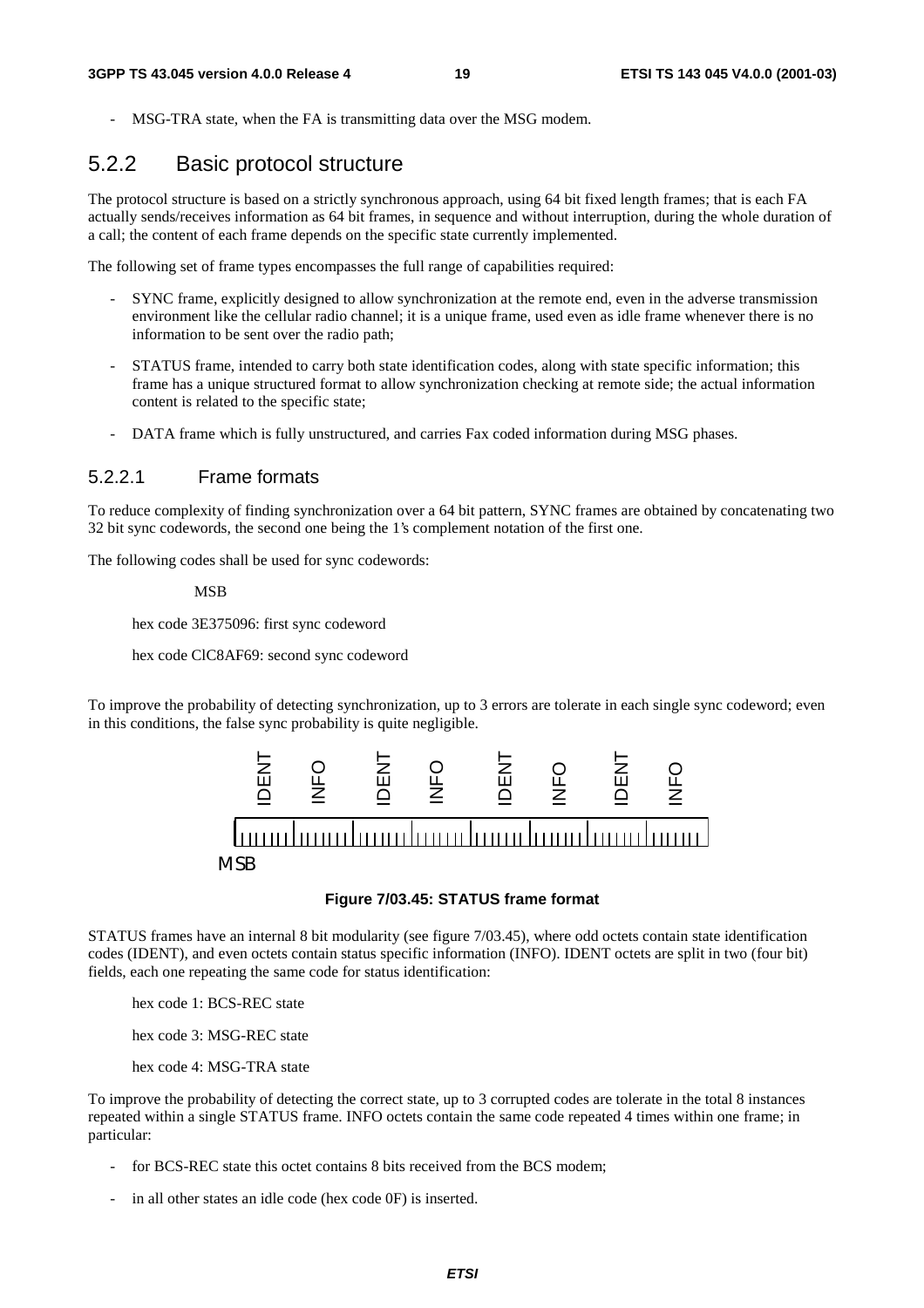DATA frames are 64 bit fully unstructured information blocks; the last DATA frame in a Message phase will be truncated to the actual length of the bit stream to be transmitted.

A general rule concerning all the above frames is that most significant bits are transmitted first; in addition, a basic First-In First-Out functionality will be implemented in the information passing process.

### 5.2.3 Protocol description

The above defined Finite State Machine model will be used to fully describe the protocol procedure.

### 5.2.3.1 IDLE state

In each FA this state implies a continuous transmission of SYNC frames towards the radio path, to allow frame synchronization at the remote end. This state is entered into immediately after the end of the synchronization process over GSM-TCH, and will be returned to whenever loss of synchronization is assumed.

### 5.2.3.2 BCS-REC state

The basic function of FA in this state is transferring BCS information from local modem to GSM-TCH.

Transition to this state is triggered by CT109 ON condition of V.21 modem. Towards the radio path continuous transmission of STATUS frames is performed, according to the format described in the above subclause 5.2.2.1, as soon as 8 bits at least are available from the modem; information received from GSM-TCH is ignored while CT109 (local modem) is in the ON condition.

Every 8 bits received from the V.21 modem, the appropriate number of STATUS frames (1 or 2 or 4 or 6 depending on the current TCH access rate) will be originated.

Following CT109 (local modem) OFF condition, padding bits (e.g. ls) will be inserted to assemble the last octet.

Monitoring the content of certain BCS frames is required; the DCS frame requires a specific procedure, detailed in the following subclause 5.2.4 in the present document.

### 5.2.3.3 BCS-TRA state

The basic function of FA in this state is transferring BCS information from GSM-TCH to its local V.21 modem.

Transition to this state is triggered by reception of BCS-REC code from TCH. Towards the radio path continuous transmission of SYNC frames is performed, according to the format described in the above subclause 5.2.2.1.

The information received from GSM-TCH, after proper decimation (likely a voting algorithm, implementation dependent), is passed to the V.21 modem. Upon detecting again a SYNC frame, the modem is turned OFF and a transition to the IDLE state is performed.

Monitoring the content of certain BCS frames is required; the DCS frame requires a specific procedure, detailed in the following subclause 5.2.4 in the present document.

In addition a supervisoring function is required to check maintenance of synchronization, by examining the inherently structured STATUS frame format. Loss of synchronization will be assumed in case of reception of unstructured STATUS frames, that is, when the repetition mechanism for both the IDENT and the INFO octets does not allow unambiguous result to the voting algorithm. In this case an estimate of the INFO octet value in the received STATUS frames is anyway passed on to the V.21 modem, up to a maximum BCS-TRA duration of 2.5 sec.; at this point, if the correct synchronization has not been recovered yet, the modem is turned OFF and a transition to the IDLE state is performed.

In case of loss of V.110 synchronization on the PLMN side, the FA shall transmit 0s towards the analogue interface, as long as no data is available.

### 5.2.3.4 MSG-REC state

The basic function of FA in this state is transferring MSG information from its local modem to GSM-TCH.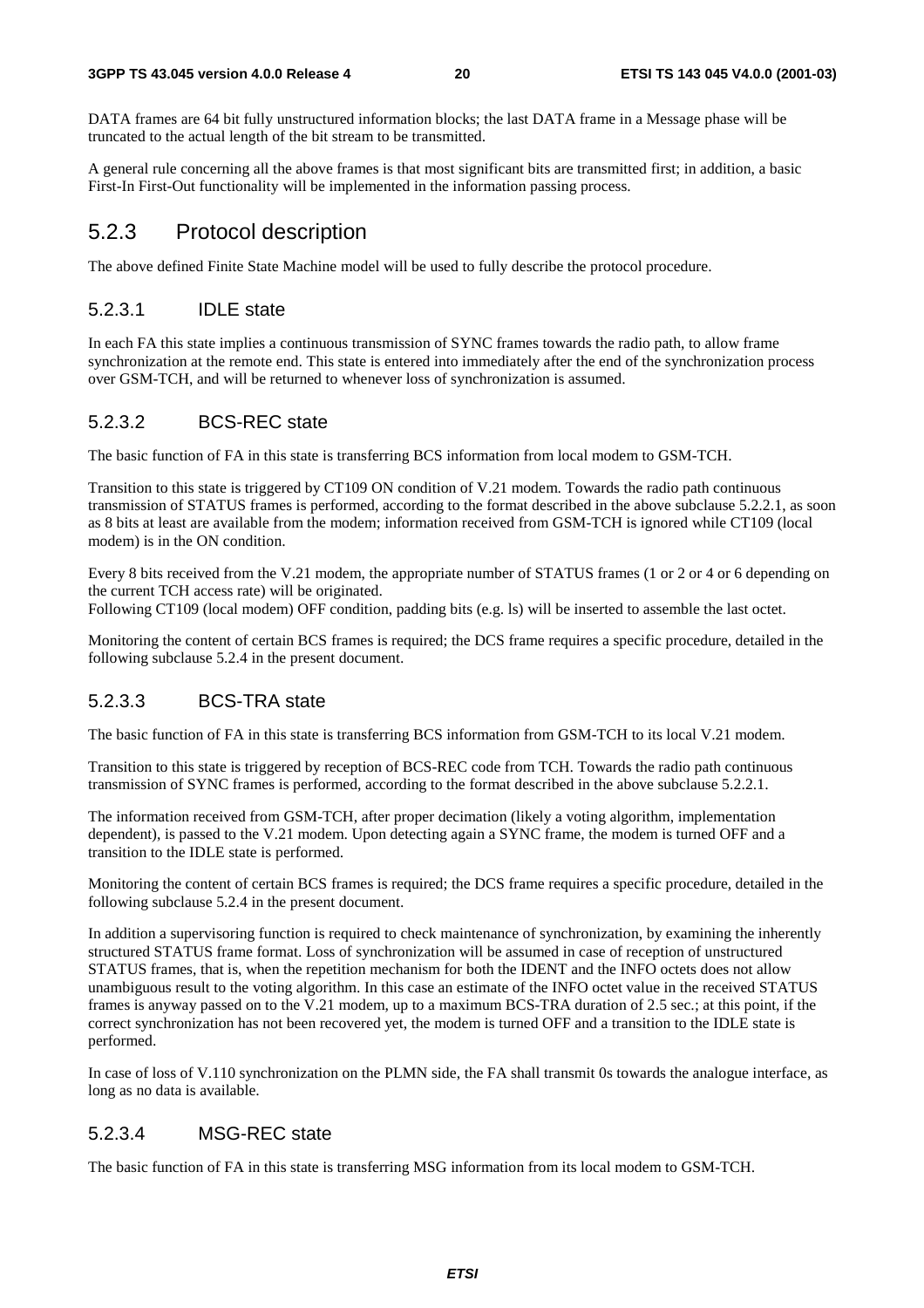Transition to this state is triggered by the MSG modem being trained. Towards the radio path continuous transmission of STATUS frames interleaved with SYNC frames is performed. Actual transfer of Fax coded data over the radio path can be initiated only after the specific acknowledgement is received from the remote side, that is reception of MSG-TRA indication in a STATUS frame, signifying the correct state transition. All data received from the MSG modem will be stored in the FA buffer, to be passed on to GSM-TCH (First-In First-Out mechanism) as soon as this confirmation message is received. Transmission is performed by means of unstructured DATA frames, aligned to the last SYNC or STATUS frame; in this phase, information received from GSM-TCH is ignored.

Following CT109 OFF condition of MSG local modem, after all buffered data are transmitted (the last DATA frame is truncated if necessary), a transition to the IDLE state is performed. In this state the FA waits (meanwhile BCS data received from the local modem are ignored) for a minimum of 5 transmitted SYNC frames, in order to indicate to the remote FA the end of the message.

While waiting for the acknowledgement re-synchronization shall be performed if necessary, following reception of unrecognisable SYNC frames or unstructured STATUS frames.

In case of 7.2 kbit/s MSG speed, a SYNC frame will be stuffed every 3 DATA frames, to produce the data stream at 9.6 kbit/s. The overall protocol structure will result in multi-frame entities (3 DATA frames followed by a single SYNC frame), continuously sent over the radio path. Similar mechanisms for multislot configurations are specified in table 1a/03.45 for MSG speed of 12 kbit/s.

### 5.2.3.5 MSG-TRA state

The basic function of FA in this state is transferring MSG information from GSM-TCH to its local MSG modem.

Transition to this state is triggered by reception of MSG-REC code from TCH; towards the radio path continuous transmission of STATUS frames interleaved with SYNC frames is performed.

The MSG modem is trained and a timer (300 m/sec) corresponding to the round trip time over the GSM-TCH is started. After timeout, loss of synchronization in the information received from TCH, will be assumed as the first Fax coded DATA frame. From the receipt of Message on, continuous transmission of SYNC frames is performed.

All data received from the GSM-TCH will be stored in the FA buffer, to be passed on to the MSG modem (First-In First-Out mechanism) as soon as the modem training terminates (CT106 ON).

From this time on, re-synchronization will be attempted continuously; when an IDLE state is recognized again in the data stream received from the radio path, end of MSG phase will be assumed; then a transition to the IDLE state will be executed, where the FA will wait (ignoring data received from GSM-TCH) until the buffered information has been fully transmitted to the local MSG modem; the procedure will then proceed in the normal way.

In case of 12.0 or 7.2 kbit/s MSG speed, the above general rule applies as well.

NOTE: In this case, no longer an isolate SYNC frame can be interpreted as the end of MSG phase (transition to the IDLE state of the originating FA at the remote side).

However multi-frame synchronization shall be checked in addition, to remove the SYNC frame stuffed by the originating FA to match the 14.4 kbit/s or 9.6 kbit/s Access Rate over the PLMN. If necessary multi-frame resynchronization shall be performed.

In case of loss of V.110 synchronization on the PLMN side, the FA shall transmit 0s towards the analogue interface, as long as no data is available.

## 5.2.4 DCS and TCF processing

Transmission of TCF is performed end-to-end between the two Fax apparatuses, and requires in both FAs a specific routine triggered by DCS command.

As far as the originating FA is concerned, the general procedure as described above for MSG phase (MSG-REC state) applies, but no acknowledgement is required, both at the beginning and at the end, and so no buffering is necessary. That is, just following CT 109 ON condition of the MSG modem, unstructured DATA frames are sent over the radio path, aligned to previous frames; upon CT 109 OFF condition the last frame is sent (truncated if necessary), and a transition to the IDLE state is performed.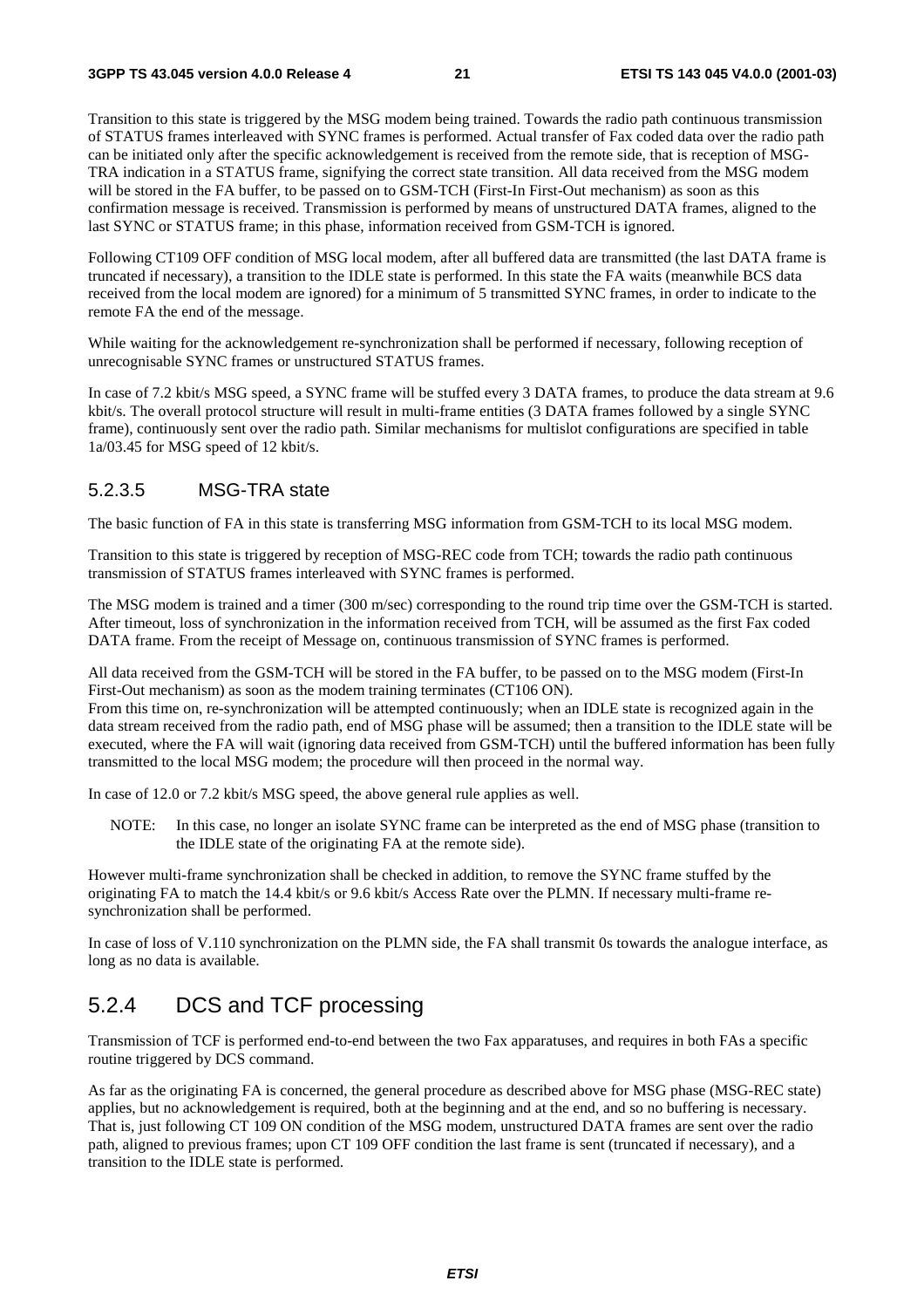As far as the terminating FA is concerned, after passing DCS command and waiting for the appropriate delay (75 m/sec), transition to the MSG-TRA is executed; here modem training shall be pre-empted and, as soon as the modem is ready for sending (CT 106 ON), loss of synchronization on TCH will be assumed as the first DATA frame containing TCF information and will be passed to the MSG modem. After 1.5 sec. timeout (standard TCF duration), the MSG modem will be turned OFF and the IDLE state entered as usual. Fill information (i.e. logical 0s) will be sent on the local modem if real TCF bit stream is not available.

When DCS frame requires a different Message speed with respect to the actual Access Rate established on the GSM channel, CMM procedure will be issued (at IWF side only) as detailed in subclause 4.3.2 of the present document, just upon detecting the end of DCS frame, before any other task.

To ensure that the time gap between the DCS and TCF is within 75  $+/$ - 20 ms period as specified in CCITT/T.30, the training shall be pre-empted in the terminating FA, as defined above.

## 5.2.5 DCN (disconnect) frame

The FA/MT, upon detection of the DCN frame (see T.30) sent by the local terminal to indicate the end of facsimile transmission, passes this information to GSM-TCH in the normal way and then, initiates the disconnection procedure towards MT, as defined in subclause 6.3/03.45. When the DCN frame is received from GSM-TCH, disconnection procedure is initiated immediately by the FA/MT, as defined in subclause 6.3/03.45.

## 5.2.6 Clocking

At MS the Fax Adaptor or GSM facsimile machine will acquire received data bit timing on CT115 (from MT). The transmitter element timing CT114 (from MT) shall be synchronized to CT115.

Since a synchronous terminal adapter function is used, the clock rate over the V.24 interface will always reflect the rate over the radio interface.

In this Teleservice the Network Independent Clocking (NIC) mechanism is not used; to compensate against mismatching between PLMN clock speed and local modem clock speed, a FIFO buffering technique shall be adopted in the FAs on both the PLMN sides. The strategy to manage the buffer queue has a direct impact on the overall delay of the MSG phase, and therefore on T.30 operability in the ensuing post-message phase; basically this procedure is regarded as implementation dependent, and hence is beyond the scope of the present document. A possible implementation is described below, aiming at minimizing the addition delay.

In the originating FA, when the modem speed is lower, according to T.4 (subclause 4.1.3/T.4) a pause may be placed in the message flow by transmitting a FILL sequence (variable string of 0s) between a line of Data and an EOL character. When the modem speed is higher, as no flow control is provided by T.4 coding, the buffer will store excess data resulting from a Fax page transmission.

In the terminating FA the same control means will be exploited.

## 5.2.7 Timeouts

The overall Fax Adaptation function has no intrinsic timeout, and so relies fully on the timing constraints associated to the end-to-end T.30 procedure.

This means that, no matter of the reference configuration used at the MS, either the "standard" one (figure 2a/03.45) or the "GSM Facsimile Machine" (figure 2d/03.45), the progress of the Call for this Teleservice will be merely subject to the T.30 typical timing protections, settled externally (physically and/or functionally) with respect to the procedure as described above.

## 5.3 Specific TAFs for facsimile service (T.30/A)

The optional error correction procedure, as defined in CCITT T.4 and T.30 (annex A) Recommendations may be fully supported, provided some specific features are added to the Fax Adaptation procedure as resulting from the previous subclause 5.2/03.45.

These features are relevant to: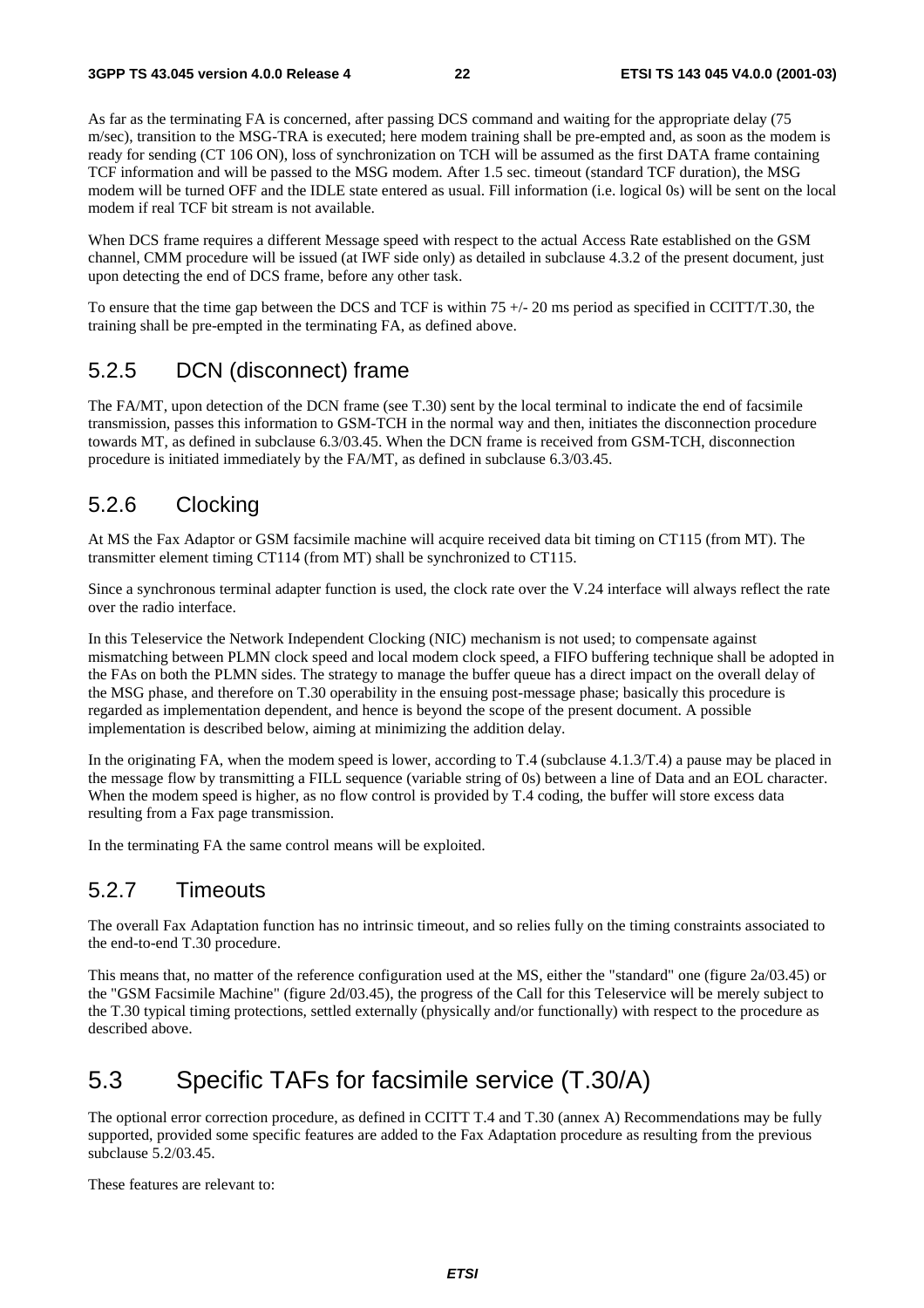- additional HDLC frame to be detected;
- handling of the Message phase;
- modification of the Channel rate (CMM request);

The Error Correction mode is entered upon detection of the relevant bits in the DIS/DTC frame.

If the FA does not support the ECM, the relevant bit in the DIS has to be set to zero by the FA.

### 5.3.1 Frame detection

During the BCS phases, beside the frames enlisted in subclause 4.2.1.1/03.45, an additional frame (CTC) has to be detected, as it fixes the retransmission strategy chosen by the Fax transmitting terminal.

### 5.3.2 Message phase

The same buffering approach as for standard T.30 procedure (see subclause 5.2.3.1/03.45) will be exploited to overcome the mismatching in clock speed between PLMN and the local modem; in this case however the HDLC flag code (hex 7E) will be used to control the buffer level, as the Fax coded data are structured in HDLC frames.

## 5.3.3 Additional CMM request

While in BCS the CTC frame has to be detected, due to the possible (not mandatory) request of changing the transmission speed to a fallback bit-rate.

The CMM request towards the PLMN (when appropriate) is issued at the IWF side, by exploiting the bit-rate indication in the CTC frame, similar to the indication in DCS frame.

Upon detecting the CTC frame, either sent by the PSTN or by the MS, provided the transmission speed indication is different from the existing Channel rate, as soon as the end of frame is detected, CMM request is issued, using exactly the same procedure as described for DCS in subclause 4.3.2 of the present document

If a 7,2 kbit/s MSG speed is requested in the CTC frame, no CMM request is necessary, and the specific procedure described in subclause 4.2.3.4 applies, using the same 9,6 kbit/s Access Rate over the PLMN channel.

## 6 Signalling aspects

GSM 07.03 identifies the BC/LLC/HLC requirements to be supported by the MT.

In case of Teleservice 61 (Alternate Speech/Facsimile), both "Speech" and "Group 3 facsimile" Bearer Capability Information Elements (BC-IE) are necessary to set up the call; the sequence order in which these BC-IEs are transmitted identifies the service to be provided first by the PLMN. For Mobile Originated calls, the MT indicates in the SETUP message the first requirement e.g. speech, by sending this as the first BC-IE; for an "autocalling" facsimile request, the "Group 3 Facsimile" BC-IE is sent as the first one.

For Mobile Terminated calls, the MT may change the order of BCIEs and send them back in the CALL CONF message.

In case of Teleservice 62, a single BC-IE ("Group 3 Facsimile") is used.

Interworking between Teleservice 61 and 62 is specified in GSM 02.03 and GSM 07.01.

## 6.1 Handling of Tonal Signals

Because the CCITT defined service uses modems, there are some signals received from the analogue link at the IWF and (where used) the Fax Adaptor which do not have a direct binary representation. These signals cannot therefore be passed across the radio interface in the same way as the T.30 and T.4 information. These signals are the modem Called (CED) and Calling (CNG) tones sent at the start of each Fax data phase of the call; they are generated locally by the FA/MT and FA/IWF, exploiting an end-to-end time alignment mechanism, triggered by appropriate messages on the GSM signalling channel. The procedure is detailed in the following.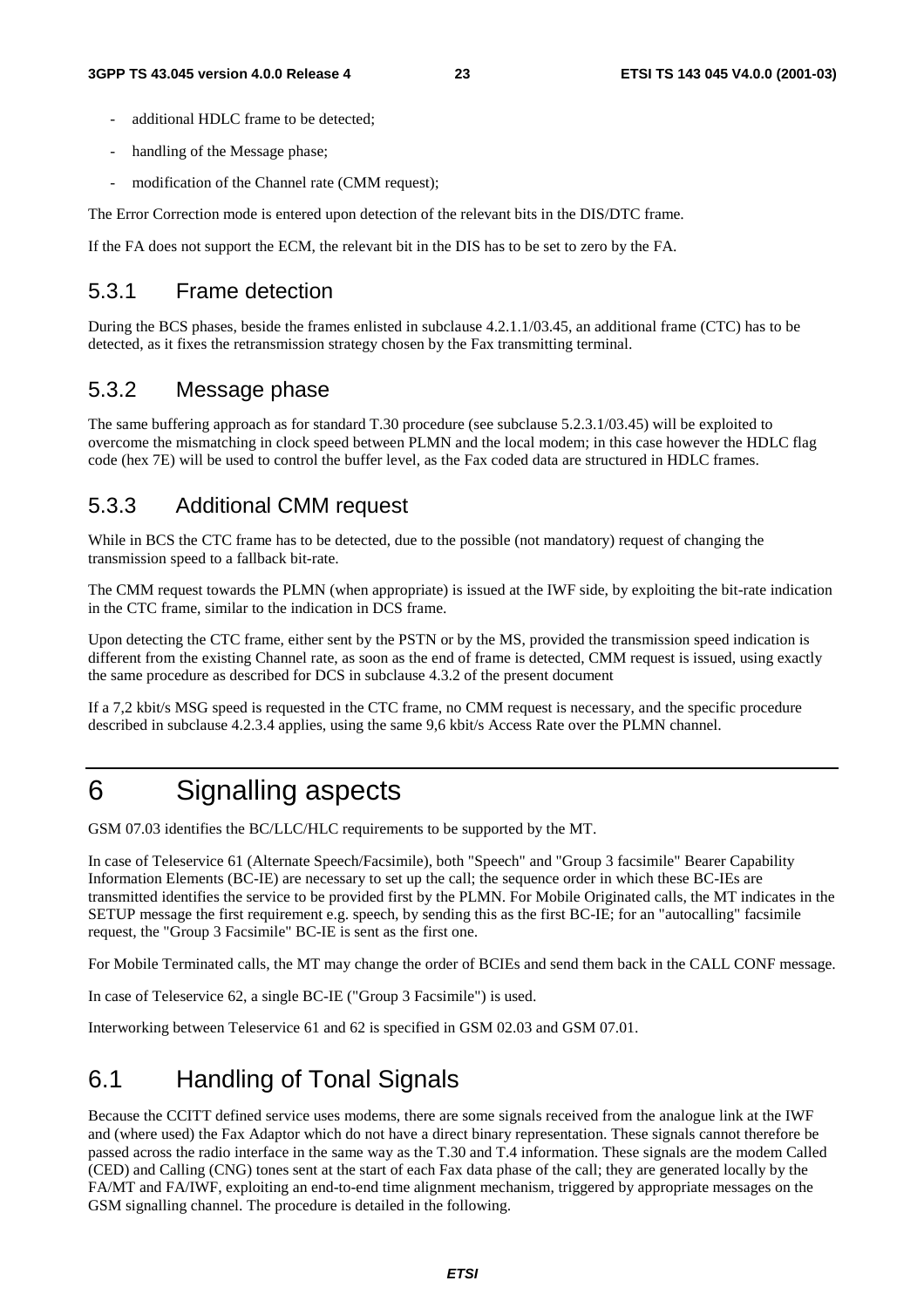## 6.2 Call establishment

The PSTN Facsimile apparatus may be manually or automatically calling.

## 6.2.1 Mobile Terminated Call - Speech then Fax

Refer to diagrams in figure II-5a/03.45 and II-5b/03.45. In both of the figures the initial call setup is mobile terminated. In figure II-5a/03.45 the data call direction is also mobile terminated, in figure II-5b/03.45 it is mobile originated.

In order to make the transition from the speech phase to the facsimile phase, the MODIFY command must be initiated by MMI at the MS

In the case where a GSM facsimile machine is used, it will turn on CT108.2 when it is connected to the line by manual intervention.

In the case where a Fax Adaptor at MT is used, it will turn on CT108.2 when the mobile Fax Apparatus is connected to the line by manual intervention.

After determination of the data call direction and ICM (see subclause 4.3.1) and on completion of the synchronization process over the radio interface, CT107 shall be turned on by the MT; in the case where a Fax Adaptor is used, on receipt of CT107 from MT, the Fax Adaptor will complete the tonal handshaking according to the rules in subclause 4.3.1. The analogue link at FA/IWF side will be established in accordance with the T.30 Recommendation; provided the synchronization process is completed (CT108.2 ON condition), the appropriate tone according to the rules in subclause 4.3.1 shall be transmitted. In case of data call direction "mobile terminated" the CED tone shall be transmitted after a silence time of 1,8 to 2,5 sec. (see T.30/4.3.3.2) from the call being answered; during transmission of CED tone (2,6 sec. minimum duration, followed by a delay period of 75  $+/-$  20 m/sec) the IWF/FA will process data received from GSM-TCH as usual, but the relevant information (e.g. preamble of a BCS frame) shall be discarded without any buffering.

Note that CT109 and CT106 at the R interface of the MT must be in the ON condition before any further procedure can be carried out end-to-end between the Fax Adaptors; therefore, as soon as the synchronization process over the radio interface is completed, both CT109 and CT106 (MT side) are clamped to the ON condition by the FA/IWF (by setting the appropriate status bits in the V.110 frame), so fixing a full-duplex mode throughout the whole data phase of the call.

## 6.2.2 Mobile Terminated Call - Auto answer

Refer to the diagram in figure II-6/03.45.

A call received from the PSTN will cause the MT to turn on CT125 at the R interface.

In the case where a GSM facsimile machine is used, V.25bis auto answer process is handled directly by turning on CT108.2. In the case where a Fax Adaptor is used, CT125 will cause ring current to be sent to the mobile Fax apparatus. The Fax Adaptor will turn on CT108.2 when the mobile Fax Apparatus answers the call.

On receipt of CT108.2, the MT will answer the call and initiate the synchronization process over the radio interface.

On completion of the synchronization process over the radio interface, CT107 shall be turned on by the MT; in the case where a Fax Adaptor is used, on receipt of CT107 from MT, the Fax Adaptor will initiate the tonal handshaking by sending CNG (mandatory).

The analogue link at IWF side shall be established in accordance with the T.30 Recommendation; the same considerations apply as detailed in the previous subclause 6.2.1 for CED transmission.

Note that CT109 and CT106 at the R interface of the MT must be in the ON condition before any further procedure can be carried out end-to-end between the Fax Adaptors; therefore, as soon as the synchronization process over the radio interface is completed, both CT109 and CT106 (MT side) are clamped to the ON condition by the FA/IWF.

## 6.2.3 Mobile Originated Call - Speech then Fax

Refer to diagrams in figure II-7a/03.45 and II-7b/03.45. In both of the figures the initial call setup is mobile originated. In figure II-7a/03.45 the data call direction is also mobile originated, in figure II-7b/03.45 it is mobile terminated.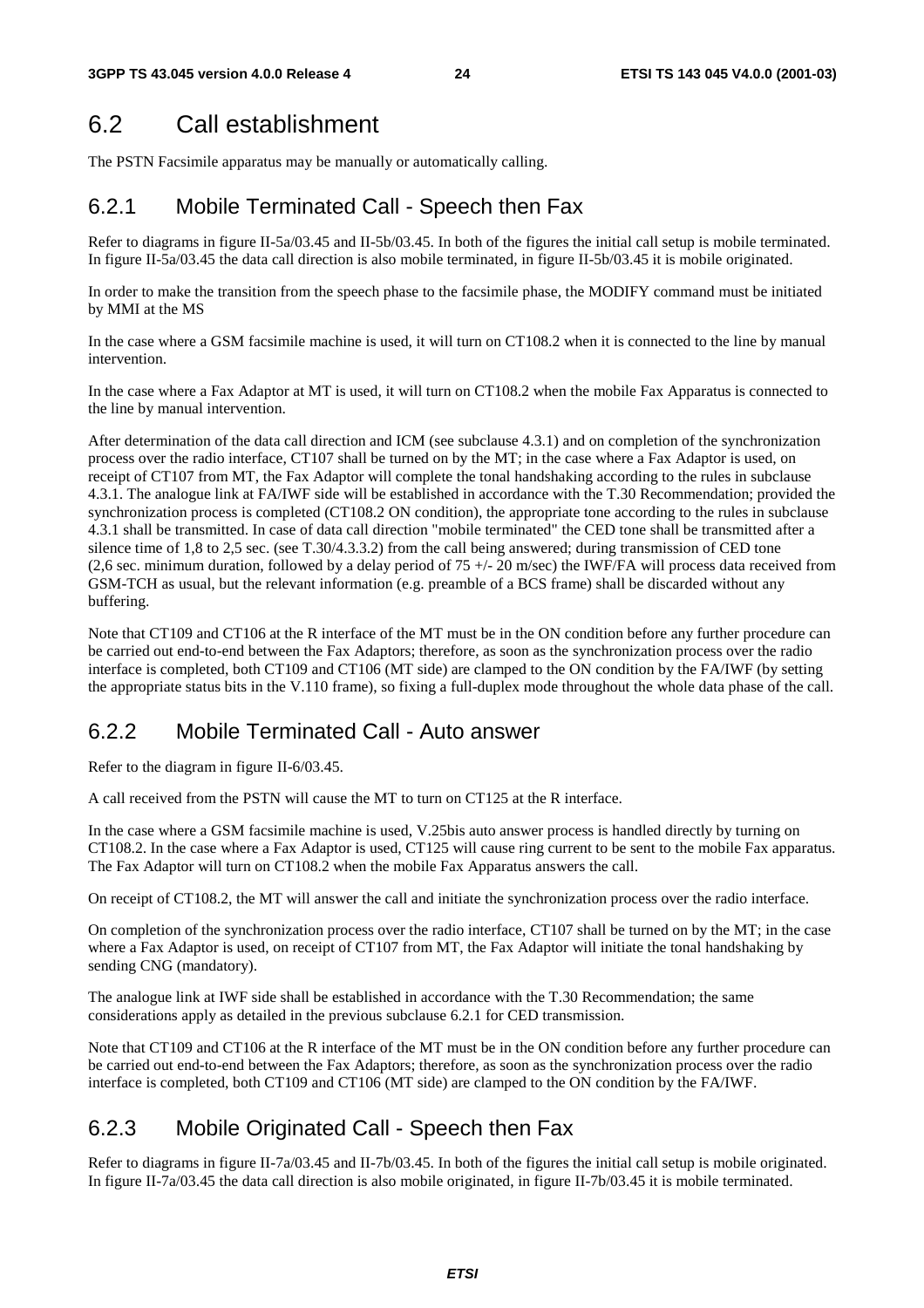In order to make the transition from the speech phase to the facsimile phase, the MODIFY command must be initiated by MMI at the MS, which will result in a synchronization phase over the radio interface and connection to line of FA/IWF.

In the case where a Fax Adaptor is used, the mobile Fax apparatus must be connected to line by manual intervention at this stage, and will cause the Fax Adaptor to turn on CT108.2 towards the MT. In the case where a GSM facsimile machine is used, CT108.2 shall be turned on when the GSM facsimile apparatus is connected to line by manual intervention.

After determination of the data call direction and ICM (see subclause 4.3.1) and on completion of the synchronization process over the radio interface, the modem at IWF will be automatically selected and send the appropriate modem tone according to the rules in subclause 4.3.1 to the PSTN Fax apparatus. Also CT107 shall be turned on by MT, whereupon the FA/MT will complete the tonal handshaking according to the rules in subclause 4.3.1.

Note that CT109 and CT106 at the R interface of the MT must be in the ON condition before any further procedure can be carried out end-to-end between the Fax Adaptors; therefore, as soon as the synchronization process over the radio interface is completed, both CT109 and CT106 (MT side) are clamped to the ON condition by the FA/IWF.

## 6.2.4 Mobile Originated Call - Auto calling

Refer to the diagram in figure II-8/03.45.

Over the V.24 interface the autocalling procedure of V.25bis is initiated, using the relevant HDLC format commands. This is done either directly from the GSM facsimile machine or, in the case where a Fax Adaptor is used, by loop disconnect or DTMF dialling information between the mobile Fax apparatus and the Fax Adaptor.

When the call is answered, a synchronization phase will take place over the radio interface.

On completion of the synchronization process over the radio interface, the modem at IWF will be automatically selected and send CNG (mandatory) to PSTN Fax apparatus. Also CT107 shall be turned on by MT. In the case where a Fax Adaptor is used, the receipt of CT107 shall cause the Fax Adaptor to connect to line.

Note that CT109 and CT106 at the R interface of the MT must be in the ON condition before any further procedure can be carried out end-to-end between the Fax Adaptors; therefore, as soon as the synchronization process over the radio interface is completed, both CT109 and CT106 (MT side) are clamped to the ON condition by the FA/IWF.

## 6.2.5 Mobile Originated Call - Manual calling

Refer to the diagram in figure II-9/03.45.

connected to line by manual intervention.

When the call is answered a synchronization phase will take place over the radio interface, provided CT108.2 is in ON condition.

In the case where a Fax Adaptor is used, the mobile Fax apparatus must be connected to line by manual intervention at this stage, and will cause the Fax Adaptor to turn on CT108.2 towards the MT. In the case where a GSM facsimile machine is used, CT108.2 shall be turned on when the GSM facsimile apparatus is

On completion of the synchronization process over the radio interface, the modem at IWF will be automatically selected and send CNG (mandatory) to PSTN Fax apparatus. Also CT107 shall be turned on by MT. In the case where a Fax Adaptor is used, the receipt of CT107 shall cause the Fax Adaptor to connect to line.

Note that CT109 and CT106 at the R interface of the MT must be in the ON condition before any further procedure can be carried out end-to-end between the Fax Adaptors; therefore, as soon as the synchronization process over the radio interface is completed, both CT109 and CT106 (MT side) are clamped to the ON condition by the FA/IWF.

## 6.3 Call release

The normal call release procedure will be initiated at the MS, either by the GSM Facsimile Machine or by the FA/MT, forcing CT108.2 in OFF condition; this will follow DCN frame (disconnect, see subclause 5.2.5 of the present document) occurrence, either sent over the GSM-TCH towards the remote Fax terminal or received via GSM-TCH from the remote Fax terminal.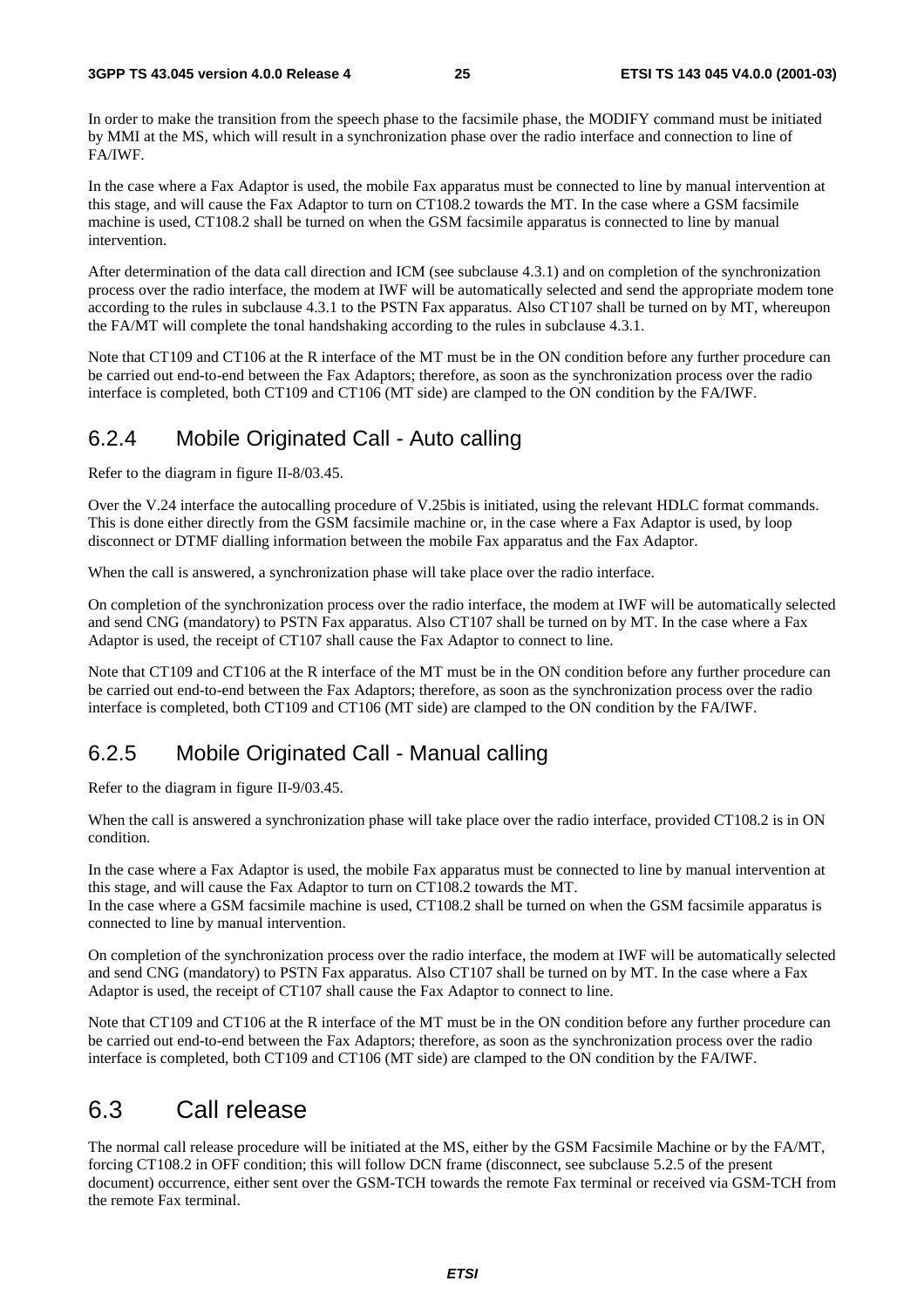In the former case CT109 will be actually turned OFF after a time delay of 200 m/sec from DCN being sent. In the latter case no delay is necessary before turning CT108.2 in OFF condition; when the received DCN is corrupted and hence undetected in the MS by the FA, the Call Control entity in the MSC/IWF will release the call over the PLMN connection element, following the disconnection over the PSTN.

## 7 Interworking to fixed networks

PSTN and ISDN only are considered, both used as transit network to complement the PLMN in the end-to-end connection between GR 3 facsimile apparatus, figure 8/03.45.

As far as the signalling aspect are concerned, both general and Facsimile Teleservice specific requirements, as specified in GSM 09.07, apply. Clarifications given in the following deal with Traffic channel aspects only.

## 7.1 Interworking to PSTN

As the standard access of Group 3 facsimile terminals for this Teleservice is a 2-wire analogue interface, all the technical requirements for network interworking to PSTN are identical in principle to those encountered for the terminal connection to the MT.

The key functional block is the Fax Adaptor described in clauses 4 to 6 of the present document. As far as network interworking is concerned, the main function to be performed by such block is the correct managing of a composite modem, in accordance with the requirements of CCITT Rec. T.30.

- V.21 synchronous mode, as standard facility for all BCS phases;
- V.27ter for message speeds of 4 800 and 2 400 bit/s;
- V.29 for 9 600 and 7 200 bit/s message speed.
- V.17 for 7200, 9600, 12000 and 14400 bit/s message speed.

The mechanism for selecting the right modem is the following:

- the actual message speed is obtained by detecting the DCS frame (see table  $2/T.30$ ) while in BCS phase;
- on entering the Message phase, there is an interchange between the V.21 modem and the actual modem agreed upon between the terminals for message transmission;
- on exiting the Message phase the V.21 modem is selected again.

Times for settling the modems will be in accordance with the requirements of Recommendation T.30.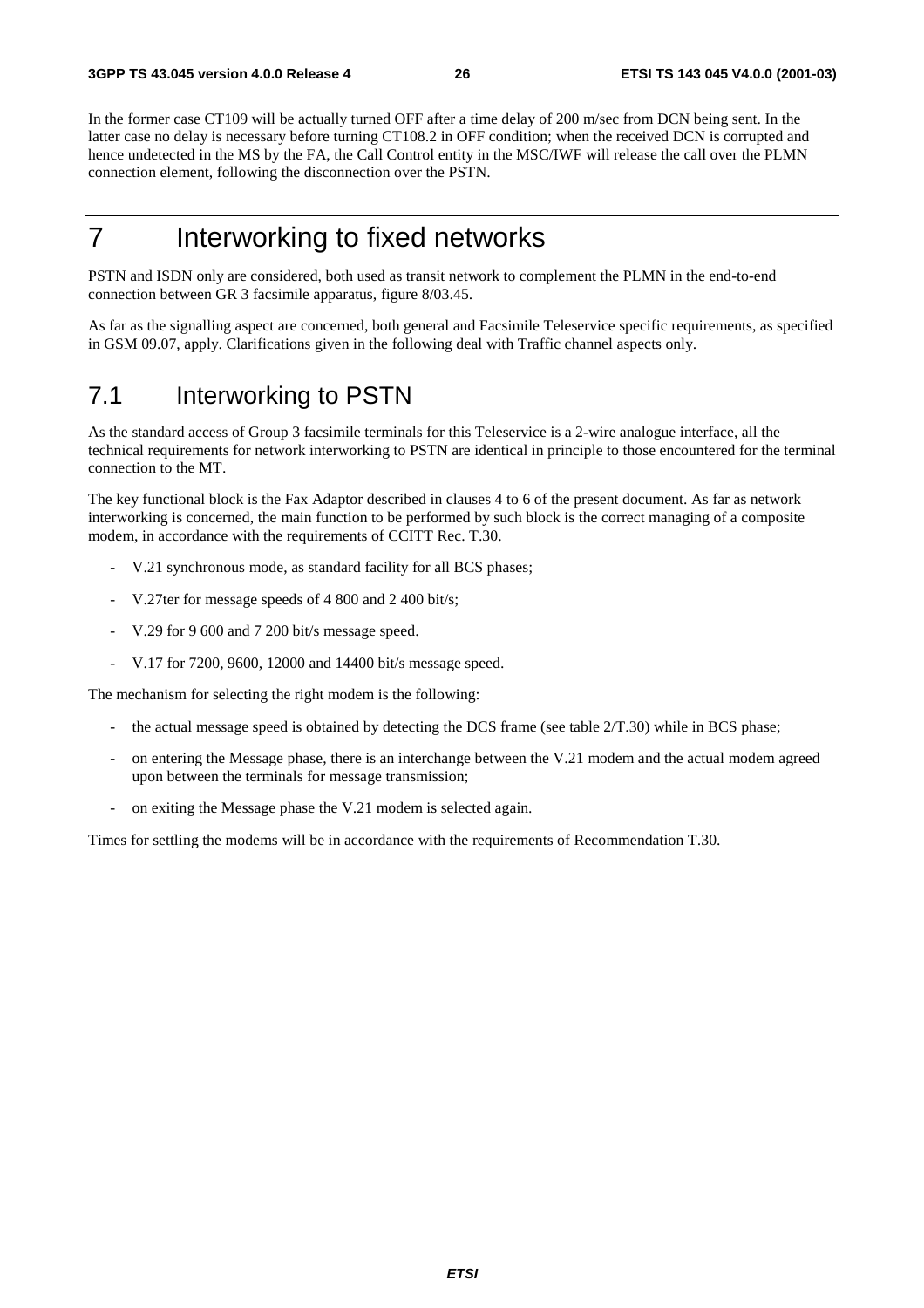

**Figure 8/03.45: Network interworking** 

## 7.2 Interworking to ISDN

The use of 3,1 kHz bearer capability of ISDN allows for an interworking of PLMN very similar in practice to the scheme for PSTN, figure 6/03.45.

The Fax Adaptor function is in conformance with the description given in clauses 4 to 6 of the present document, and operates as detailed in subclause 7.1/03.45.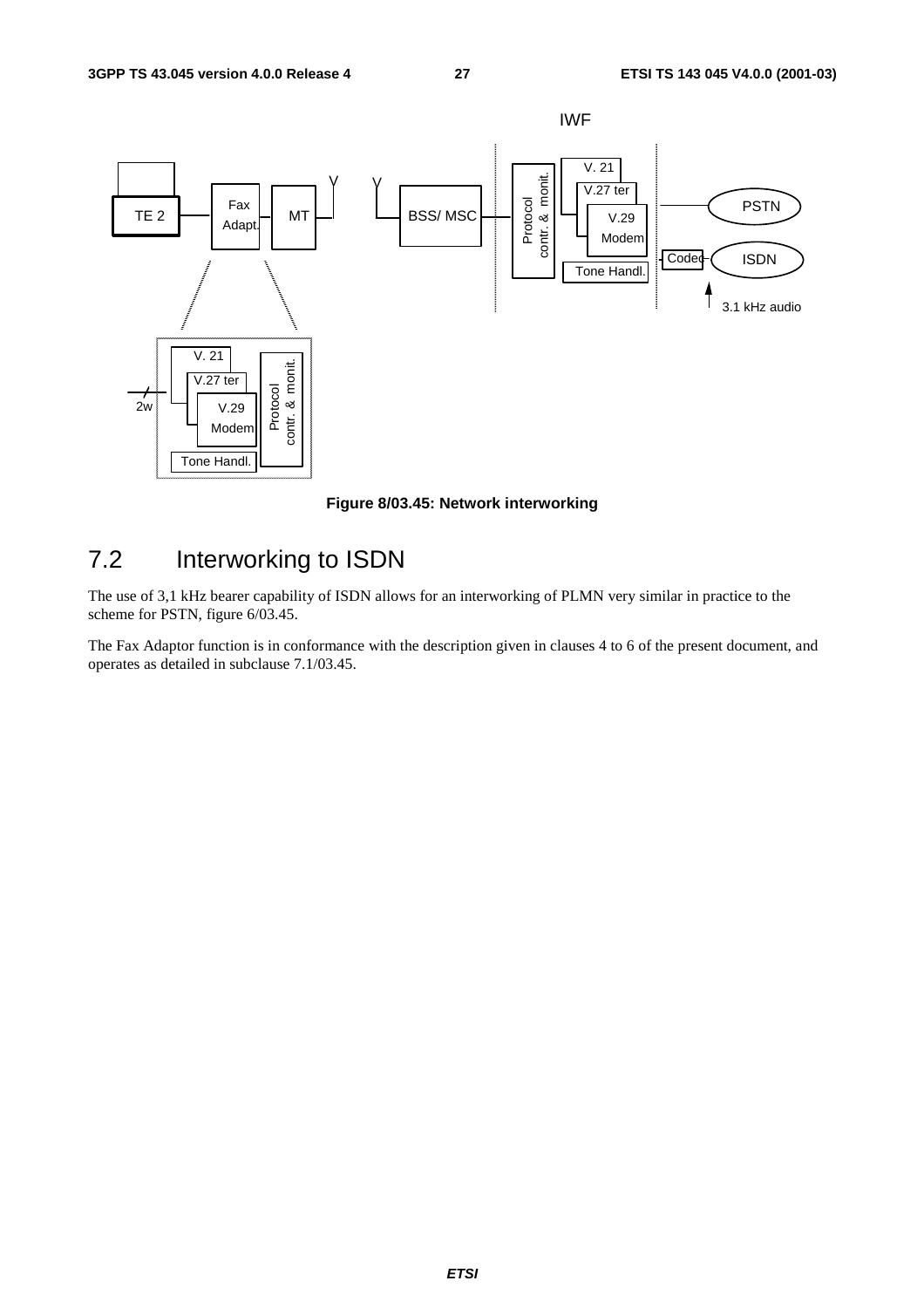## Annex I (informative): Protocol entities from CCITT T.30 and T.4

List of T.30 signals

| Abbre-           | <b>Function</b>                        | <b>Signal format</b><br>T.30 standard   T.30 err.corr. |                         |                         |  |
|------------------|----------------------------------------|--------------------------------------------------------|-------------------------|-------------------------|--|
| viation          |                                        |                                                        |                         |                         |  |
| <b>CED</b>       | Called station identification          | 2100 Hz                                                | $\overline{X}$          | Χ                       |  |
| <b>CFR</b>       | Confirmation to receive                | X010 0001                                              | X                       | X                       |  |
| <b>CRP</b>       | Command repeat                         | X101 1000                                              | X                       | X                       |  |
| <b>CIG</b>       | Calling subscriber identification      | 1000 1000                                              | X                       | X                       |  |
| <b>CNG</b>       | Calling tone                           | 1100 Hz                                                | $\mathsf{X}$            | X                       |  |
| <b>CSI</b>       | Called subscriber identification       | 0000 0010                                              | X                       | X                       |  |
| <b>CTC</b>       | Continue to correct                    | X100 1000                                              |                         | X                       |  |
| <b>CTR</b>       | Response to continue to correct        | X010 0011                                              |                         | X                       |  |
| <b>DCN</b>       | Disconnect                             | X101 1111                                              | $\overline{\mathsf{X}}$ | $\overline{\mathsf{X}}$ |  |
| <b>DCS</b>       | Digital command signal                 | X100 0001                                              | X                       | Χ                       |  |
| <b>DIS</b>       | Digital identification signal          | 0000 0001                                              | X                       | X                       |  |
| <b>DTC</b>       | Digital transmit command               | 1000 0001                                              | X                       | X                       |  |
| <b>EOM</b>       | End of message                         | X111 0001                                              | X                       |                         |  |
| <b>EOP</b>       | End of procedure                       | X111 0100                                              | X                       |                         |  |
| <b>EOR</b>       | End of retransmission                  | X111 0011                                              |                         | Χ                       |  |
| <b>ERR</b>       | Response to end of retransmission      | X011 1000                                              |                         | X                       |  |
| <b>FCD</b>       | Facsimile coded data                   | 0110 0000                                              |                         | $\overline{\mathsf{x}}$ |  |
| FCF              | Facsimile control field                | ---                                                    | X                       | X                       |  |
| <b>FCS</b>       | Frame checking sequence                | 16 bits                                                | X                       | X                       |  |
| <b>FIF</b>       | Facsimile information field            | ---                                                    | X                       | X                       |  |
| <b>FTT</b>       | Failure to train                       | X010 0010                                              | $\mathsf{X}$            | X                       |  |
| <b>MCF</b>       | Message confirmation                   | X011 0001                                              | $\overline{\mathsf{x}}$ | $\overline{\mathsf{x}}$ |  |
| <b>MPS</b>       | Multi-page signal                      | X111 0010                                              | X                       |                         |  |
| <b>NSC</b>       | Non-standard facilities command        | 1000 0100                                              | X                       | X                       |  |
| <b>NSF</b>       | Non-standard facilities                | 0000 0100                                              | X                       | X                       |  |
| <b>NSS</b>       | Non-standard set-up                    | X100 0100                                              | X                       | X                       |  |
| PIN              | Procedural interrupt negative          | X011 0100                                              | $\overline{\mathsf{x}}$ | $\overline{\mathsf{x}}$ |  |
| PIP              | Procedural interrupt positive          | X011 0101                                              | X                       | X                       |  |
| <b>PIS</b>       | Procedure interrupt signal             | 462 Hz                                                 | X                       | X                       |  |
| <b>PPR</b>       | Partial page request                   | X011 1101                                              |                         | X                       |  |
| <b>PPS</b>       | Partial page signal                    | X111 1101                                              |                         | X                       |  |
| PRI              | Procedure interrupt                    | X111 XXXX                                              | X                       |                         |  |
| $\overline{RCP}$ | Return to control for partial page     | 0110 0001                                              |                         | $\overline{\mathsf{x}}$ |  |
| <b>RNR</b>       | Receive not ready                      | X011 0111                                              |                         | X                       |  |
| <b>RR</b>        | Receive ready                          | X111 0110                                              |                         | X                       |  |
| <b>RTN</b>       | Retrain negative                       | X011 0010                                              | X                       | X                       |  |
| <b>RTP</b>       | Retrain positive                       | X011 0011                                              | X                       | X                       |  |
| <b>TCF</b>       | Training check frame                   | 0 1.5s                                                 | $\overline{\mathsf{x}}$ | $\overline{\mathsf{x}}$ |  |
| <b>TSI</b>       | Transmitting subscriber identification | X100 0010                                              | X                       | $\sf X$                 |  |

List of CCITT T.4 signals

| Abbre-<br>viation | <b>Function</b>   | <b>Signal format</b> |
|-------------------|-------------------|----------------------|
| EOL               | End of line       | 0000 0000 0001       |
| <b>RTC</b>        | Return to control | $6 * EOL$            |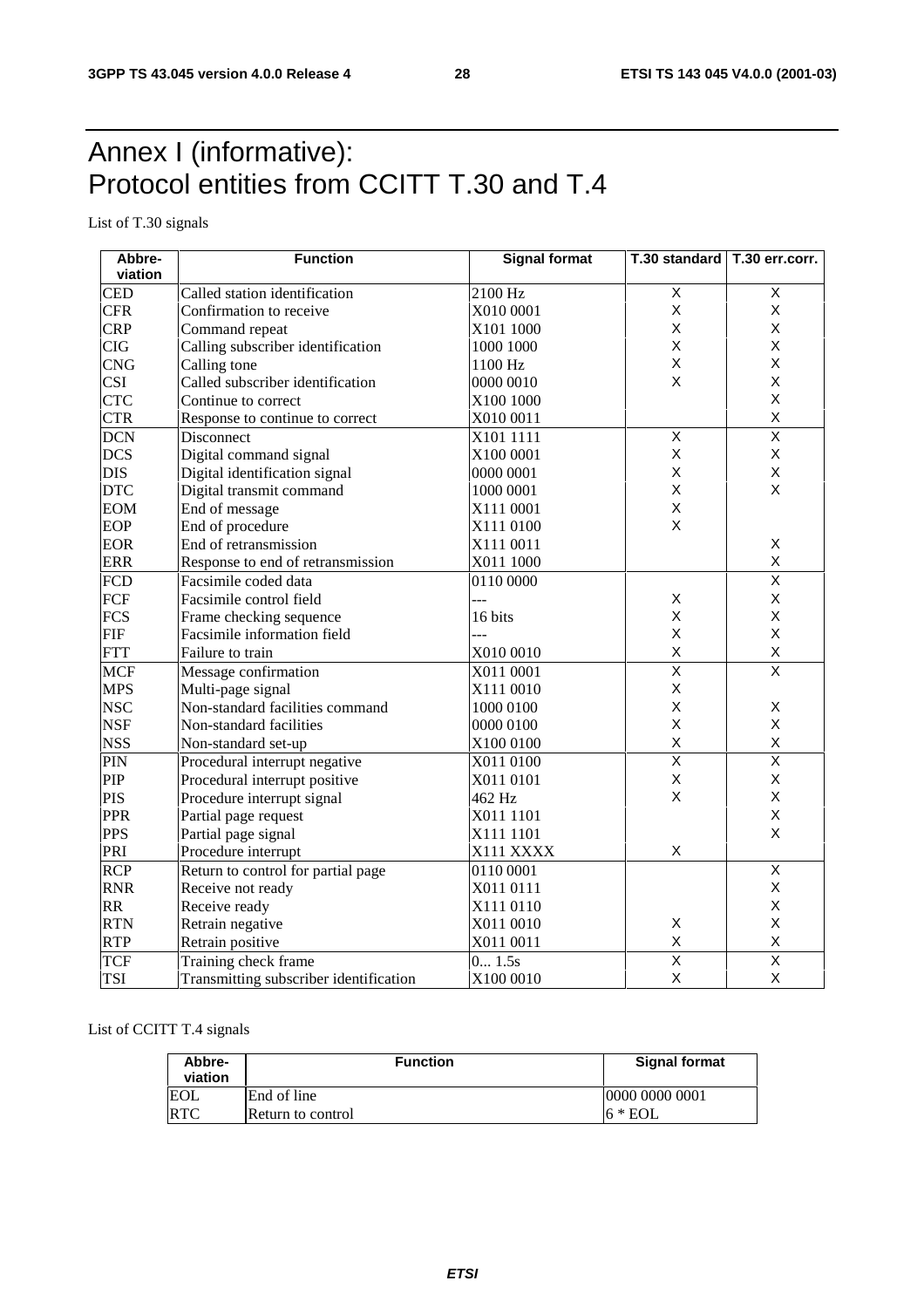

 Fig. II-1/03.45 - Mobile originated facsimile transmission - Typical BCS phase (command/response)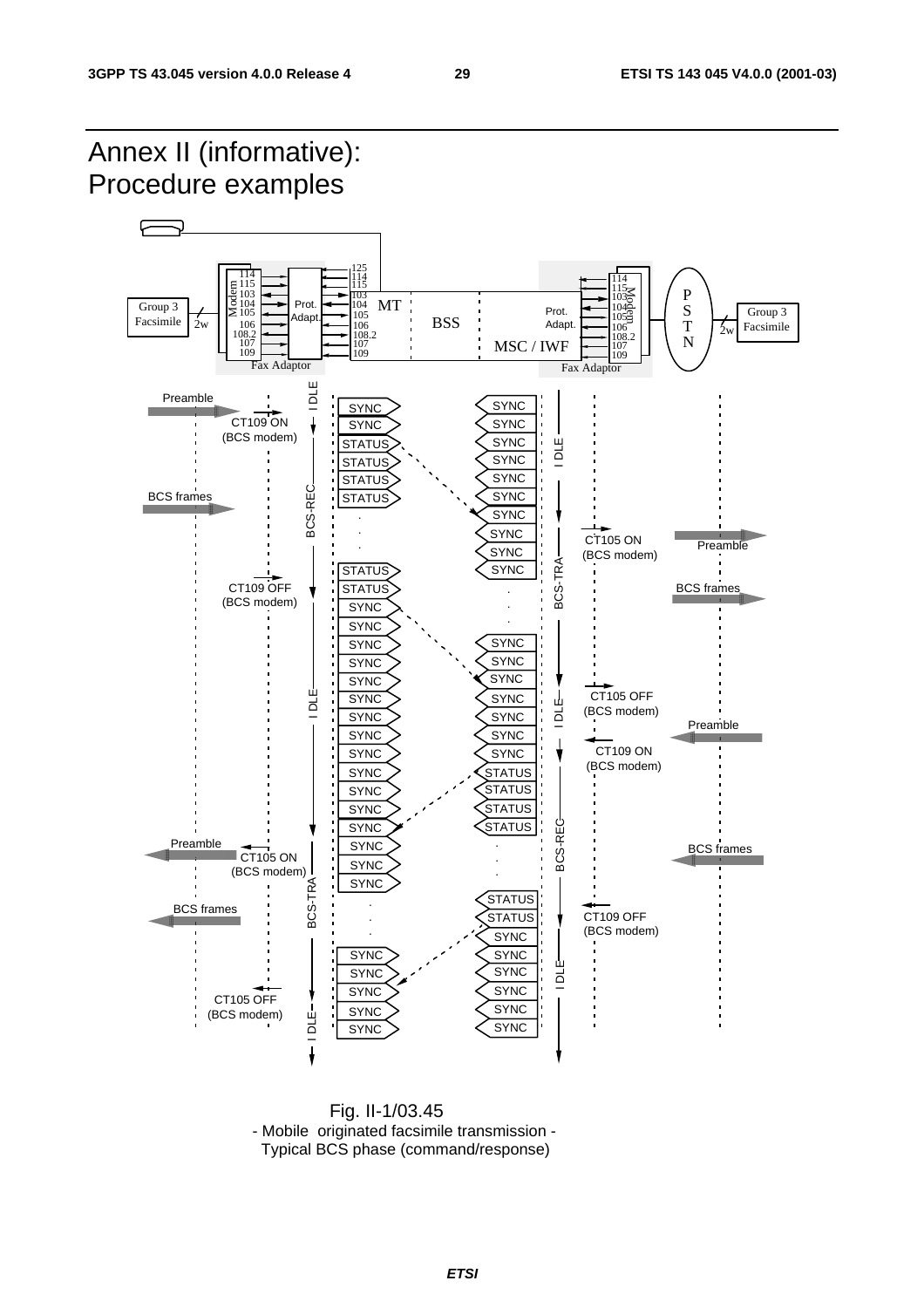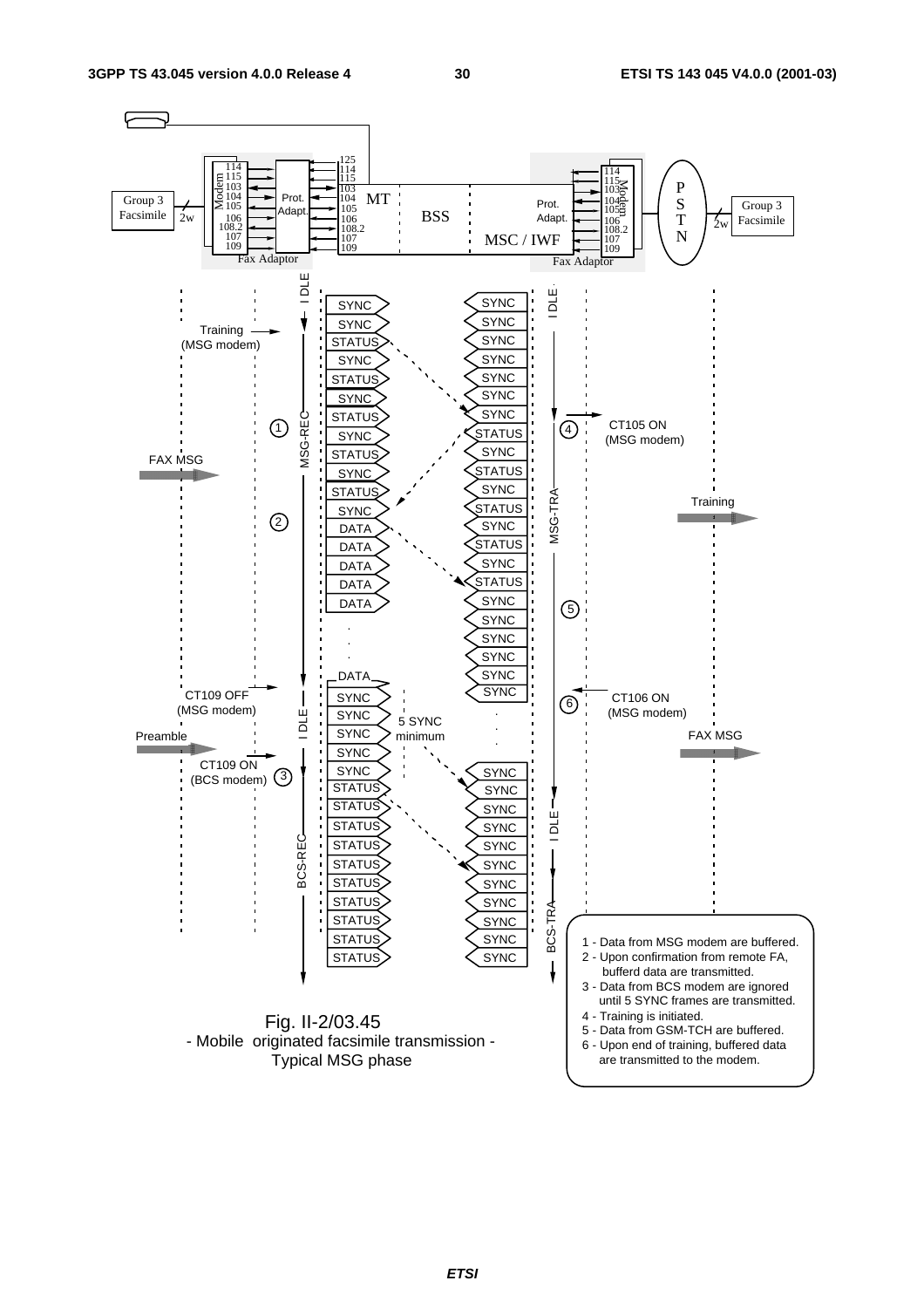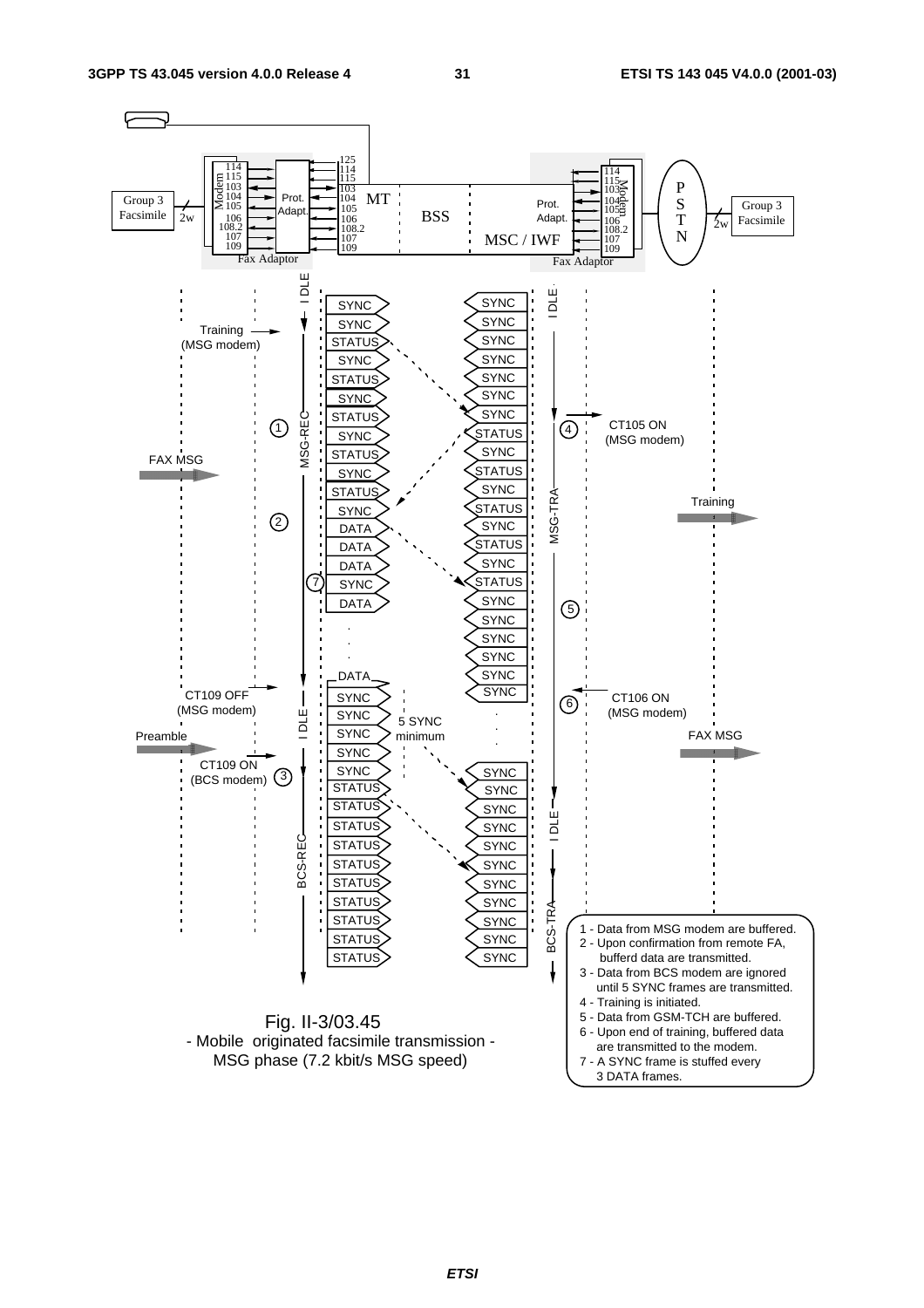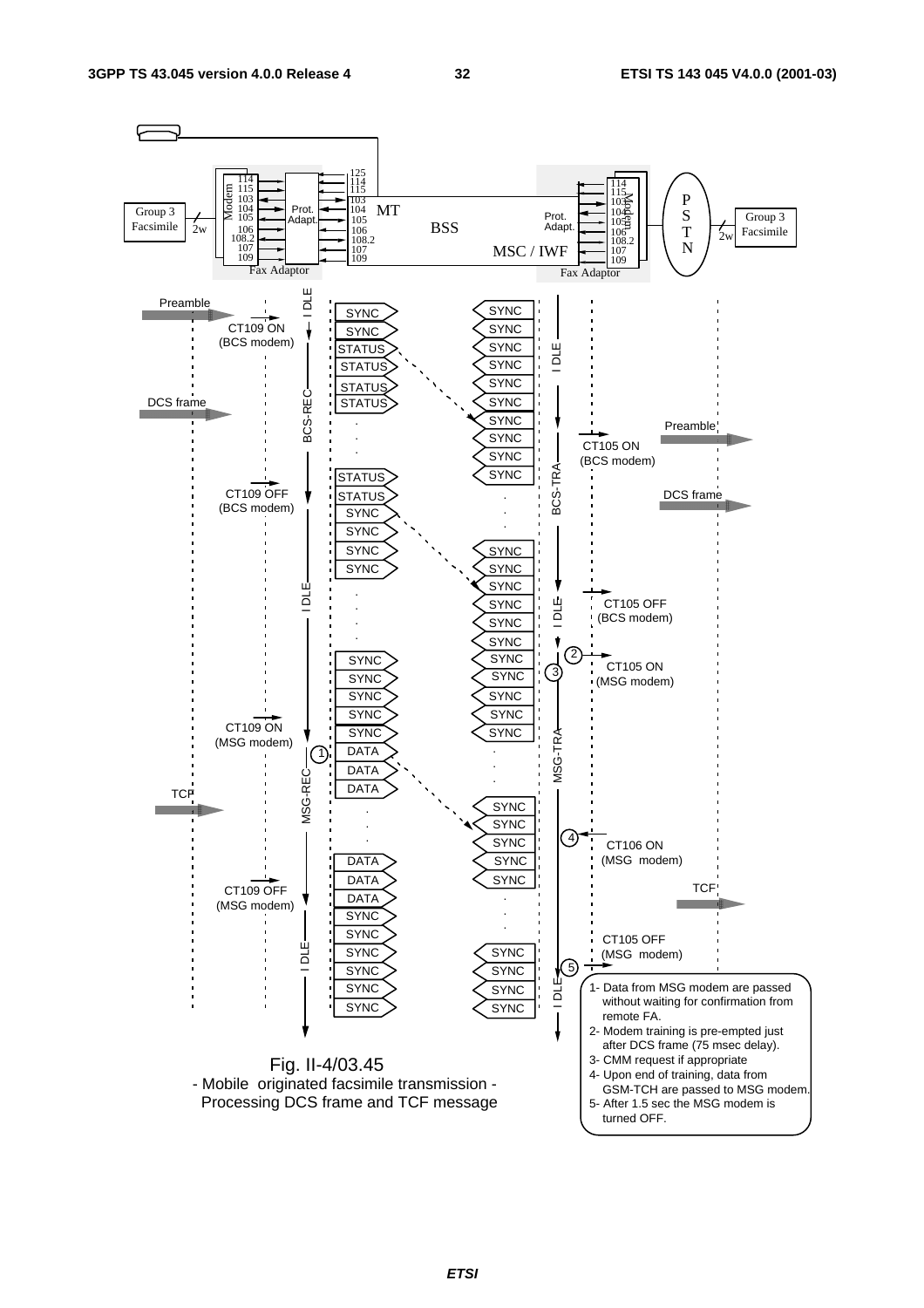

 Fig. II-5a/03.45 - Mobile Terminated Call - Speech then Fax (Data Call Direction is Mobile Terminated)

### **ETSI**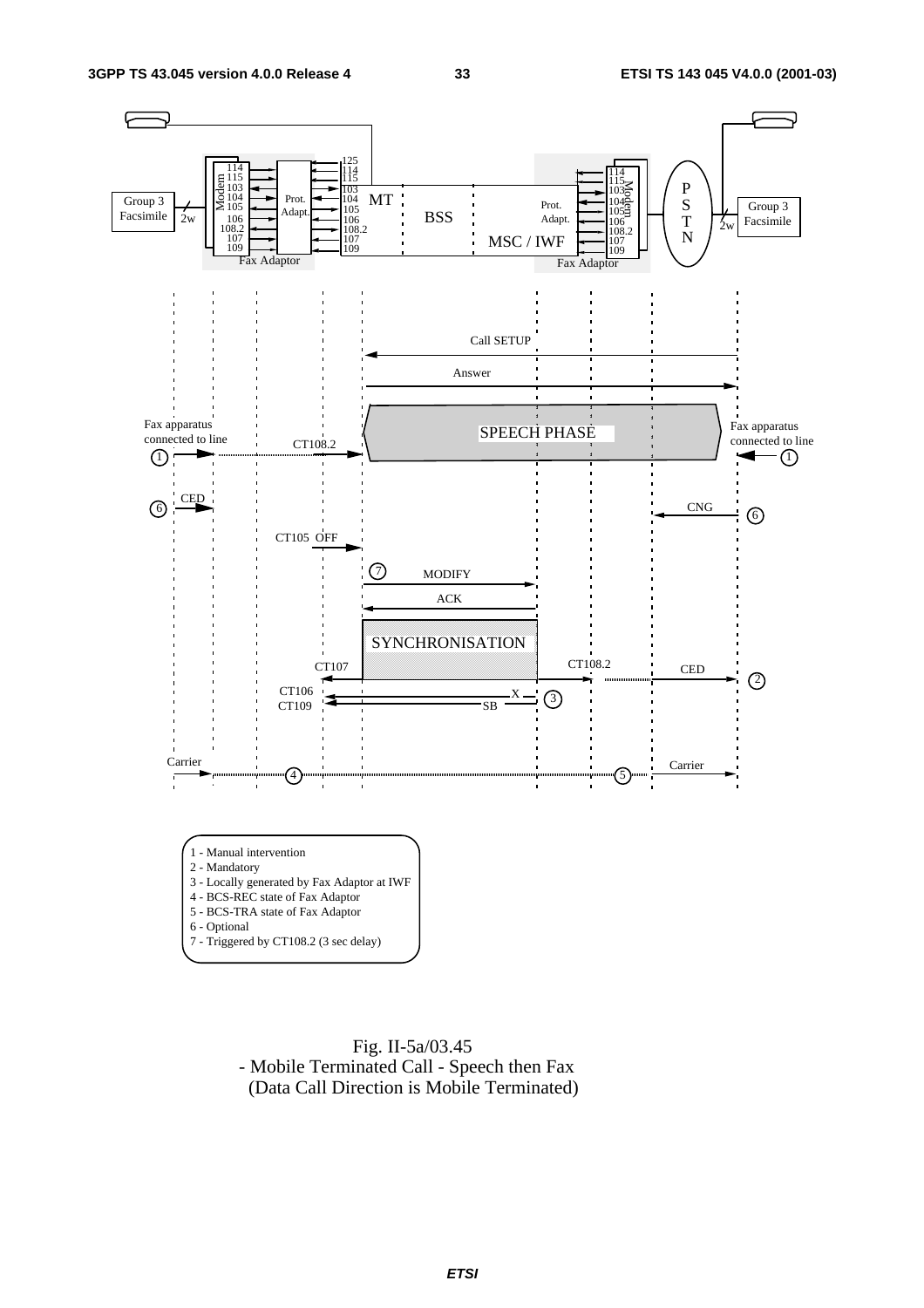

 Fig. II-5b/03.45 - Mobile Terminated Call - Speech then Fax (Data Call Direction is Mobile Originated)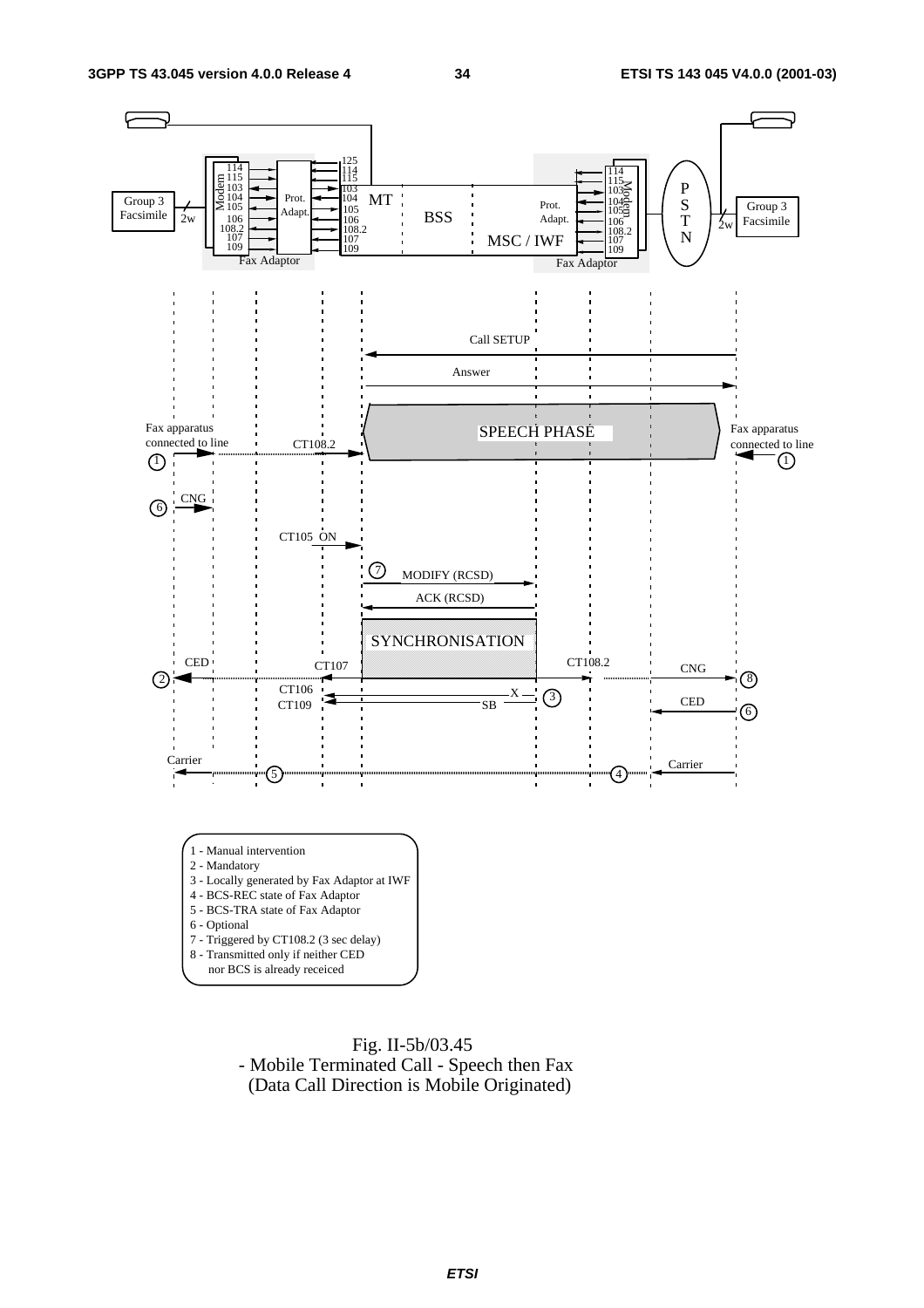

 Fig. II-6/03.45 - Mobile Terminated Call - Auto Answer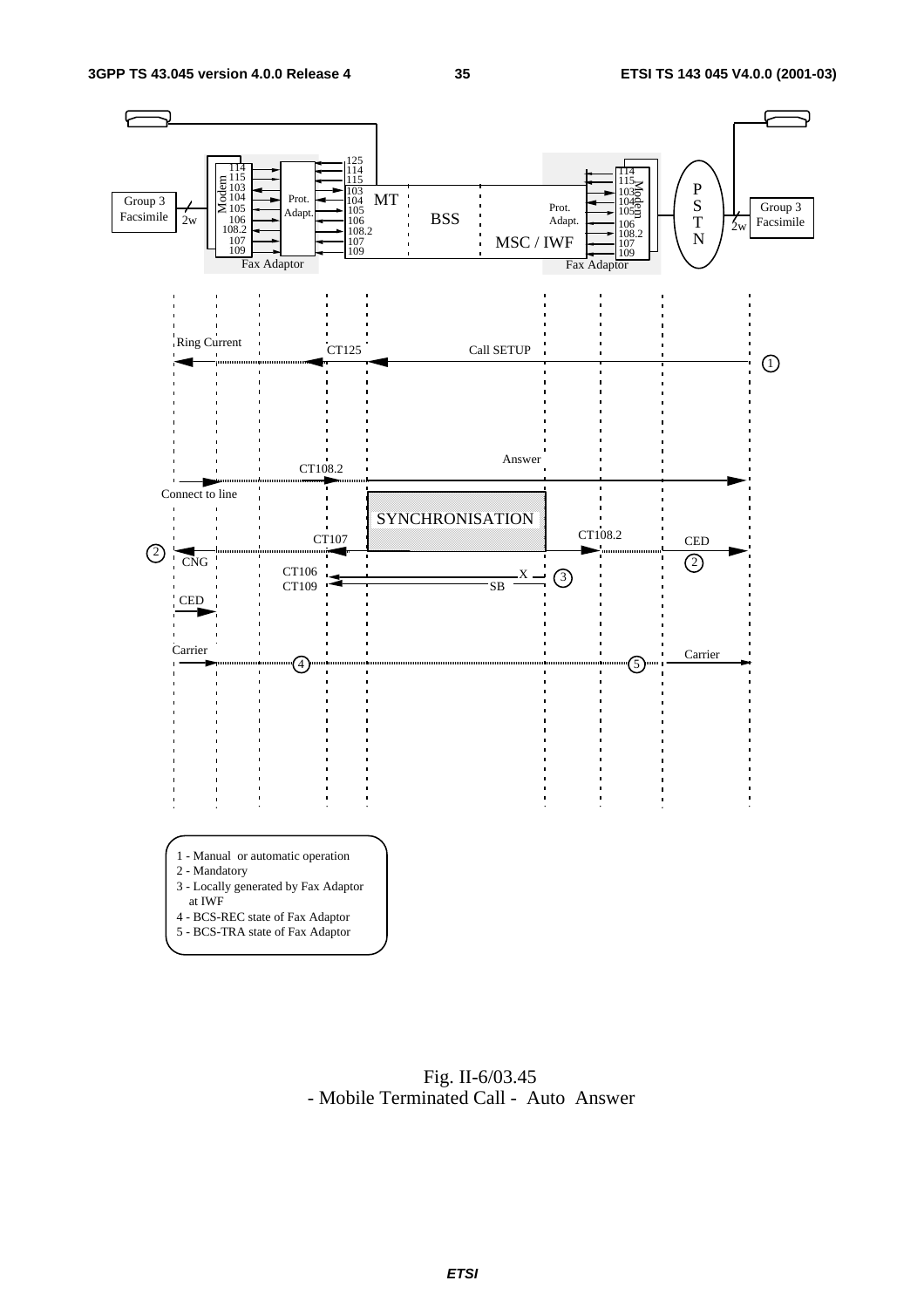

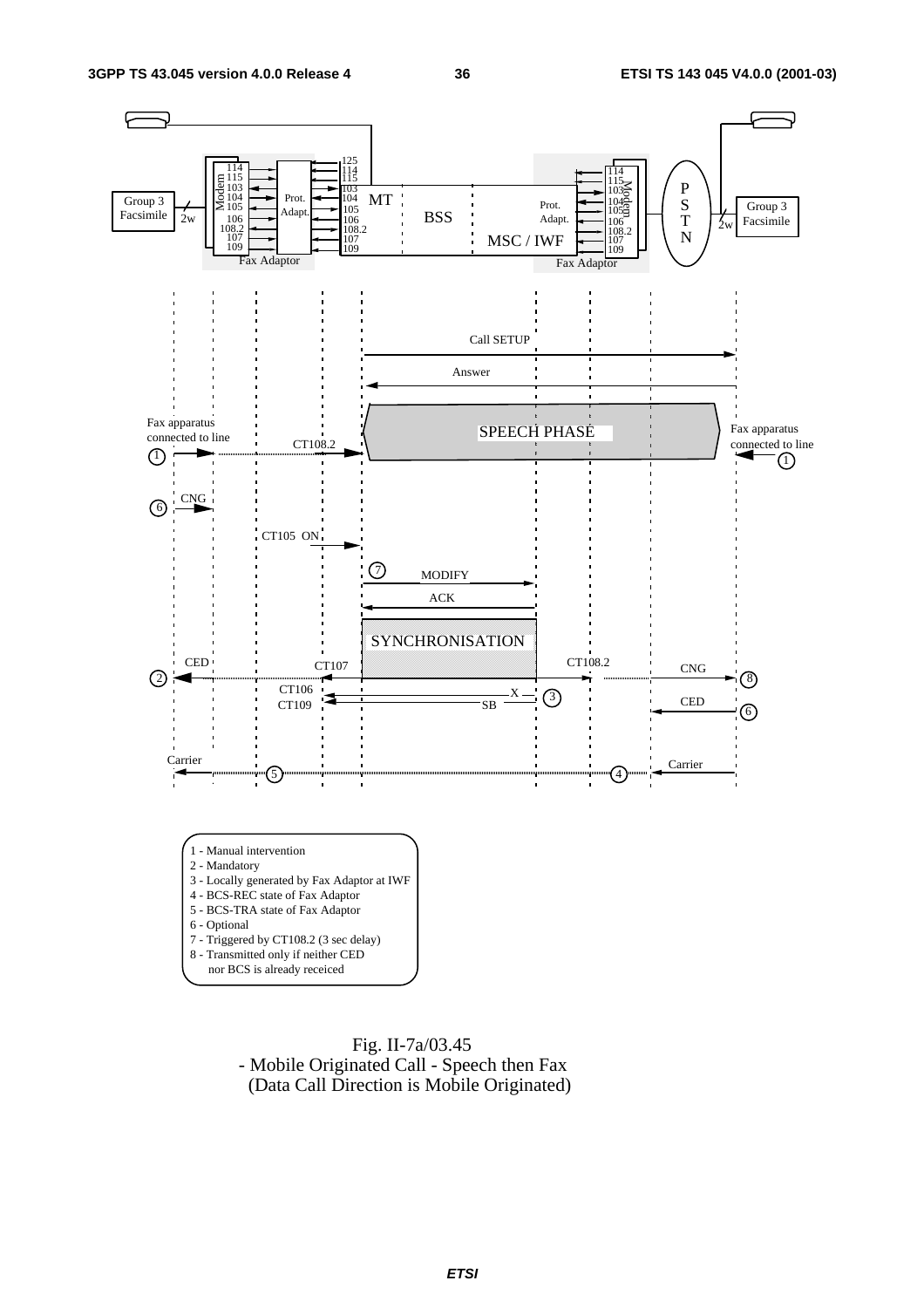

 Fig. II-7b/03.45 - Mobile Originated Call - Speech then Fax (Data Call Direction is Mobile

Terminated)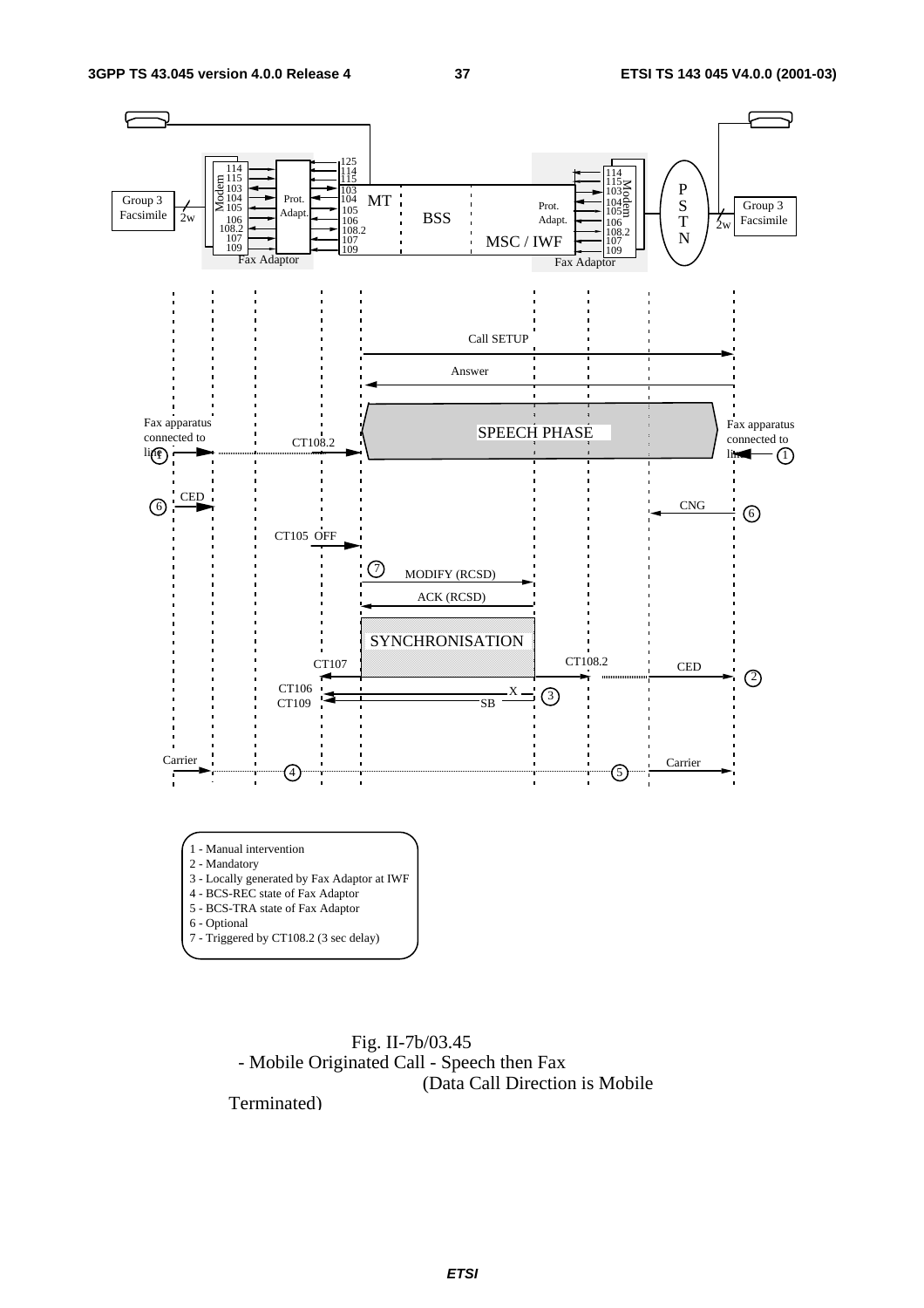

 Fig. II-8/03.45 - Mobile Originated Call - Auto Calling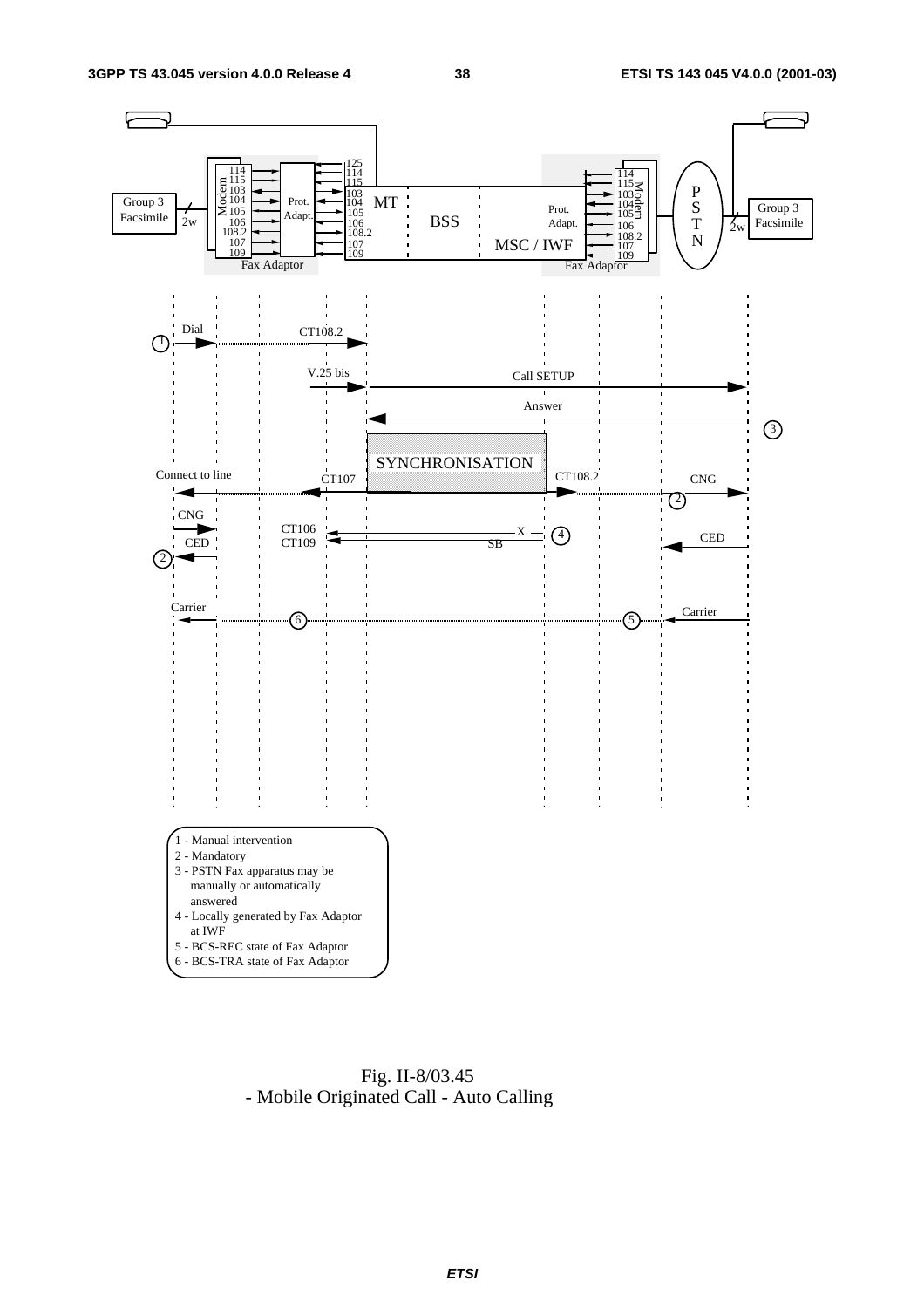

 Fig. II-9/03.45 - Mobile Originated Call - Manual Calling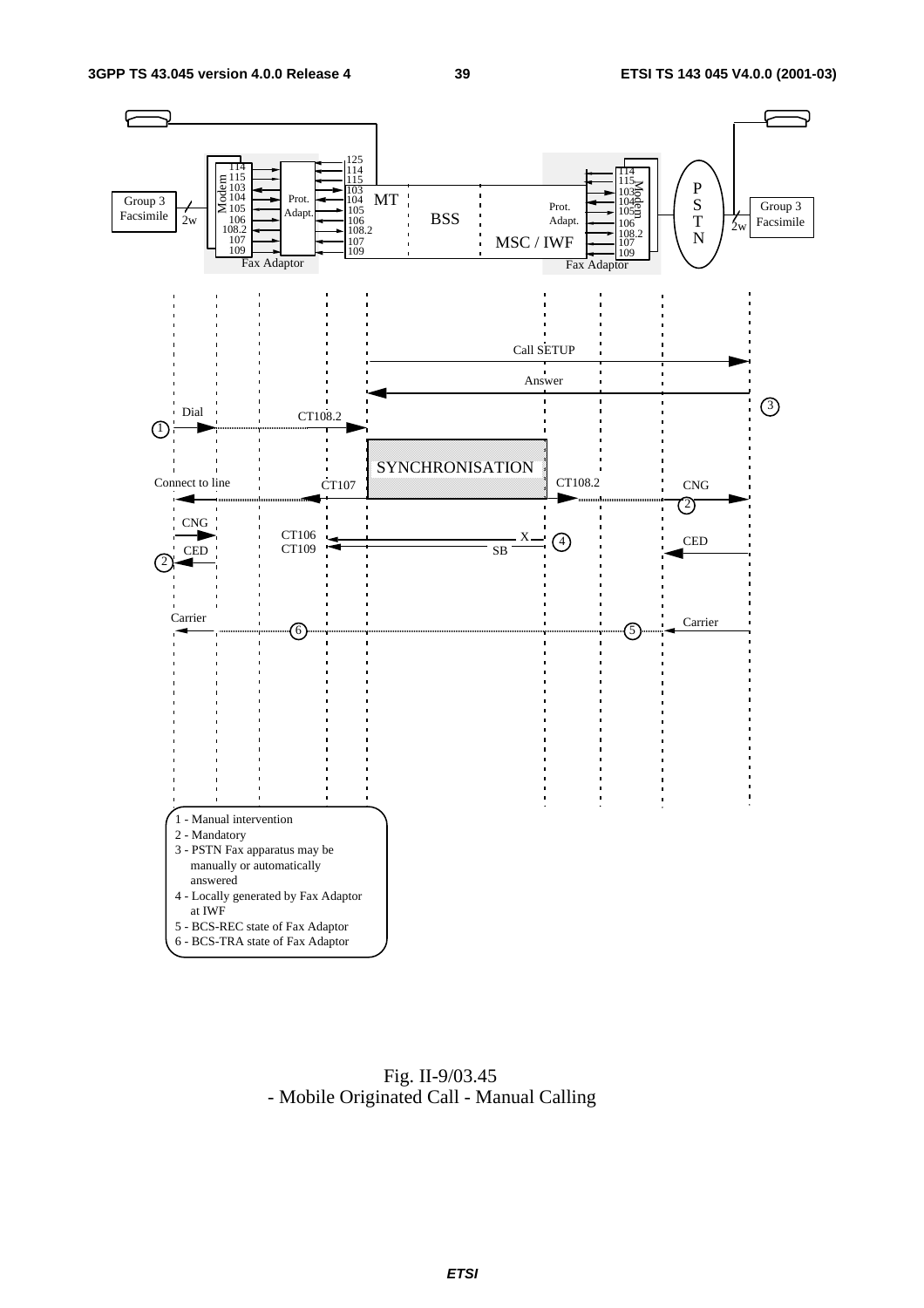

 Fig. II-10/03.45 - Mobile Originated Call - Fax then Speech (Procedure Interrupt requested from PSTN side)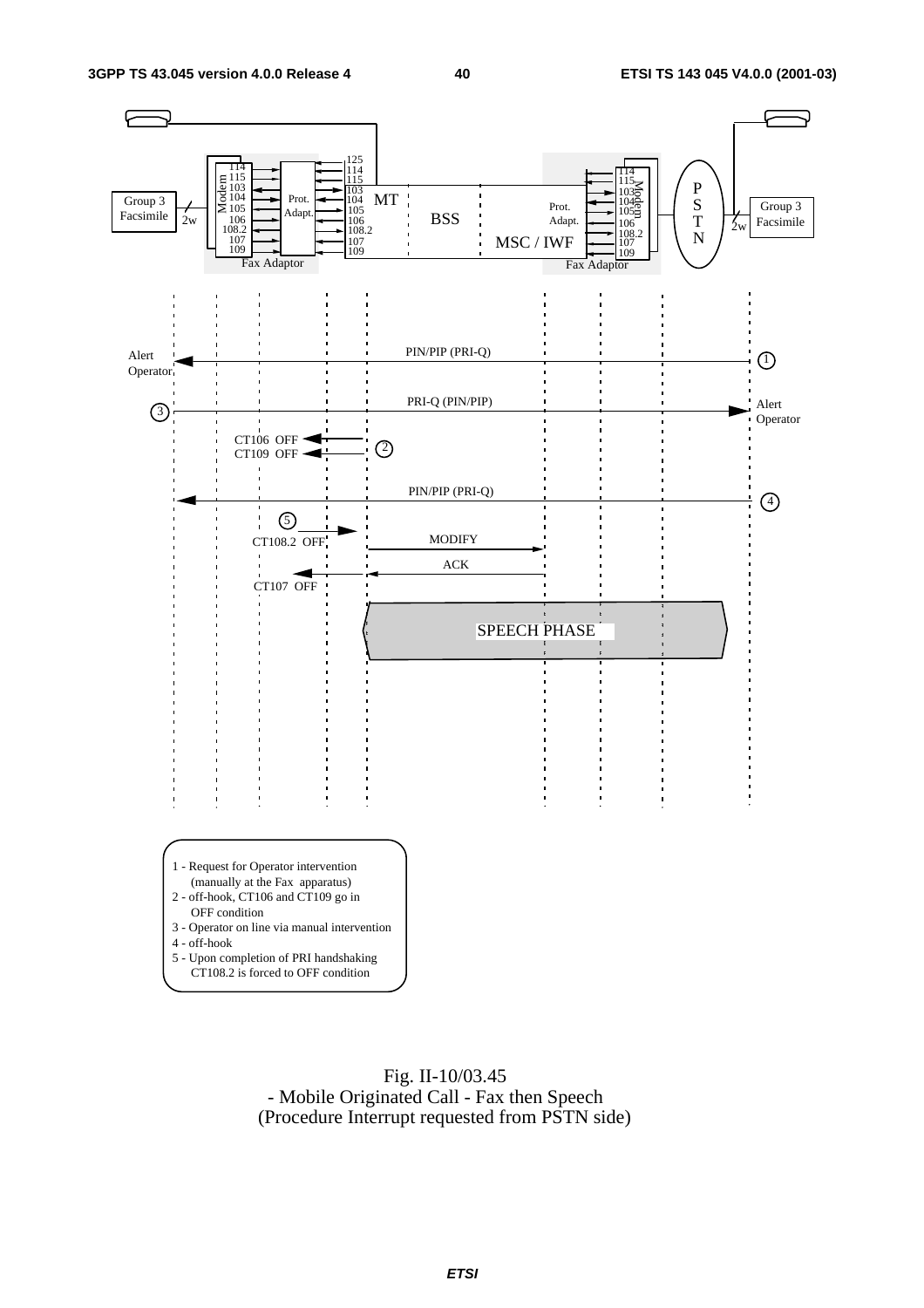

### Fig. II-11/03.45 - Mobile Originated Call - Fax then Speech (Procedure Interrupt requested from Mobile side)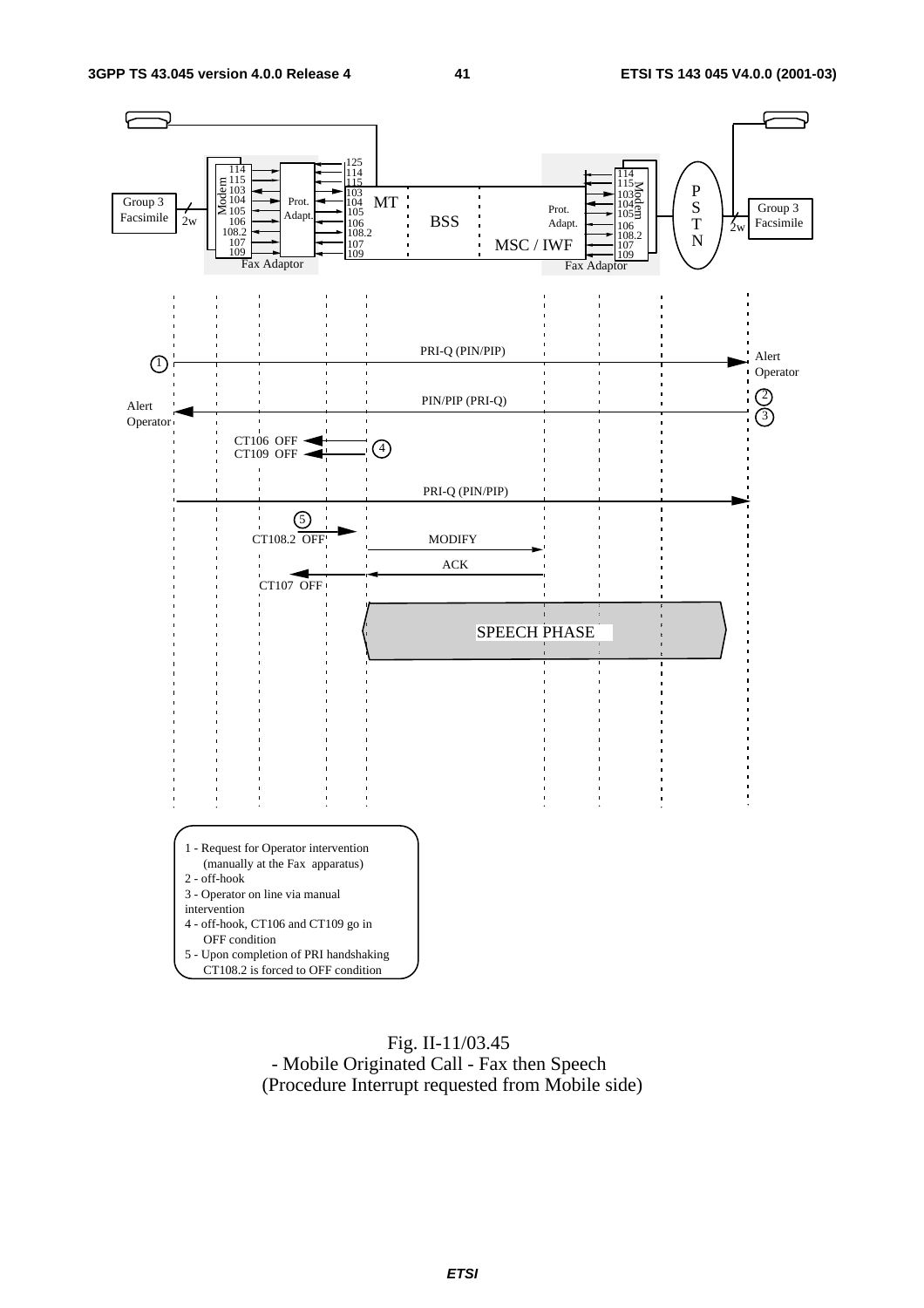## Annex III (informative): Change history

|             | <b>Change history</b> |                 |      |  |                                                      |       |            |
|-------------|-----------------------|-----------------|------|--|------------------------------------------------------|-------|------------|
| <b>Date</b> | TSG#                  | <b>TSG Doc.</b> | CR   |  | <b>Rev Subject/Comment</b>                           | Old   | <b>New</b> |
|             | <b>SMG#11</b>         |                 |      |  | Phase 2 version                                      |       | 4.4.2      |
|             | <b>SMG#20</b>         |                 |      |  | Release 1996 version                                 |       | 5.0.0      |
|             | <b>SMG#20</b>         |                 |      |  | ETSI version change                                  |       | 5.0.1      |
|             | <b>SMG#21</b>         | 055/97          | A002 |  | Support of HSCSD                                     |       | 5.1.0      |
|             | <b>SMG#21</b>         |                 |      |  | ETSI version change                                  |       | 5.1.1      |
|             | <b>SMG#22</b>         | 412/97          | A004 |  | Corrections and Alignments HSCSD                     |       | 5.2.0      |
|             |                       | 460/97          | A003 |  | Introduction of 14.4 kbit/s                          |       |            |
|             | <b>SMG#22</b>         |                 |      |  | ETSI version change                                  |       | 5.2.1      |
|             | <b>SMG#27</b>         |                 |      |  | Release 1997 version                                 |       | 6.0.0      |
|             | <b>SMG#29</b>         |                 |      |  | Release 1998 version                                 |       | 7.0.0      |
| 12-1999     | <b>TSG#06</b>         |                 |      |  | Agreed to be created as a version 8 for Release 1999 |       | 8.0.0      |
| 03-2001     | <b>TSG#11</b>         |                 |      |  | Upgraded to Release 4                                | 8.0.0 | 4.0.0      |